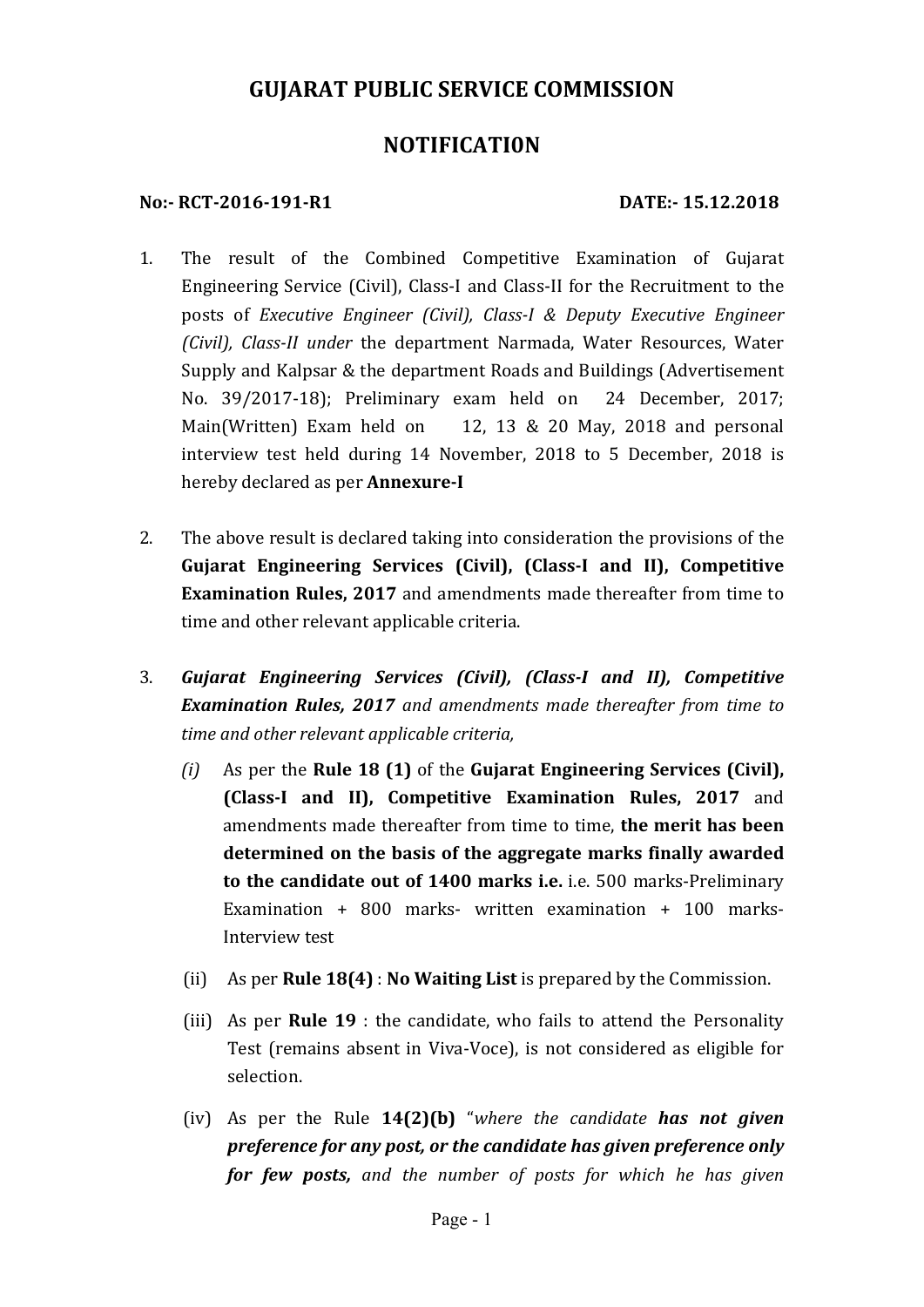**NOTIFICATI0N No:‐ RCT‐2016‐191‐R1, DATE:‐ 15.12.2018**

*preference are not available to accommodate the candidate as per his preference, he shall be allotted to any of the remaining vacant posts after allocation of all the candidates to the posts in accordance with their preferences."*

- *(v)*  As per the *Rule 18 (2) "while considering the preferences, the candidates belonging to S.C., S.T. and SEBC category, recommended against unreserved vacancies may be adjusted against reserved vacancies by the Commission (if by this process they get a post of higher choice in the order of their preference i.e. better preference)."*
- 4. The result is prepared following the ratio laid down by the following Judgements of the Hon'ble Supreme Court:
	- (i) **Rajesh Kumar Daria V/s. Rajasthan Public Service Commission,** - Civil Appeal Nos. 3132 of 2007, 3773 of 2007 decided on 18-07- 2007.
	- (ii) **Public Service Commission, Uttaranchal V/s. Mamta Bist & Others**, - Civil Appeal Nos. 5987 of 2007, with Civil Appeal No.5982 of 2007 decided on 03-06-2010.
	- (iii) **Union of India V/s. Ramesh Ram and Others** Civil Appeal Nos. 4310, 4311 of 2010 [arising out of SLP(C) Nos.l3571-72 of 2008] decided on 07-05-2010.
- 5. (i) The Reserved Category Candidates (SC / ST / SEBC), who get either equal or more than minimum marks fixed as qualifying standard for general candidates and have not availed of any relaxation in age, qualifying standard etc. at any point of the examination process (Meritorious reserved Category {MRC} Candidates) have been selected against unreserved posts as per their preference in order of merit
	- (ii) The Meritorious Reserved Category Candidates are adjusted against posts reserved for respective category for better or higher choice in order of their preference.
	- (iii) The Reserved Category Candidates (SC / ST / SEBC) who get either equal or more than minimum marks fixed as qualifying standard for general candidates, but had availed the benefit of relaxation for the respective reserved category at any point of the examination process or the other, have been selected as Reserved Category candidates for their respective reserved category.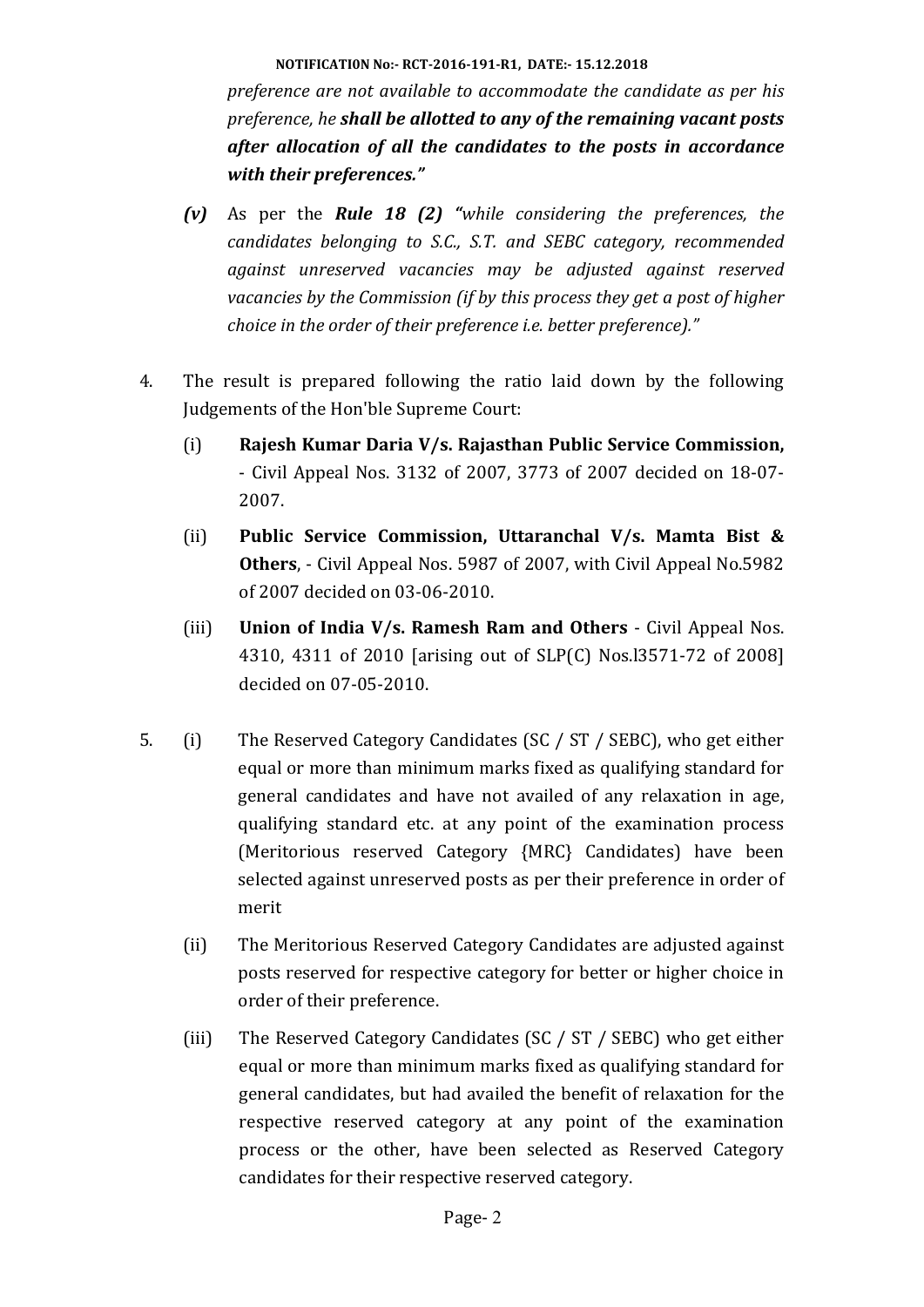**NOTIFICATI0N No:‐ RCT‐2016‐191‐R1, DATE:‐ 15.12.2018**

(iv) In case of equal marks, the merit was assigned taking into consideration the date of birth (i.e. preference is given to the elder).

Accordingly, the Commission considered the candidates as suitable, in order of Merit, for recommendation to the Government, as mentioned in the attached List (Part-I). The marks obtained by the unsuccessful candidates are shown in Part-II.

6. The SEBC Category candidate at Merit No. 01 and S.C. Category (Fem.) candidate at Merit No. 85, have got either equal or more than the *Cut‐Off Marks* of General category candidates and have not availed of any relaxation in age or in qualifying standards e.t.c., *are to be recommended against unreserved posts*

 The following 23 candidates, though have secured their place in the merit of general category, but due to **better preference available to them**, they are selected **against the posts reserved for their respective categories** in accordance with the Judgement of the Honourable Supreme Court in the case of Union of India versus Ramesh Ram and others **(**Civil Appeal No. 4310-4311 of 2010) [Arising out of SLP(C) Nos. 13571-72 of 2008].

- 1. The SEBC candidates at Merit Nos. 21, 54, 55, 68, 72, 76, 78, 80, 82, 92, 94, 103, 110, 118, 122, 137, 138 and 147= total-18.
- 2. The SEBC Female candidates at Merit Nos. 46, 169 and 173= total-03.
- 3. The S.C. candidate at Merit No. 77= total-01.
- 4. The S.T. candidate at Merit No. 124= total-01.
- 7. With regard to women reservation as provided for in the Government Notification GAD No. GS/97-13-CRR/1096/2213/G-2, dated 9th April, 1997 and GAD Circular No. CRR/1096/2213/G-2, dated 22nd May, 1997, 78 women candidates (General-44, SEBC-22, S.C.-04 and S.T.-08) are required to be selected. As against this, 16 women candidates of General category (i.e. Merit Nos. 28, 29, 56, 75, 84, 85, 97, 99, 136, 145, 152, 155, 158, 167, 174 and 184), 09 women candidates of SEBC category (i.e. Merit Nos. 46, 169, 173, 188, 213, 216, 219, 221 and 222), 01 woman candidate of S.C. category (i.e. Merit No. 217) and 06 women candidates of S.T. category (i.e. Merit Nos. 223, 230, 235, 243, 244 and 245), thus, total 32 women candidates have been selected.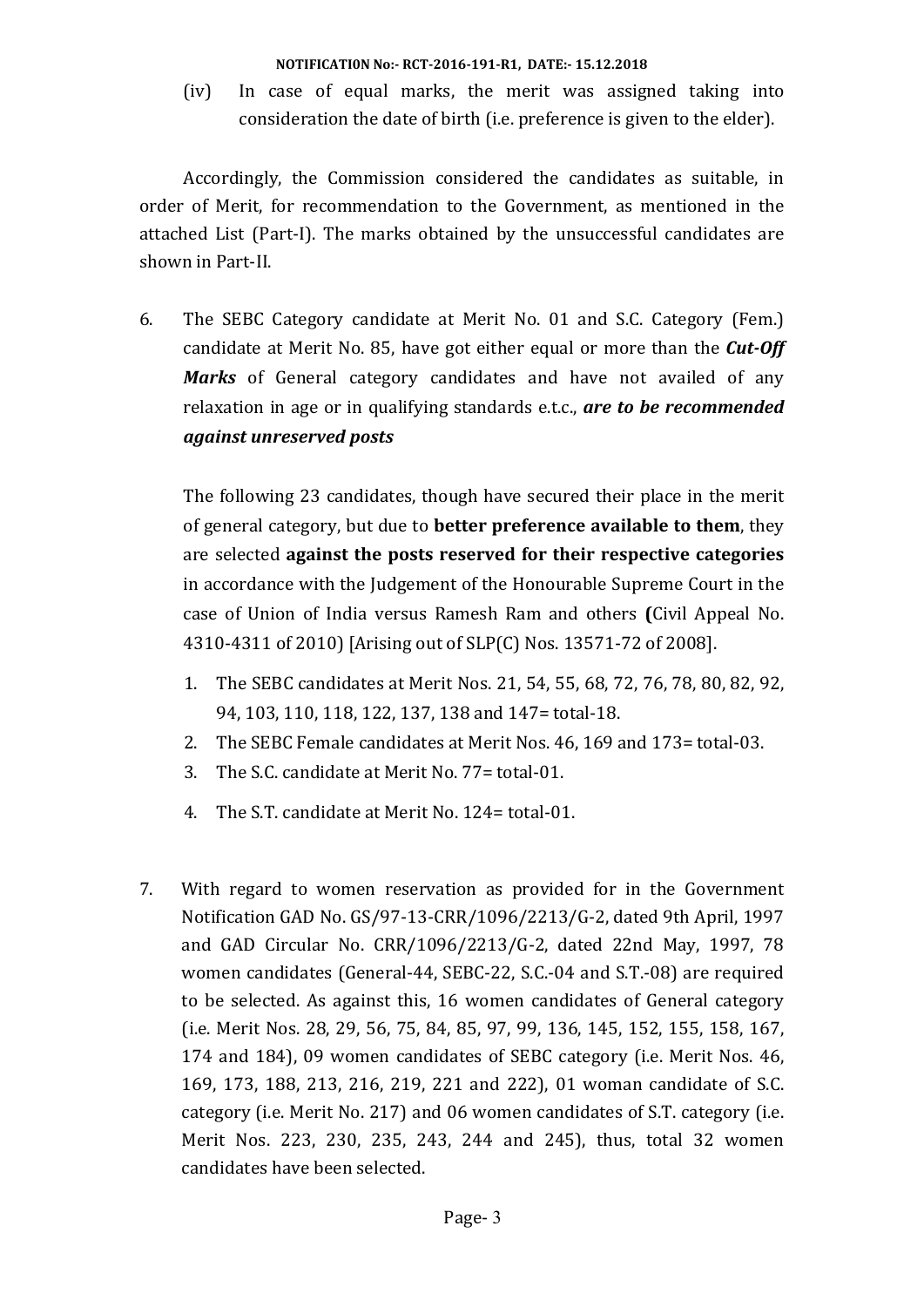- 8. While going through the process of cadre wise allotment of the posts to the Women candidates, 10% marks of the *Cut‐off Marks* for each cadre of each category was taken into consideration along with their preferences and posts reserved for their respective categories as notified in the advertisement.
	- (a) While considering cadre wise allocation of Executive Engineer (R. & B.) cadre posts to General women candidates, all the 07 Executive Engineer (R. & B.) cadre posts of General Male category are allocated, in order of merit and the *Cut‐off Marks* for this cadre posts of General category is derived at 728.43 marks. Then after subtracting 10% Marks from the *Cut‐off Marks*, the *Cut‐off Marks* for Executive Engineer (R. & B.) cadre for the Women candidates (General) is derived i.e. 655.59 Marks (i.e. 728.43-72.84= 655.59 Marks). The only 01 General woman candidate at Merit No. 28 has obtained total 655.69 Marks i.e. above 655.59 Marks and hence, she has been allocated / accommodated in Executive Engineer (R. & B.) cadre post (i.e. her first available preference). But as 02 posts of women of Executive Engineer (R. & B.) cadre remains vacant, next 02 meritorious General Male candidates with aggregate 727.82 and 718.55 marks are taken in to consideration for allocation of Executive Engineer (R. & B.) cadre posts. After subtracting 10% Marks from the Marks obtained by the second Meritorious General Male candidate taken in to consideration for allocation of Executive Engineer (R. & B.) cadre posts, the new *Cut‐off Marks* for Executive Engineer (R. & B.) cadre for the Women candidates (General) is derived i.e. 646.70 Marks (i.e. 718.55-71.85= 646.70 Marks). As 01 woman candidate at Merit No. 29, with aggregate 654.73 Marks is available (above the new Cut-Off Marks derived), the first meritorious male candidate taken in to consideration and the woman candidate at Merit No. 29 have been allocated the Executive Engineer (R. & B.) cadre posts and the second meritorious General Male candidate taken in to consideration has been allocated the post as per his next preference available {DY. Exe. Engg. (R. & B.)}. The same process has been gone through for allotment / allocation of other cadre posts.

 Similarly, the same process has been gone through for allotment / allocation of various cadre posts in each category.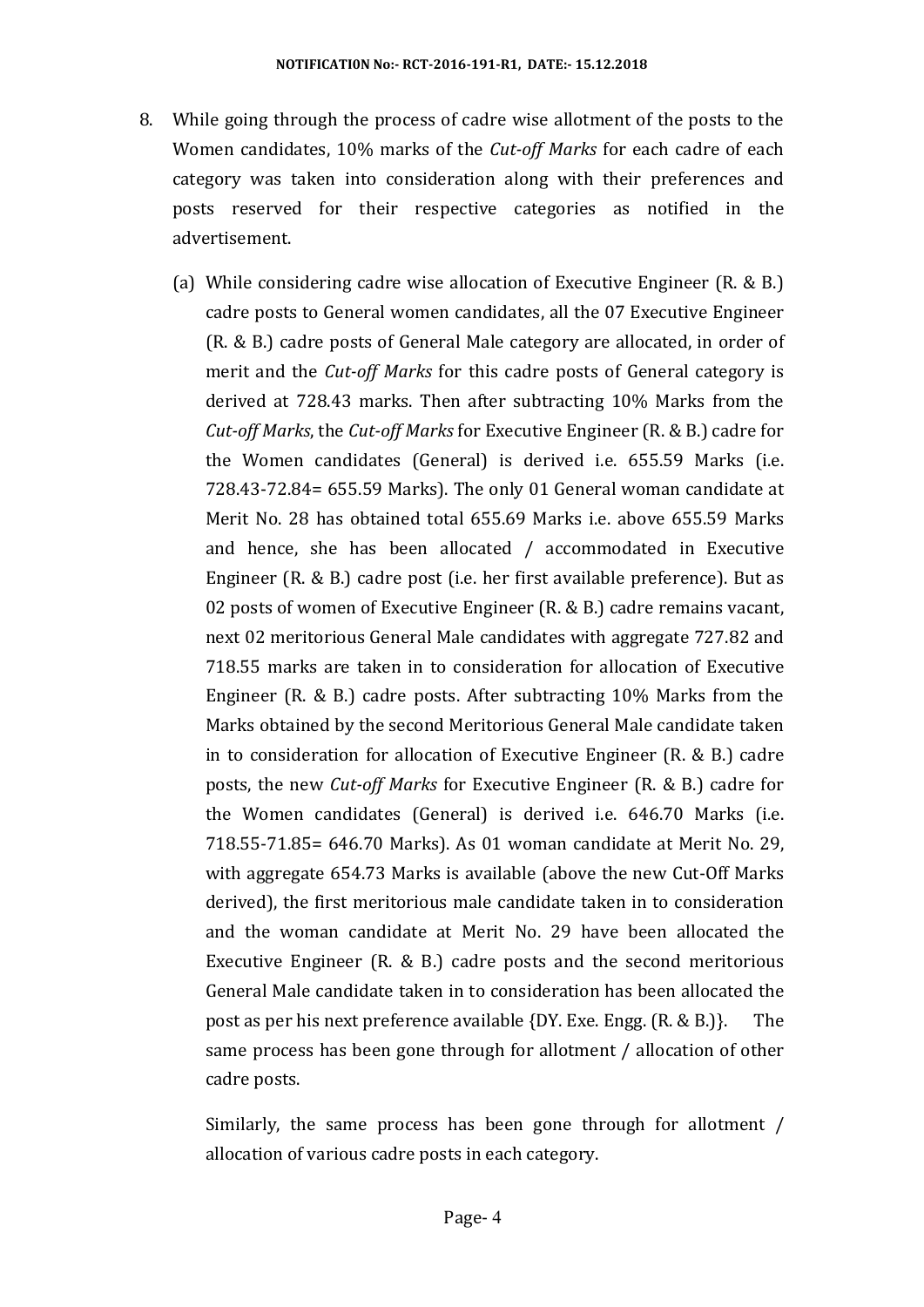#### **NOTIFICATI0N No:‐ RCT‐2016‐191‐R1, DATE:‐ 15.12.2018**

(b) The required No. of women candidates of all the categories could not be selected even after relaxing 10 % of the Cut-off Marks derived for the Male candidates of their respective categories and hence male candidates of their respective Categories have been selected against the posts reserved for women candidates. (item No. 2 of the G.A.D., Notification No. CRR/1096/2213/g-2, dated 22nd May, 1997)

### **Note**  $:$

- 1. The mere success in the examination shall not confer any right to appointment and no candidate shall be appointed to the post unless the Government is satisfied, after such inquiries as may be considered necessary that the candidate is suitable in all respect for appointment to the post.
- 2. The order of preference for the posts indicated by the candidate shall not confer any right to him for appointment to such posts. Having regard to the rank in the order of merit and the number of posts available, the preference given by the candidate shall be considered and appropriately allotment will be decided by the Government at the time of appointment.
- 3. *The above result is subject to revision after rechecking of marks* of those candidates who apply for rechecking of marks of the Main Written Examination, within prescribed time limit.
- 4. Candidates appeared in the Main Written Examination and desire for **rechecking of marks**, are requested to send their application along with requisite information and fees as mentioned in the Advertisement for rechecking of marks **within 30 days from the date of declaration of this result** as per the Rule 21(1) of Gujarat Engineering Services (Civil), (Class-I and II), Competitive Examination Rules, 2017
- 5. Candidates appeared in the Main Written Examination and desire to receive **Mark‐sheet of Main Examination**, are requested to send their application along with requisite information and fees as mentioned in the Advertisement **within 15 days from the date of declaration of this result** as per the Rule 21(2) of of Gujarat Engineering Services (Civil), (Class-I and II), Competitive Examination Rules, 2017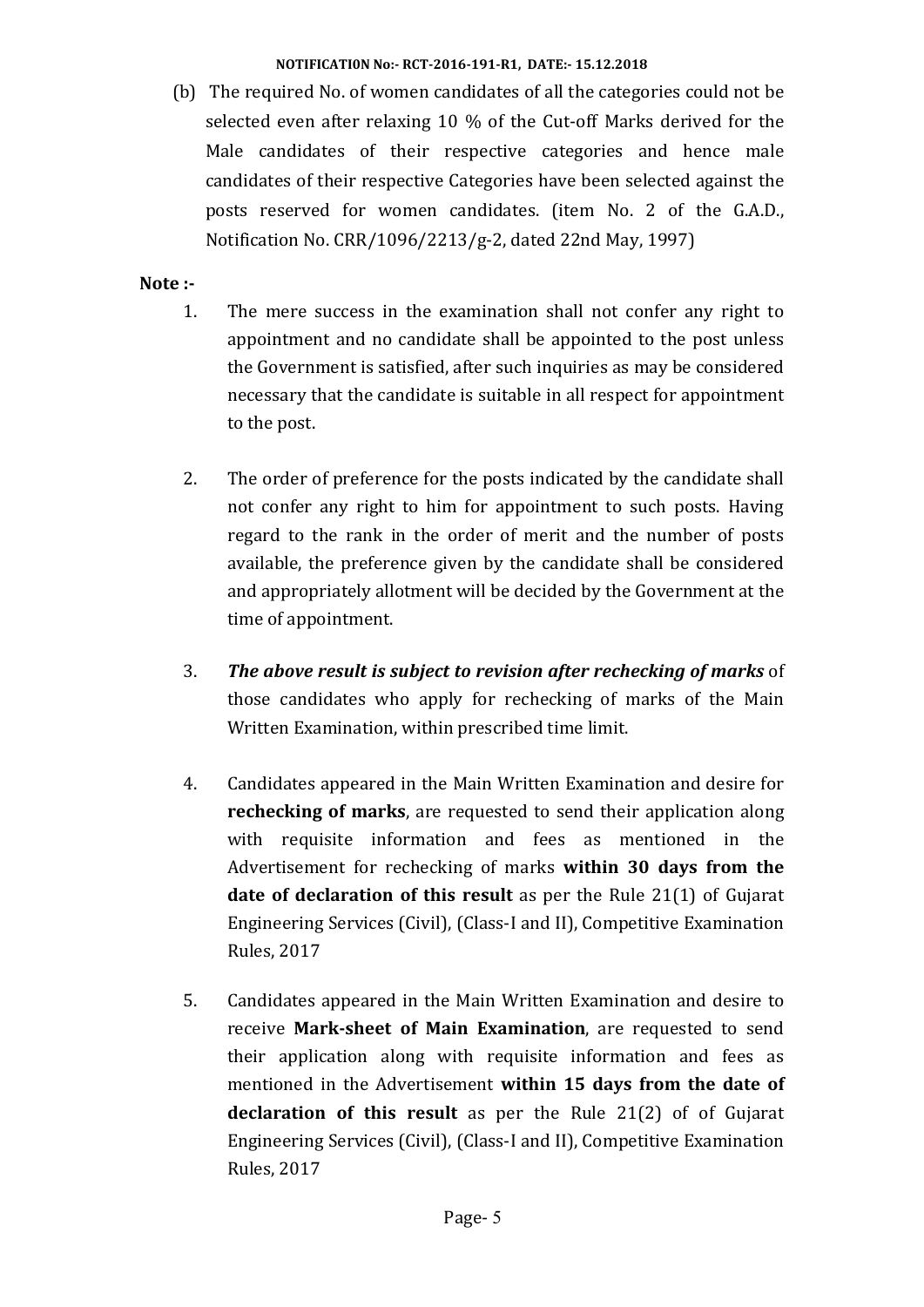- 6. **Applications received beyond the above time limit shall be not considered.**
- 7. The result is also available on Commission's website from https://gpsc.gujarat.gov.in, **https://gpsc‐ojas.gujarat.gov.in, GPSC mobile application: GPSC (Official)** and on **Twitter: @GPSC\_OFFICIAL**

 (Tejas H. Soni) Place:- GANDHINAGAR Joint Secretary Date:- 15-12-2018 GUJARAT PUBLIC SERVICE COMMISSION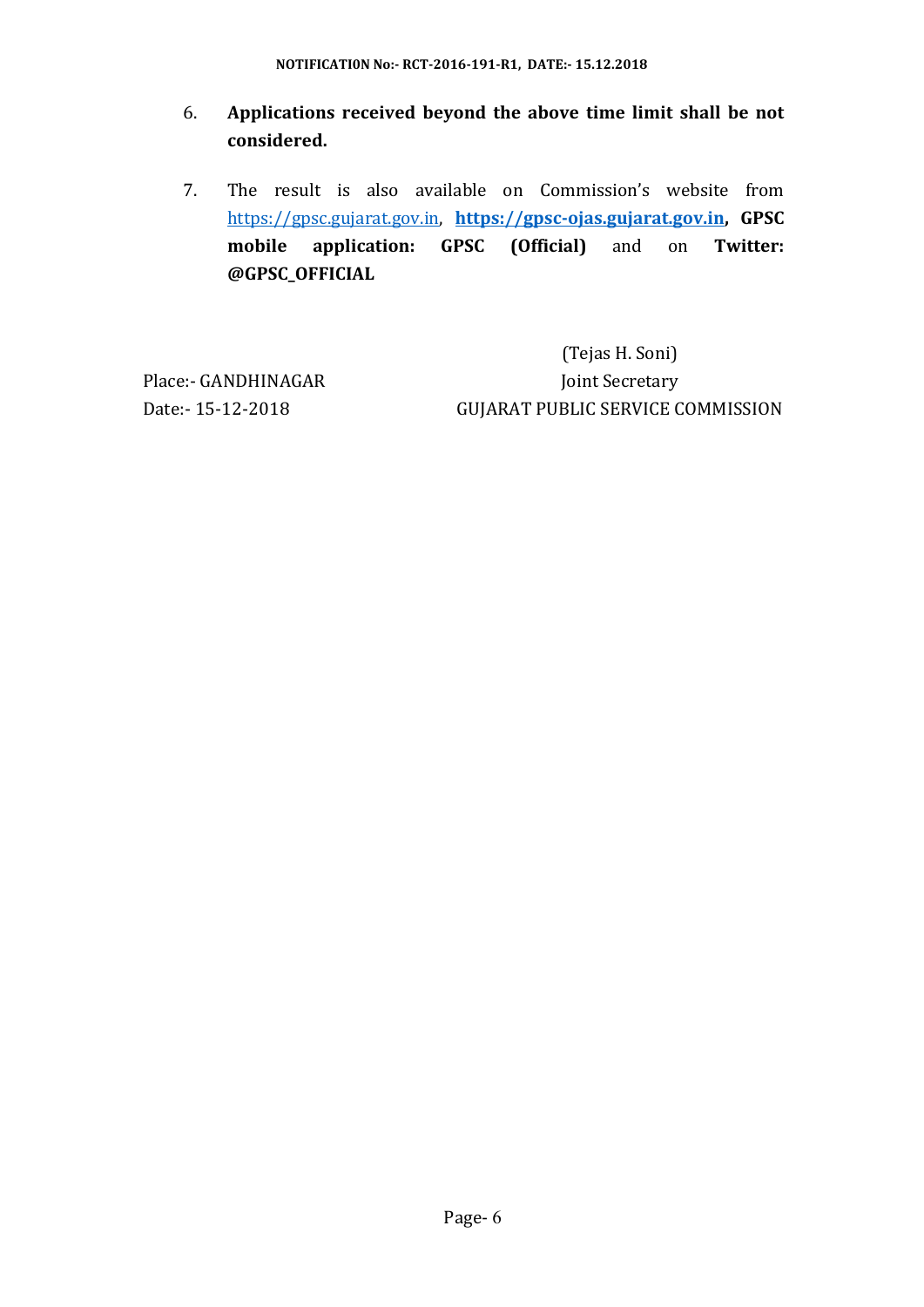# **GUJARAT PUBLIC SERVICE COMMISSION ANNEXURE ‐I of Notification No. RCT‐2016‐191‐R1 Dt.15.12.2018**

### **Part‐I List of Candidates to be Recommended to the Government for Appointment**

**Post:‐ Gujarat Engineering Service (Civil), Class‐I & II, Advt. No. 39/2017‐18.**

## **Qualifying Standard (Cut‐off Marks)**

| 1           | <b>General</b> (Male)     | <b>550.14 Marks</b> |
|-------------|---------------------------|---------------------|
| $\mathbf 2$ | <b>General (Female)</b>   | <b>504.36 Marks</b> |
| 3           | <b>S&amp;EBC</b> (Male)   | 475.06 Marks        |
| 4           | <b>S&amp;EBC</b> (Female) | 431.66 Marks        |
| 5           | S.C. (Male)               | 440.92 Marks        |
| 6           | S.C. (Female)             | 451.09 Marks        |
| 7           | S.T. (Male)               | 354.73 Marks        |
| 8           | S.T. (Female)             | <b>329.65 Marks</b> |

| Merit<br>No. | Seat No.  | Name of Candidate                    |                 | Code E No. $M/F$ . | Categ<br>ory | Total<br>Marks (P.T.<br>and Main<br>written<br>Exam) | Viva<br>Voce<br>Marks | Total<br>Marks | <b>Birth Date</b> | ExEn.<br>R&B | Ex.En<br><b>NWRW</b><br><b>SK</b> | Dy.Ex.<br>En.<br>R&B | Dy.Ex.<br>En.<br><b>NWRW</b><br>SK | Treated as |
|--------------|-----------|--------------------------------------|-----------------|--------------------|--------------|------------------------------------------------------|-----------------------|----------------|-------------------|--------------|-----------------------------------|----------------------|------------------------------------|------------|
|              | 102017905 | Shri Nainish Mukeshchandra Naykawala | <b>EXY</b>      | 592                | <b>SEBC</b>  | 707.31                                               | 63                    | 770.31         | $18-0ct-93$       |              | 3                                 | $\overline{2}$       | 4                                  | GM-001     |
|              | 102019518 | Shri Ramesh Mahendra Sharma          | <b>EXE</b>      | 638                |              | 702.82                                               | 45                    | 747.82         | $2$ -Feb-94       |              | 2                                 | 3                    | 4                                  | GM-002     |
| 3            | 102020102 | Shri Ankit Nirbhay Singh Bhadoria    | QAC             | 662                |              | 705.13                                               | 40                    | 745.13         | 10-Apr-92 $1$     |              | 2                                 | 3                    | 4                                  | GM-003     |
| 4            | 102019732 | Shri Shirish Kumar Ajay Kumar Singh  | QAE             | 647                |              | 691.20                                               | 45                    | 736.20         | 21-Mar-93 1       |              | $\mathcal{D}$                     | 3                    | 4                                  | GM-004     |
|              | 102013648 | Shri Karansingh Pradeep Tater        | ES <sub>O</sub> | 469                |              | 668.81                                               | 65                    | 733.81         | 14-Feb-96 1       |              | 3                                 | $\overline{2}$       | 4                                  | GM-005     |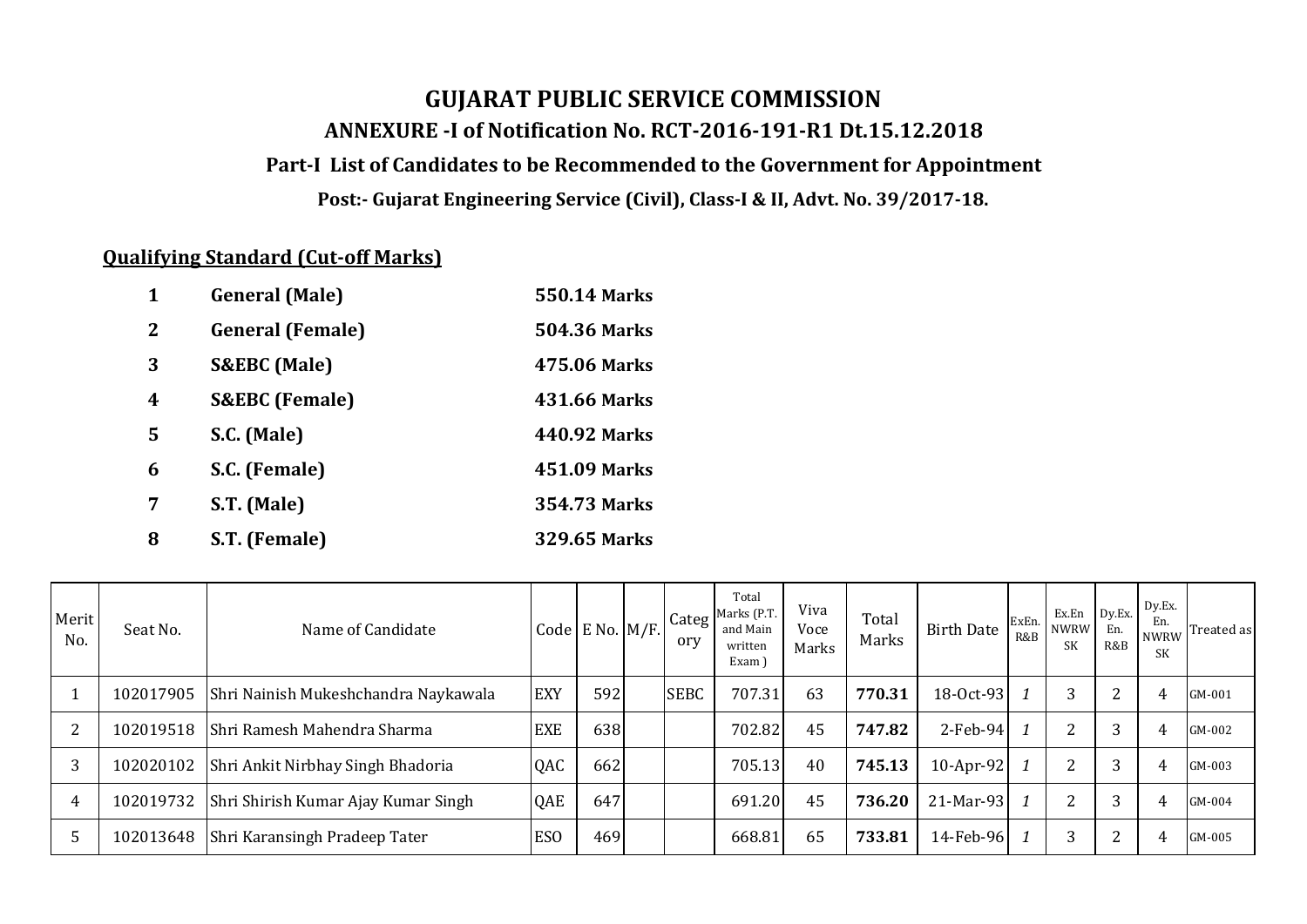| Merit<br>No. | Seat No.  | Name of Candidate                       |            | Code E No. M/F. | Categ<br>ory | Total<br>Marks (P.T.<br>and Main<br>written<br>Exam) | Viva<br>Voce<br>Marks | Total<br>Marks | <b>Birth Date</b> | ExEn<br>R&B      | Ex.En<br>NWRW<br><b>SK</b> | Dy.Ex.<br>En.<br>R&B | Dy.Ex.<br>En.<br><b>NWRW</b><br>SK | Treated as |
|--------------|-----------|-----------------------------------------|------------|-----------------|--------------|------------------------------------------------------|-----------------------|----------------|-------------------|------------------|----------------------------|----------------------|------------------------------------|------------|
| 6            | 102008008 | Shri Sureshkumar Bhagwanram Purohit     | <b>ELW</b> | 310             |              | 692.72                                               | 41                    | 733.72         | 22-Jun-94         | 1                | $\overline{2}$             | 3                    | 4                                  | GM-006     |
| 7            | 102020231 | Shri Chitranshu Rajesh Kumar Chitranshu | QAD        | 667             |              | 680.43                                               | 48                    | 728.43         | 15-Sep-92         | $\boldsymbol{1}$ | $\overline{2}$             | 3                    | 4                                  | GM-007     |
| 8            | 102016148 | Shri Hiteshbhai Jayantibhai Soliya      | <b>EVS</b> | 546             |              | 672.82                                               | 55                    | 727.82         | 21-Dec-94         | $\mathbf{1}$     | $\overline{3}$             | $\overline{2}$       | 4                                  | GM-008     |
| 9            | 102021634 | Shri Hardiksinh Himmatsinh Jadeja       | QBP        | 714             |              | 660.55                                               | 58                    | 718.55         | 27-Jul-95         | 1                | 3                          | $\overline{2}$       | 4                                  | GM-009     |
| 10           | 102011033 | Shri Shrayash Shravan Hardya            | <b>EOQ</b> | 386             |              | 645.28                                               | 65                    | 710.28         | 7-Jan-95          | $\mathbf{1}$     | $\overline{2}$             | 3                    | $\overline{4}$                     | GM-010     |
| 11           | 102017322 | Shri Kaushik Premjibhai Sakdasariya     | <b>EVY</b> | 575             |              | 644.03                                               | 64                    | 708.03         | 29-May-96         | 1                | 3                          | $\overline{c}$       | 4                                  | GM-011     |
| 12           | 102014484 | Shri Rahul Jayvadan Upadhyay            | <b>ETQ</b> | 505             |              | 648.18                                               | 58                    | 706.18         | 12-Jun-95         | $\mathbf{1}$     | $\overline{2}$             | 3                    | 4                                  | GM-012     |
| 13           | 101002944 | Shri Shubham Sureshbhai Goyal           | <b>EDI</b> | 111             |              | 646.39                                               | 58                    | 704.39         | 3-Nov-94          | 1                | $\overline{2}$             | 3                    | $\overline{4}$                     | GM-013     |
| 14           | 102014782 | Shri Kishan Meghrajbhai Thakkar         | <b>ETE</b> | 514             |              | 635.48                                               | 58                    | 693.48         | 17-Sep-95         | $\mathbf{1}$     | $\overline{2}$             | 3                    | $\overline{4}$                     | GM-014     |
| 15           | 101006117 | Shri Rikin Ashwinbhai Patel             | <b>EKU</b> | 240             |              | 632.47                                               | 55                    | 687.47         | 7-Jan-94          | 1                | $\overline{c}$             | 3                    | 4                                  | GM-015     |
| 16           | 101000276 | Shri Rajat Rajeshkumar Patel            | EAM        | 7               |              | 627.60                                               | 53                    | 680.60         | 22-Nov-95         | 1                | $\overline{2}$             | 3                    | 4                                  | GM-016     |
| 17           | 102016124 | Shri Devesh Kumar Bhavtendra Singh      | <b>EVK</b> | 545             |              | 622.82                                               | 56                    | 678.82         | 18-Aug-92         | 1                | $\overline{\mathcal{Z}}$   | 3                    | 4                                  | GM-017     |
| 18           | 101001389 | Shri Vraj Jayeshkumar Pandya            | <b>EBN</b> | 52              |              | 622.85                                               | 55                    | 677.85         | 12-Jul-96         | 1                | $\overline{2}$             | 3                    | $\overline{4}$                     | GM-018     |
| 19           | 102014483 | Shri Bhaveshkumar Kishorbhai Pethani    | <b>ETA</b> | 504             |              | 608.86                                               | 62                    | 670.86         | $15-Apr-95$       | 1                | $\overline{c}$             | 3                    | $\overline{4}$                     | GM-019     |
| 20           | 102015575 | Shri Arman Laxmanbhai Savaliya          | <b>ETS</b> | 532             |              | 630.19                                               | 40                    | 670.19         | 17-Aug-95         | 1                | 2                          | 3                    | 4                                  | GM-020     |
| 21           | 102020876 | Shri Hetsav Jayeshkumar Dholawala       | QAU        | 695             | <b>SEBC</b>  | 603.52                                               | 60                    | 663.52         | 6-Nov-93          | $\mathbf{1}$     | $\overline{2}$             | 3                    | 4                                  | SEBCM-01   |
| 22           | 102011557 | Shri Divyesh Pravinbhai Gajera          | <b>EPD</b> | 407             |              | 622.73                                               | 40                    | 662.73         | 1-Dec-95          | 2                | 1                          | 4                    | 3                                  | GM-021     |
| 23           | 102018206 | Shri Virendra Singh                     | <b>EYB</b> | 599             |              | 602.44                                               | 57                    | 659.44         | 20-Dec-91         | 1                | $\overline{2}$             | $\mathfrak{Z}$       | 4                                  | GM-022     |
| 24           | 101006431 | Shri Deep Rajeshkumar Shah              | QAF        | 248             |              | 609.21                                               | 50                    | 659.21         | 15-Aug-95         | 1                | $\overline{2}$             | $\mathfrak{Z}$       | 4                                  | GM-023     |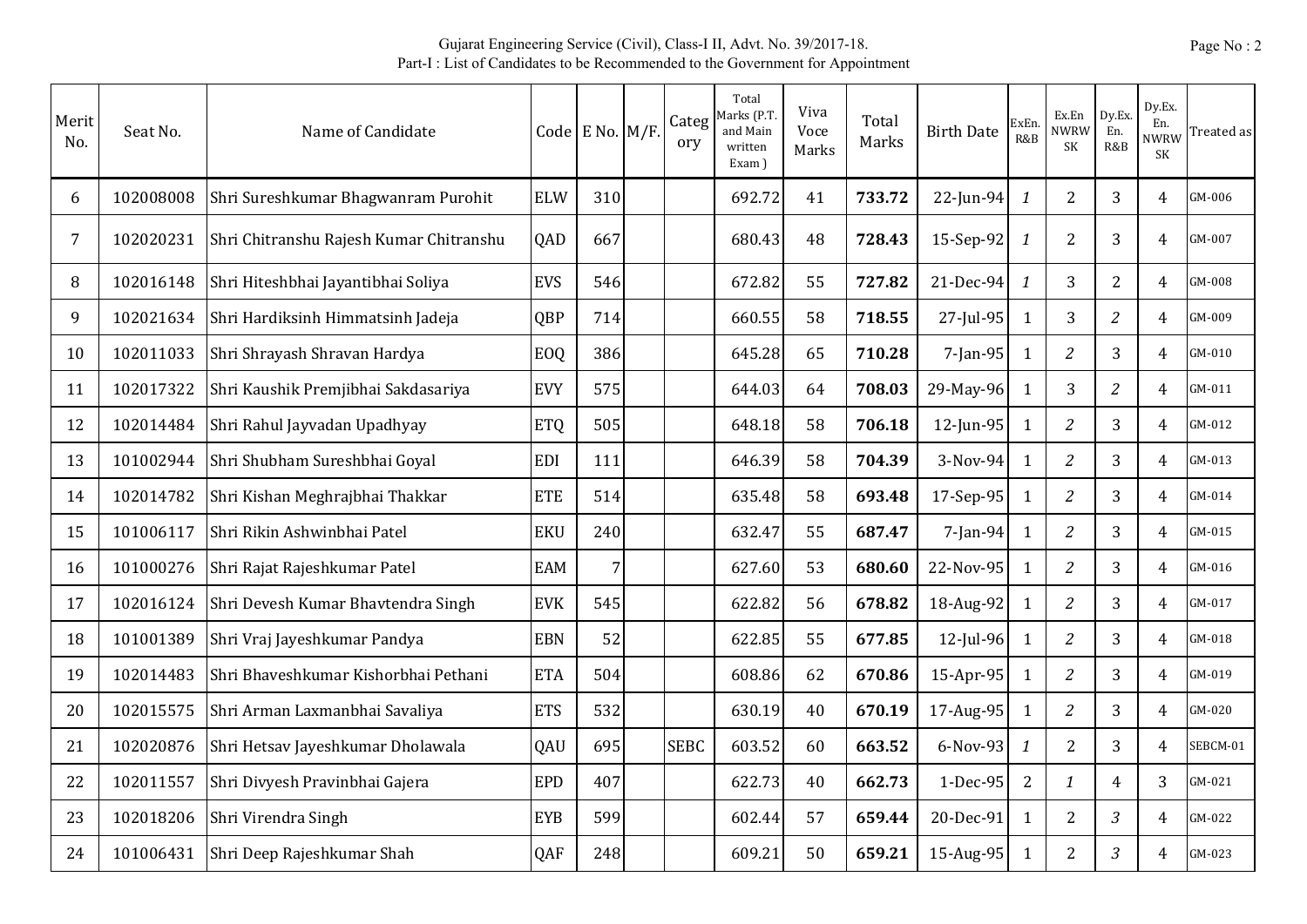| Merit<br>No. | Seat No.  | Name of Candidate                       |            | Code E No. $M/F$ . |          | Categ<br>ory | Total<br>Marks (P.T<br>and Main<br>written<br>Exam) | Viva<br>Voce<br>Marks | Total<br>Marks | <b>Birth Date</b> | ExEn<br>R&B  | Ex.En<br><b>NWRW</b><br><b>SK</b> | Dy.Ex.<br>En.<br>R&B | Dy.Ex.<br>En.<br>NWRW<br><b>SK</b> | Treated as |
|--------------|-----------|-----------------------------------------|------------|--------------------|----------|--------------|-----------------------------------------------------|-----------------------|----------------|-------------------|--------------|-----------------------------------|----------------------|------------------------------------|------------|
| 25           | 101006249 | Shri Sarvesh N R Maurya                 | <b>EKP</b> | 244                |          |              | 601.38                                              | 56                    | 657.38         | $7 - Aug-86$      | 1            | 2                                 | 3                    | $\overline{a}$                     | GM-024     |
| 26           | 102019851 | Shri Parag Shyam Lal Sharma Tripathi    | QAB        | 649                |          |              | 600.03                                              | 57                    | 657.03         | 14-Jul-93         | $\mathbf{1}$ | $\overline{2}$                    | $\mathfrak{Z}$       | 4                                  | GM-025     |
| 27           | 102019573 | Shri Nitin Mukesh Garg                  | EYI        | 639                |          |              | 618.01                                              | 38                    | 656.01         | 1-Jan-97          | $\mathbf{1}$ | $\overline{2}$                    | $\mathfrak{Z}$       | 4                                  | GM-026     |
| 28           | 101007790 | Kum. Rashika Kapil Srivastava           | <b>ELO</b> |                    | 304 Fem. |              | 595.69                                              | 60                    | 655.69         | 9-Aug-95          | 1            | $\overline{2}$                    | 3                    | 4                                  | $GF-01$    |
| 29           | 102020079 | Kum. Sakina Kutbuddin Vahora            | <b>EZD</b> |                    | 660 Fem. |              | 616.73                                              | 38                    | 654.73         | 25-Dec-93         | $\mathbf{1}$ | 3                                 | $\overline{2}$       | $\overline{4}$                     | $GF-02$    |
| 30           | 101004793 | Shri Nitish Kumar Mohanlal Meena Jarwal | <b>EFD</b> | 182                |          |              | 610.25                                              | 44                    | 654.25         | 3-Sep-92          | $\mathbf{1}$ | $\boldsymbol{2}$                  | 3                    | 4                                  | GM-027     |
| 31           | 102020654 | Shri Shubham Heera Lal Singhal          | <b>EZA</b> | 682                |          |              | 612.61                                              | 41                    | 653.61         | $6$ -Apr-95       | $\mathbf{1}$ | $\overline{2}$                    | 3                    | $\overline{4}$                     | GM-028     |
| 32           | 102019485 | Shri Abhishek Kumar Dinesh Singh        | <b>EXA</b> | 637                |          |              | 607.03                                              | 45                    | 652.03         | $13-Sep-92$       | $\mathbf{1}$ | $\overline{2}$                    | 3                    | $\overline{4}$                     | GM-029     |
| 33           | 102012036 | Shri Shashi Surendra Kumar Shekhar      | EQK        | 422                |          |              | 604.12                                              | 47                    | 651.12         | 23-Jun-93         | $\mathbf{1}$ | 2                                 | $\mathfrak{Z}$       | $\overline{4}$                     | GM-030     |
| 34           | 101005589 | Shri Vimeshkumar Bharatbhai Doshi       | EIP        | 220                |          |              | 597.01                                              | 54                    | 651.01         | 14-Sep-95         | $\mathbf{1}$ | $\overline{2}$                    | $\mathfrak{Z}$       | 4                                  | GM-031     |
| 35           | 102020104 | Shri Abhay Akhilesh Baranwal            | QAG        | 663                |          |              | 603.88                                              | 39                    | 642.88         | 24-Nov-96         | $\mathbf{1}$ | $\overline{2}$                    | $\mathfrak{Z}$       | 4                                  | GM-032     |
| 36           | 101003588 | Shri Gautam Dineshbhai Patel            | <b>EEH</b> | 130                |          |              | 580.86                                              | 60                    | 640.86         | 18-Jul-94         | $\mathbf{1}$ | $\overline{2}$                    | 3                    | $\overline{4}$                     | GM-033     |
| 37           | 101007819 | Shri Pranjalkumar Keshavlal Patel       | <b>ELC</b> | 306                |          |              | 586.84                                              | 52                    | 638.84         | $9$ -Jul-95       | $\mathbf{1}$ | $\overline{2}$                    | $\mathfrak{Z}$       | $\overline{4}$                     | GM-034     |
| 38           | 102011696 | Shri Ashish Girraj Kumar Mittal         | EQR        | 412                |          |              | 602.47                                              | 35                    | 637.47         | 29-Jan-93         | 1            | $\overline{2}$                    | $\mathfrak{Z}$       | $\overline{4}$                     | GM-035     |
| 39           | 102008481 | Shri Md Harun Md Israr Khan             | <b>ELL</b> | 323                |          |              | 587.33                                              | 50                    | 637.33         | 29-Sep-92         | $\mathbf{1}$ | 2                                 | $\mathfrak{Z}$       | $\overline{4}$                     | GM-036     |
| 40           | 101003942 | Shri Jaydeepsinh Jayendrasinh Rana      | EGI        | 142                |          |              | 574.51                                              | 62                    | 636.51         | $13$ -Jul-95      | $\mathbf{1}$ | $\overline{2}$                    | $\mathfrak{Z}$       | $\overline{4}$                     | GM-037     |
| 41           | 102014324 | Shri Dharmveer Mahavir Singh            | <b>ETW</b> | 495                |          |              | 589.71                                              | 46                    | 635.71         | 10-Feb-95         | $\mathbf{1}$ | $\overline{2}$                    | $\mathfrak{Z}$       | $\overline{4}$                     | GM-038     |
| 42           | 102008195 | Shri Ashish Harish Yadav                | <b>ELD</b> | 312                |          |              | 595.51                                              | 40                    | 635.51         | 2-Sep-92          | $\mathbf{1}$ | 3                                 | $\overline{2}$       | 4                                  | GM-039     |
| 43           | 102018250 | Shri Akshaykumar Dhruvbhai Joshi        | <b>EXR</b> | 601                |          |              | 574.77                                              | 60                    | 634.77         | 17-Mar-94         | 1            | 3                                 | $\overline{2}$       | $\overline{4}$                     | GM-040     |
| 44           | 101005501 | Shri Yagneshkumar Dilipbhai Joshi       | <b>EHX</b> | 214                |          |              | 568.77                                              | 65                    | 633.77         | 19-Nov-90         | 1            | 2                                 | 3                    | 4                                  | GM-041     |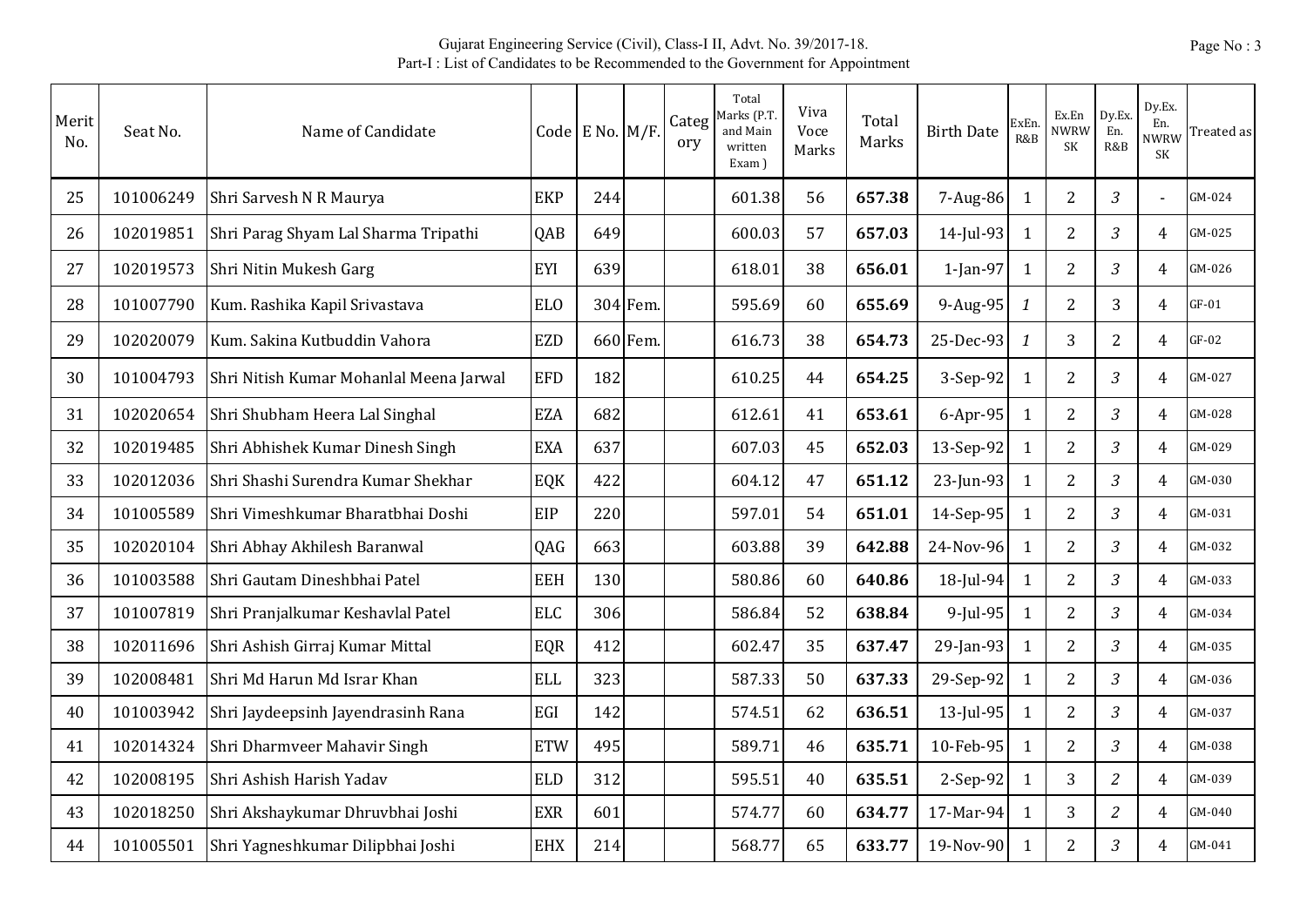| Merit<br>No. | Seat No.  | Name of Candidate                    |            | Code E No. $M/F$ . |          | Categ<br>ory | Total<br>Marks (P.T<br>and Main<br>written<br>Exam) | Viva<br>Voce<br>Marks | Total<br>Marks | <b>Birth Date</b> | ExEn<br>R&B    | Ex.En<br><b>NWRW</b><br>SK | Dy.Ex.<br>En.<br>R&B | Dy.Ex.<br>En.<br>NWRW<br>SK | Treated as |
|--------------|-----------|--------------------------------------|------------|--------------------|----------|--------------|-----------------------------------------------------|-----------------------|----------------|-------------------|----------------|----------------------------|----------------------|-----------------------------|------------|
| 45           | 102009643 | Shri Devesh Kaleshwar Gangwar        | <b>ENK</b> | 358                |          |              | 590.88                                              | 42                    | 632.88         | 7-Nov-92          | 1              | $\overline{2}$             | $\mathfrak{Z}$       | $\overline{4}$              | GM-042     |
| 46           | 102020618 | Kum. Ria Prakashchandra Modi         | <b>EYU</b> |                    | 679 Fem. | <b>SEBC</b>  | 572.24                                              | 60                    | 632.24         | 30-Aug-95         | $\mathbf{1}$   | 3                          | $\overline{2}$       | 4                           | SEBCF-01   |
| 47           | 101005014 | Shri Chintan Dipakbhai Patel         | <b>EHK</b> | 194                |          |              | 573.52                                              | 58                    | 631.52         | $7-May-86$        | $\mathbf{1}$   | $\overline{2}$             | $\overline{3}$       | $\overline{4}$              | GM-043     |
| 48           | 101004040 | Shri Chiragkumar Vinubhai Savaliya   | <b>EFX</b> | 145                |          |              | 580.13                                              | 51                    | 631.13         | 30-Nov-95         | $\mathbf{1}$   | $\overline{2}$             | 3                    | $\overline{4}$              | GM-044     |
| 49           | 101005797 | Shri Milan Kiran Pandya              | QBQ        | 230                |          |              | 584.62                                              | 43                    | 627.62         | 26-May-96         | 1              | 2                          | $\overline{3}$       | 4                           | GM-045     |
| 50           | 101001250 | Shri Ishan Harivadan Patel           | <b>EBL</b> | 46                 |          |              | 578.62                                              | 48                    | 626.62         | 17-Feb-94         | $\mathbf{1}$   | $\overline{2}$             | $\mathfrak{Z}$       | 4                           | GM-046     |
| 51           | 102011144 | Shri Pawankumar Jasvantbhai Wirpara  | <b>EOV</b> | 393                |          |              | 567.66                                              | 58                    | 625.66         | 30-May-96         | 1              | $\overline{2}$             | $\mathfrak{Z}$       | 4                           | GM-047     |
| 52           | 101003346 | Shri Jayvirsinh Pravinsinh Chudasama | <b>EED</b> | 121                |          |              | 574.75                                              | 50                    | 624.75         | 8-Mar-94          | $\mathbf{1}$   | $\overline{2}$             | 3                    | $\overline{4}$              | GM-048     |
| 53           | 101002693 | Shri Jeet Mayuresh Swami             | <b>EDY</b> | 107                |          |              | 584.40                                              | 40                    | 624.40         | 22-Apr-95         | $\mathbf{1}$   | $\overline{2}$             | $\mathfrak{Z}$       | $\overline{4}$              | GM-049     |
| 54           | 101005483 | Shri Laljibhai Dhanrajbhai Chaudhary | EIQ        | 212                |          | <b>SEBC</b>  | 570.56                                              | 53                    | 623.56         | $21$ -Jun-96      | $\mathbf{1}$   | $\overline{2}$             | 3                    | $\overline{4}$              | SEBCM-02   |
| 55           | 101003478 | Shri Smitkumar Dineshbhai Chaudhary  | <b>EDV</b> | 125                |          | <b>SEBC</b>  | 581.88                                              | 40                    | 621.88         | 2-Dec-92          | $\mathbf{1}$   | 3                          | $\overline{2}$       | $\overline{4}$              | SEBCM-03   |
| 56           | 101006394 | Kum. Charvi Suryakant Patel          | <b>EKE</b> |                    | 247 Fem. |              | 560.30                                              | 58                    | 618.30         | 27-Oct-93         | $\mathbf{1}$   | $\overline{2}$             | 3                    | $\overline{4}$              | $GF-03$    |
| 57           | 102021968 | Shri Chandrabhan Rooparam Patel      | QAV        | 729                |          |              | 580.15                                              | 36                    | 616.15         | 19-Aug-92         | $\mathbf{1}$   | $\overline{2}$             | $\mathfrak{Z}$       | $\overline{4}$              | GM-050     |
| 58           | 101006002 | Shri Suhagkumar Rameshbhai Patel     | <b>EKL</b> | 235                |          |              | 561.12                                              | 53                    | 614.12         | $4$ -Aug-93       | $\mathbf{1}$   | 2                          | $\mathfrak{Z}$       | $\overline{4}$              | GM-051     |
| 59           | 102016856 | Shri Yogesh Rajendra Choudhary       | <b>EWH</b> | 563                |          |              | 565.99                                              | 48                    | 613.99         | 30-Jul-93         | $\mathbf{1}$   | $\overline{2}$             | 3                    | $\overline{4}$              | GM-052     |
| 60           | 102010539 | Shri Saurabh Shankar Lal Agrawal     | EOP        | 375                |          |              | 560.50                                              | 52                    | 612.50         | 10-Aug-92         | $\mathbf{1}$   | $\overline{2}$             | 3                    | $\overline{4}$              | GM-053     |
| 61           | 102020146 | Shri Aakash Dhiraj Patel             | <b>EZE</b> | 664                |          |              | 572.08                                              | 38                    | 610.08         | 30-Nov-92         | $\mathbf{1}$   | $\overline{2}$             | 3                    | $\overline{4}$              | GM-054     |
| 62           | 101003900 | Shri Nisargkumar Kamleshkumar Patel  | EFJ        | 140                |          |              | 569.91                                              | 40                    | 609.91         | 30-Jun-96         | 1              | $\overline{2}$             | $\overline{3}$       | $\overline{4}$              | GM-055     |
| 63           | 101005380 | Shri Kartikkumar Rameshchandra Patel | <b>EIS</b> | 209                |          |              | 571.55                                              | 38                    | 609.55         | 3-Mar-93          | $\mathbf{1}$   | 3                          | $\overline{2}$       | $\overline{4}$              | GM-056     |
| 64           | 101002341 | Shri Ajit Ajay Dixit                 | <b>EDX</b> | 91                 |          |              | 552.36                                              | 55                    | 607.36         | $26$ -Sep-93      | $\mathbf{1}$   | $\overline{2}$             | 3                    | $\overline{4}$              | GM-057     |
| 65           | 102019618 | Shri Raislam Akbarhusen Ansari       | <b>EXS</b> | 642                |          |              | 567.18                                              | 40                    | 607.18         | $1-Feb-95$        | $\overline{2}$ | 1                          | 4                    | 3                           | GM-058     |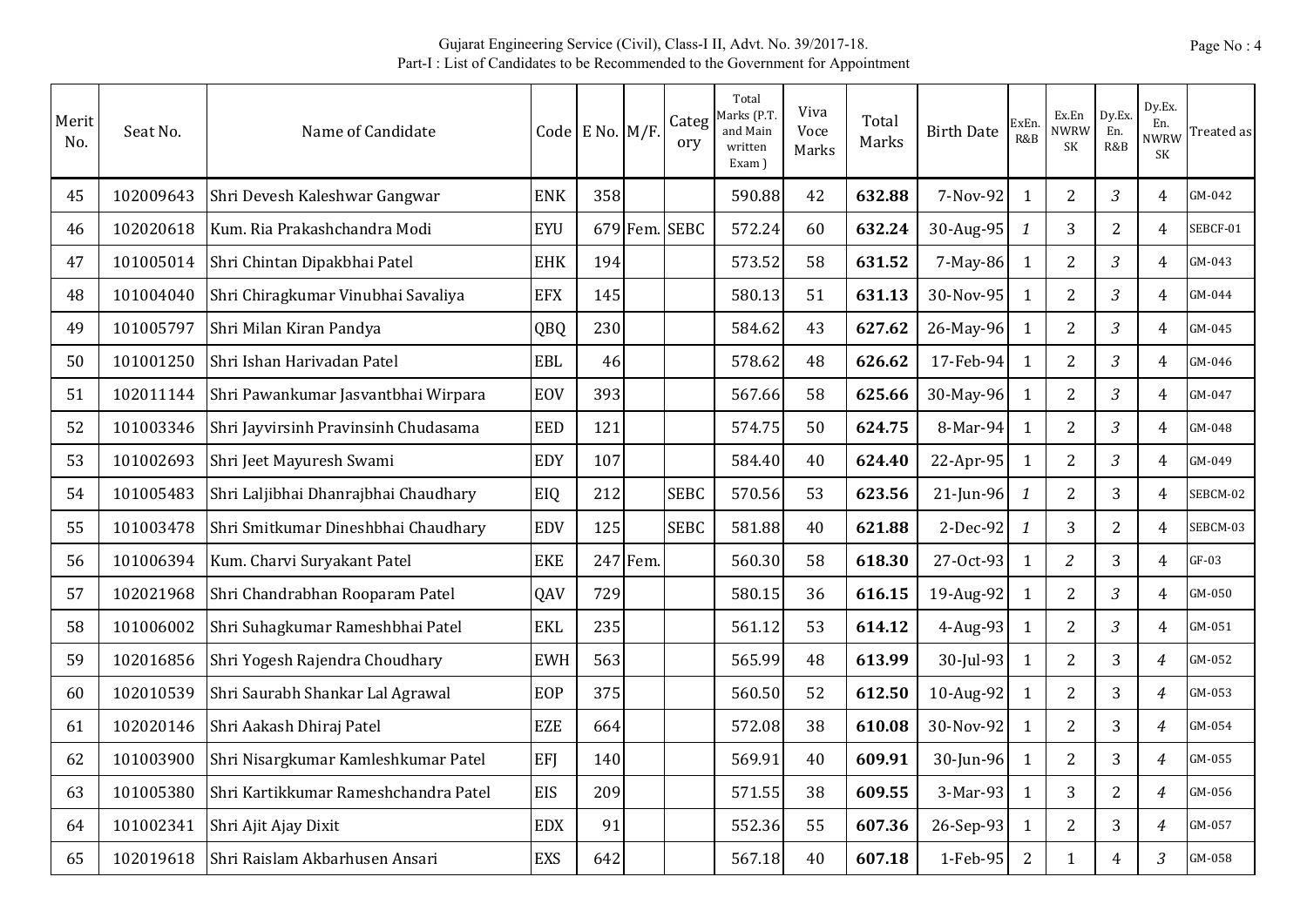| Merit<br>No. | Seat No.  | Name of Candidate                      |            | Code E No. $M/F$ . |              | Categ<br>ory | Total<br>Marks (P.T<br>and Main<br>written<br>Exam) | Viva<br>Voce<br>Marks | Total<br>Marks | <b>Birth Date</b> | ExEn<br>R&B   | Ex.En<br><b>NWRW</b><br><b>SK</b> | Dy.Ex.<br>En.<br>R&B | Dy.Ex.<br>En.<br><b>NWRW</b><br>SK | Treated as    |
|--------------|-----------|----------------------------------------|------------|--------------------|--------------|--------------|-----------------------------------------------------|-----------------------|----------------|-------------------|---------------|-----------------------------------|----------------------|------------------------------------|---------------|
| 66           | 101004375 | Shri Deepak Ashokkumar Gidwani         | EFP        | 160                |              |              | 557.40                                              | 49                    | 606.40         | 27-Oct-93         | 1             | $\overline{2}$                    | 3                    | $\overline{4}$                     | GM-059        |
| 67           | 102013397 | Shri Om Prakash Rameshwar Lal Karwasra | <b>ERE</b> | 461                |              |              | 551.25                                              | 55                    | 606.25         | 6-Jul-93          | $\mathbf{1}$  | $\overline{2}$                    | 3                    | 4                                  | GM-060        |
| 68           | 102009701 | Shri Sahaskumar Priyavadan Patel       | <b>ENT</b> | 359                |              | <b>SEBC</b>  | 566.24                                              | 40                    | 606.24         | 29-Mar-95         | $\mathcal{I}$ | 3                                 | $\overline{2}$       | $\overline{4}$                     | SEBCM-04      |
| 69           | 101007036 | Shri Abizar Abdullah Panwala           | EJP        | 271                |              |              | 554.56                                              | 50                    | 604.56         | 24-Oct-94         | $\mathbf{1}$  | 3                                 | $\overline{2}$       | $\overline{4}$                     | GM-061        |
| 70           | 102015963 | Shri Naitik Vijaykumar Bhavsar         | EWI        | 542                |              |              | 539.19                                              | 65                    | 604.19         | $1$ -Jun-96       | $\mathbf{1}$  | 3                                 | $\overline{2}$       | 4                                  | GM-062        |
| 71           | 102013200 | Shri Jaimis Bhimajibhai Anghan         | ESG        | 458                |              |              | 563.41                                              | 40                    | 603.41         | $10$ -Aug-95      | $\mathbf{1}$  | 3                                 | $\overline{2}$       | $\overline{4}$                     | GM-063        |
| 72           | 102019785 | Shri Jay Nathabhai Bhatu               | <b>EZY</b> | 648                |              | <b>SEBC</b>  | 551.93                                              | 51                    | 602.93         | 3-Oct-95          | 1             | 2                                 | 3                    | 4                                  | SEBCM-05      |
| 73           | 101004860 | Shri Akash Maheshbhai Popat            | <b>EIC</b> | 187                |              |              | 544.72                                              | 57                    | 601.72         | $11$ -Jan-95      | $\mathbf{1}$  | $\overline{2}$                    | 3                    | 4                                  | GM-064        |
| 74           | 102019682 | Shri Bhavin Babulal Savaliya           | QAL        | 644                |              |              | 546.38                                              | 55                    | 601.38         | $6$ -Feb-94       | $\mathbf{1}$  | 3                                 | $\overline{2}$       | $\overline{4}$                     | GM-065        |
| 75           | 102017358 | Kum. Chandni Ashokbhai Hariyani        | <b>EVF</b> |                    | 578 Fem.     |              | 555.07                                              | 45                    | 600.07         | 11-Oct-92         | $\mathbf{1}$  | $\overline{2}$                    | 3                    | $\overline{4}$                     | $GF-04$       |
| 76           | 102014451 | Shri Harshadkumar Karshanbhai Rathod   | <b>EUJ</b> | 501                |              | <b>SEBC</b>  | 549.99                                              | 48                    | 597.99         | 3-Mar-91          | 1             | $\overline{2}$                    | 3                    | $\overline{4}$                     | SEBCM-06      |
| 77           | 101007123 | Shri Digvijay Kanubhai Solanki         | <b>EKH</b> | 276                |              | S.C.         | 555.52                                              | 42                    | 597.52         | 20-Mar-96         | $\mathbf{1}$  | 3                                 | $\overline{2}$       | $\overline{4}$                     | <b>SCM-01</b> |
| 78           | 101006884 | Shri Vikram Ghemarbhai Chaudhary       | EJX        | 267                |              | <b>SEBC</b>  | 536.92                                              | 60                    | 596.92         | $3$ -Jan-92       | $\mathbf{1}$  | $\overline{c}$                    | 3                    | $\overline{4}$                     | SEBCM-07      |
| 79           | 102016841 | Shri Saumilkumar Somabhai Patel        | <b>EVL</b> | 562                |              |              | 549.83                                              | 47                    | 596.83         | 11-Sep-92         | $\mathbf{1}$  | 3                                 | $\overline{2}$       | $\overline{4}$                     | GM-066        |
| 80           | 102011746 | Shri Hardipkumar Kanubhai Katariya     | <b>EPS</b> | 415                |              | <b>SEBC</b>  | 551.09                                              | 45                    | 596.09         | $15$ -Jul-94      | $\mathbf{1}$  | $\overline{c}$                    | 3                    | $\overline{4}$                     | SEBCM-08      |
| 81           | 101004059 | Shri Kiranmoy Ajaykumar Samanta        | <b>EGF</b> | 147                |              |              | 554.04                                              | 41                    | 595.04         | $5$ -Jan-96       | 1             | $\overline{2}$                    | 3                    | $\overline{4}$                     | GM-067        |
| 82           | 102016750 | Shri Dhaval Rameshbhai Prajapati       | <b>EWB</b> | 561                |              | <b>SEBC</b>  | 537.50                                              | 54                    | 591.50         | 7-May-96          | 1             | $\overline{2}$                    | 3                    | $\overline{4}$                     | SEBCM-09      |
| 83           | 101004943 | Shri Darshan Jagdishbhai Patel         | <b>EHV</b> | 191                |              |              | 539.79                                              | 51                    | 590.79         | 27-Oct-93         | 1             | $\overline{2}$                    | 3                    | $\overline{4}$                     | GM-068        |
| 84           | 102016206 | Kum. Kundanben Ashokkumar Patel        | <b>EVN</b> |                    | 548 Fem.     |              | 534.45                                              | 55                    | 589.45         | 9-Dec-95          | $\mathbf{1}$  | $\overline{2}$                    | 3                    | $\overline{4}$                     | $GF-05$       |
| 85           | 101001456 | Kum. Prapti Ishwerbhai Rathod          | <b>ECF</b> |                    | 57 Fem. S.C. |              | 535.83                                              | 53                    | 588.83         | 28-Nov-94         | 1             | 3                                 | $\overline{2}$       | 4                                  | GF-06         |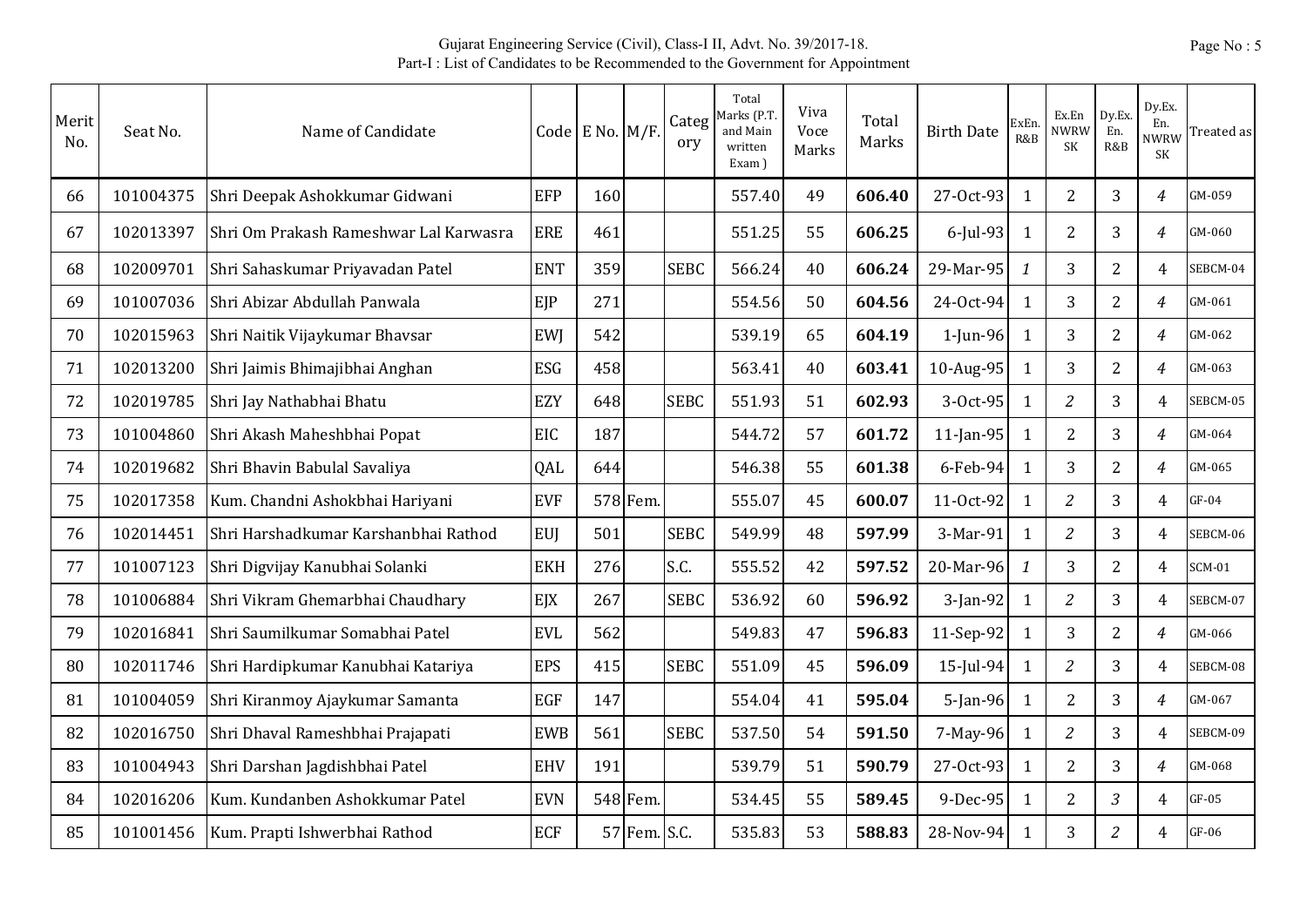| Merit<br>No. | Seat No.  | Name of Candidate                       |            | Code E No. M/F. |          | Categ<br>ory | Total<br>Marks (P.T.<br>and Main<br>written<br>Exam) | Viva<br>Voce<br>Marks | Total<br>Marks | <b>Birth Date</b> | ExEn<br>R&B  | Ex.En<br>NWRW<br><b>SK</b> | Dy.Ex.<br>En.<br>R&B | Dy.Ex.<br>En.<br><b>NWRW</b><br>SK | Treated as |
|--------------|-----------|-----------------------------------------|------------|-----------------|----------|--------------|------------------------------------------------------|-----------------------|----------------|-------------------|--------------|----------------------------|----------------------|------------------------------------|------------|
| 86           | 101007718 | Shri Punitkumar Rajeshbhai Patel        | <b>EML</b> | 300             |          |              | 550.59                                               | 38                    | 588.59         | 17-Aug-96         | 1            | $\overline{2}$             | 3                    | $\overline{4}$                     | GM-069     |
| 87           | 101002372 | Shri Sonu Kumar Abhay Kumar Singh       | EEI        | 92              |          |              | 522.80                                               | 63                    | 585.80         | 3-Mar-89          | $\mathbf{1}$ | 2                          | 3                    | $\overline{4}$                     | GM-070     |
| 88           | 101006450 | Shri Akash Kumar Hareshwar Singh        | <b>EJN</b> | 249             |          |              | 531.51                                               | 53                    | 584.51         | 2-Jun-93          | 1            | 2                          | 3                    | 4                                  | GM-071     |
| 89           | 102008202 | Shri Harshit Premnarayan Saini          | <b>ELE</b> | 313             |          |              | 538.62                                               | 45                    | 583.62         | 4-Mar-94          | 1            | $\overline{2}$             | 3                    | 4                                  | GM-072     |
| 90           | 102008838 | Shri Jaydeep Maganbhai Gajipara         | EOI        | 338             |          |              | 540.59                                               | 43                    | 583.59         | 7-May-91          | $\mathbf{1}$ | 3                          | $\overline{2}$       | 4                                  | GM-073     |
| 91           | 102014686 | Shri Ashish Kumar Rakesh Kumar Vijay    | <b>ESS</b> | 510             |          |              | 533.46                                               | 50                    | 583.46         | 31-May-91         | 1            | $\overline{2}$             | 3                    | $\overline{4}$                     | GM-074     |
| 92           | 102020510 | Shri Dhaval Kishorbhai Patel            | <b>EYS</b> | 676             |          | <b>SEBC</b>  | 527.38                                               | 56                    | 583.38         | 8-May-96          | 1            | $\overline{c}$             | 3                    | $\overline{4}$                     | SEBCM-10   |
| 93           | 102010808 | Shri Ambuj Kumar Rana Jitendra Singh    | <b>ENP</b> | 381             |          |              | 548.14                                               | 35                    | 583.14         | 5-Feb-95          | 1            | $\overline{2}$             | 3                    | $\overline{4}$                     | GM-075     |
| 94           | 101004248 | Shri Ankitkumar Chelabhai Chaudhary     | EGO        | 154             |          | <b>SEBC</b>  | 527.96                                               | 55                    | 582.96         | 28-Dec-95         | 1            | 3                          | $\overline{c}$       | $\overline{4}$                     | SEBCM-11   |
| 95           | 101006810 | Shri Vinit Janak Gorakh                 | <b>EKA</b> | 265             |          |              | 520.10                                               | 60                    | 580.10         | 8-Mar-95          | 1            | $\overline{2}$             | 3                    | $\overline{4}$                     | GM-076     |
| 96           | 102010920 | Shri Pratul Rajeev Kumar Singhal        | <b>ENG</b> | 385             |          |              | 527.80                                               | 52                    | 579.80         | 10-Jan-93         | 1            | 3                          | $\overline{2}$       | $\overline{4}$                     | GM-077     |
| 97           | 102016667 | Kum. Hemangiba Jayendrasinh Jadeja      | <b>EWG</b> |                 | 557 Fem  |              | 539.69                                               | 40                    | 579.69         | 29-Mar-96         | 1            | $\overline{2}$             | 3                    | $\overline{4}$                     | $GF-07$    |
| 98           | 102014841 | Shri Bhavinkumar Pravinbhai Bhimajiyani | <b>ETT</b> | 516             |          |              | 514.33                                               | 65                    | 579.33         | 27-Aug-93         | $\mathbf{1}$ | $\overline{2}$             | 3                    | $\overline{4}$                     | GM-078     |
| 99           | 102012453 | Kum. Ridham Himmatbhai Goti             | EQH        |                 | 434 Fem. |              | 538.19                                               | 41                    | 579.19         | 9-Aug-96          | $\mathbf{1}$ | $\overline{2}$             | $\overline{3}$       | $\overline{4}$                     | $GF-08$    |
| 100          | 102015433 | Shri Manish Shriuttamchand Khandelwal   | <b>ESZ</b> | 527             |          |              | 521.94                                               | 57                    | 578.94         | 29-Jan-94         | $\mathbf{1}$ | 2                          | 3                    | $\overline{4}$                     | GM-079     |
| 101          | 101001391 | Shri Ujas Kanaiyalal Patel              | <b>EBG</b> | 53              |          |              | 540.29                                               | 38                    | 578.29         | 19-Aug-95         | $\mathbf{1}$ | $\overline{2}$             | 3                    | $\overline{4}$                     | GM-080     |
| 102          | 102018124 | Shri Kartik Mahavirprasad Jaiman        | <b>EXD</b> | 596             |          |              | 542.11                                               | 36                    | 578.11         | 21-Aug-96         | $\mathbf{1}$ | $\overline{2}$             | $\overline{4}$       | 3                                  | GM-081     |
| 103          | 101002151 | Shri Jigar Dinkamalbhai Prajapati       | <b>EDE</b> | 86              |          | <b>SEBC</b>  | 532.06                                               | 46                    | 578.06         | 7-Dec-94          | 1            | $\overline{2}$             | 3                    | $\overline{4}$                     | SEBCM-12   |
| 104          | 102012835 | Shri Prashant Rameshbhai Sarsariya      | EQZ        | 445             |          |              | 525.90                                               | 52                    | 577.90         | 16-Dec-95         | 1            | $\overline{2}$             | 3                    | $\overline{4}$                     | GM-082     |
| 105          | 102018364 | Shri Mohit Dinesh Dhakad                | <b>EWZ</b> | 603             |          |              | 544.36                                               | 33                    | 577.36         | 9-Dec-93          |              | $\overline{2}$             | 3                    | 4                                  | GM-083     |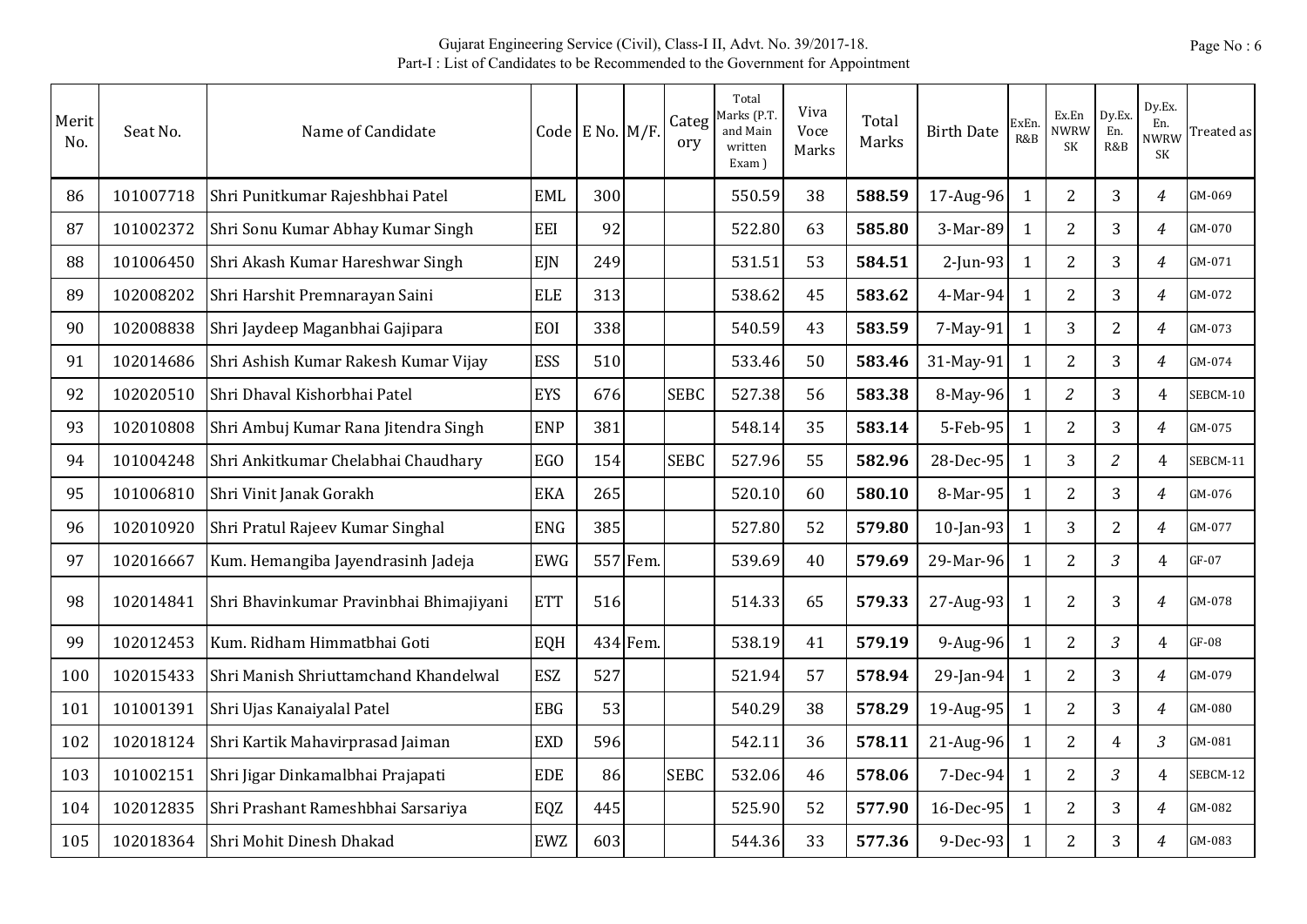| Merit<br>No. | Seat No.  | Name of Candidate                     |                 | Code E No. $M/F$ . | Categ<br>ory | Total<br>Marks (P.T.<br>and Main<br>written<br>Exam) | Viva<br>Voce<br>Marks | Total<br>Marks | <b>Birth Date</b> | ExEn<br>R&B    | Ex.En<br>NWRW<br>SK | Dy.Ex.<br>En.<br>R&B | Dy.Ex.<br>En.<br><b>NWRW</b><br>SK | Treated as |
|--------------|-----------|---------------------------------------|-----------------|--------------------|--------------|------------------------------------------------------|-----------------------|----------------|-------------------|----------------|---------------------|----------------------|------------------------------------|------------|
| 106          | 102017484 | Shri Jay Jitendrakumar Rachchh        | <b>EUY</b>      | 581                |              | 536.34                                               | 41                    | 577.34         | 23-Sep-96         | 1              | $\overline{2}$      | 3                    | 4                                  | GM-084     |
| 107          | 102008686 | Shri Arka Rupak Choudhary             | <b>ELI</b>      | 333                |              | 519.01                                               | 58                    | 577.01         | 28-Aug-94         | $\mathbf{1}$   | $\overline{2}$      | 3                    | $\overline{4}$                     | GM-085     |
| 108          | 102022254 | Shri Amit Kamlesh Prasad Mishra       | QBS             | 736                |              | 535.09                                               | 40                    | 575.09         | 5-Jun-91          | $\mathbf{1}$   | $\overline{2}$      | 3                    | $\overline{4}$                     | GM-086     |
| 109          | 102008344 | Shri Ankit Kumar Hariom               | <b>EMN</b>      | 316                |              | 530.76                                               | 42                    | 572.76         | $2$ -Jul-94       | $\mathbf{1}$   | $\overline{2}$      | 3                    | $\overline{4}$                     | GM-087     |
| 110          | 101001128 | Shri Pradipkumar Kishorbhai Prajapati | EBI             | 40                 | <b>SEBC</b>  | 534.10                                               | 38                    | 572.10         | 16-Jan-93         | 1              | 2                   | 3                    | $\overline{4}$                     | SEBCM-13   |
| 111          | 101003190 | Shri Harsh Kamleshbhai Shah           | <b>EEM</b>      | 116                |              | 526.95                                               | 45                    | 571.95         | 25-Feb-94         | $\mathbf{1}$   | $\overline{2}$      | 3                    | $\boldsymbol{4}$                   | GM-088     |
| 112          | 102008633 | Shri Ravinder Deep Chand Kalawat      | <b>ELJ</b>      | 329                |              | 533.56                                               | 38                    | 571.56         | 1-Sep-92          | $\mathbf{1}$   | $\overline{2}$      | 3                    | $\overline{4}$                     | GM-089     |
| 113          | 101005530 | Shri Vijay Sureshkumar Dhanwani       | <b>EID</b>      | 217                |              | 518.50                                               | 53                    | 571.50         | 27-Feb-96         | $\mathbf{1}$   | $\overline{2}$      | 3                    | $\overline{4}$                     | GM-090     |
| 114          | 101003558 | Shri Shobhit Dineshchandra Dubey      | <b>EEX</b>      | 128                |              | 515.39                                               | 56                    | 571.39         | 15-Mar-94         | $\mathbf{1}$   | $\overline{2}$      | 3                    | $\overline{4}$                     | GM-091     |
| 115          | 101002099 | Shri Nikunjkumar Pramodkumar Patel    | <b>EER</b>      | 82                 |              | 524.68                                               | 46                    | 570.68         | 22-Jun-94         | $\mathbf{1}$   | $\overline{2}$      | 3                    | $\overline{4}$                     | GM-092     |
| 116          | 101004264 | Shri Satyen Dahyalal Ramani           | EGC             | 156                |              | 506.44                                               | 63                    | 569.44         | $5$ -Jun-87       | $\mathbf{1}$   | $\overline{2}$      | 3                    | $\overline{4}$                     | GM-093     |
| 117          | 101001770 | Shri Jay Yogindrabhai Upadhyay        | <b>EDA</b>      | 68                 |              | 533.64                                               | 35                    | 568.64         | $22$ -Jan-93      | 1              | 3                   | $\overline{2}$       | $\overline{4}$                     | GM-094     |
| 118          | 102018604 | Shri Sumitkumar Chandulal Bambhaniya  | EXJ             | 608                | <b>SEBC</b>  | 520.13                                               | 48                    | 568.13         | 18-Feb-96         | 1              | $\overline{2}$      | $\mathfrak{Z}$       | 4                                  | SEBCM-14   |
| 119          | 102011188 | Shri Akash Rajeshkumar Shah           | EP <sub>O</sub> | 396                |              | 517.12                                               | 51                    | 568.12         | 23-Oct-89         | $\mathbf{1}$   | $\overline{2}$      | 3                    | $\overline{4}$                     | GM-095     |
| 120          | 101006935 | Shri Rohan Rajeshkumar Thakar         | EJA             | 268                |              | 518.82                                               | 48                    | 566.82         | 23-Mar-94         | 1              | $\overline{2}$      | 3                    | $\overline{4}$                     | GM-096     |
| 121          | 101007611 | Shri Jaydip Gordhanbhai Barvaliya     | <b>EMM</b>      | 294                |              | 511.66                                               | 55                    | 566.66         | 5-Nov-94          | $\mathbf{1}$   | $\overline{2}$      | 3                    | $\overline{4}$                     | GM-097     |
| 122          | 102011138 | Shri Pravinkumar Amrutlal Javiya      | <b>EPN</b>      | 392                | <b>SEBC</b>  | 522.70                                               | 42                    | 564.70         | 30-Aug-95         | $\overline{2}$ | 1                   | 3                    | $\overline{4}$                     | SEBCM-15   |
| 123          | 102013948 | Shri Kaushik Prakashbhai Kotadiya     | <b>ERB</b>      | 483                |              | 524.06                                               | 39                    | 563.06         | 18-May-96         | 1              | 3                   | $\overline{2}$       | $\overline{4}$                     | GM-098     |
| 124          | 101007017 | Shri Sunil Dayabhai Makwana           | EJT             | 270                | S.T.         | 520.95                                               | 42                    | 562.95         | 2-Feb-95          | $\mathbf{1}$   | $\overline{2}$      | 3                    | $\overline{4}$                     | $ST-01$    |
| 125          | 101001439 | Shri Mubin Abdulhamidbhai Chopda      | <b>EBV</b>      | 55                 |              | 518.85                                               | 44                    | 562.85         | 29-Sep-94         | $\overline{2}$ | $\mathbf{1}$        | 3                    | $\overline{4}$                     | GM-099     |
| 126          | 102011703 | Shri Mayank Kishorbhai Adhaduk        | <b>EPT</b>      | 413                |              | 519.30                                               | 43                    | 562.30         | 6-Dec-93          | $\overline{2}$ | 1                   | 3                    | 4                                  | GM-100     |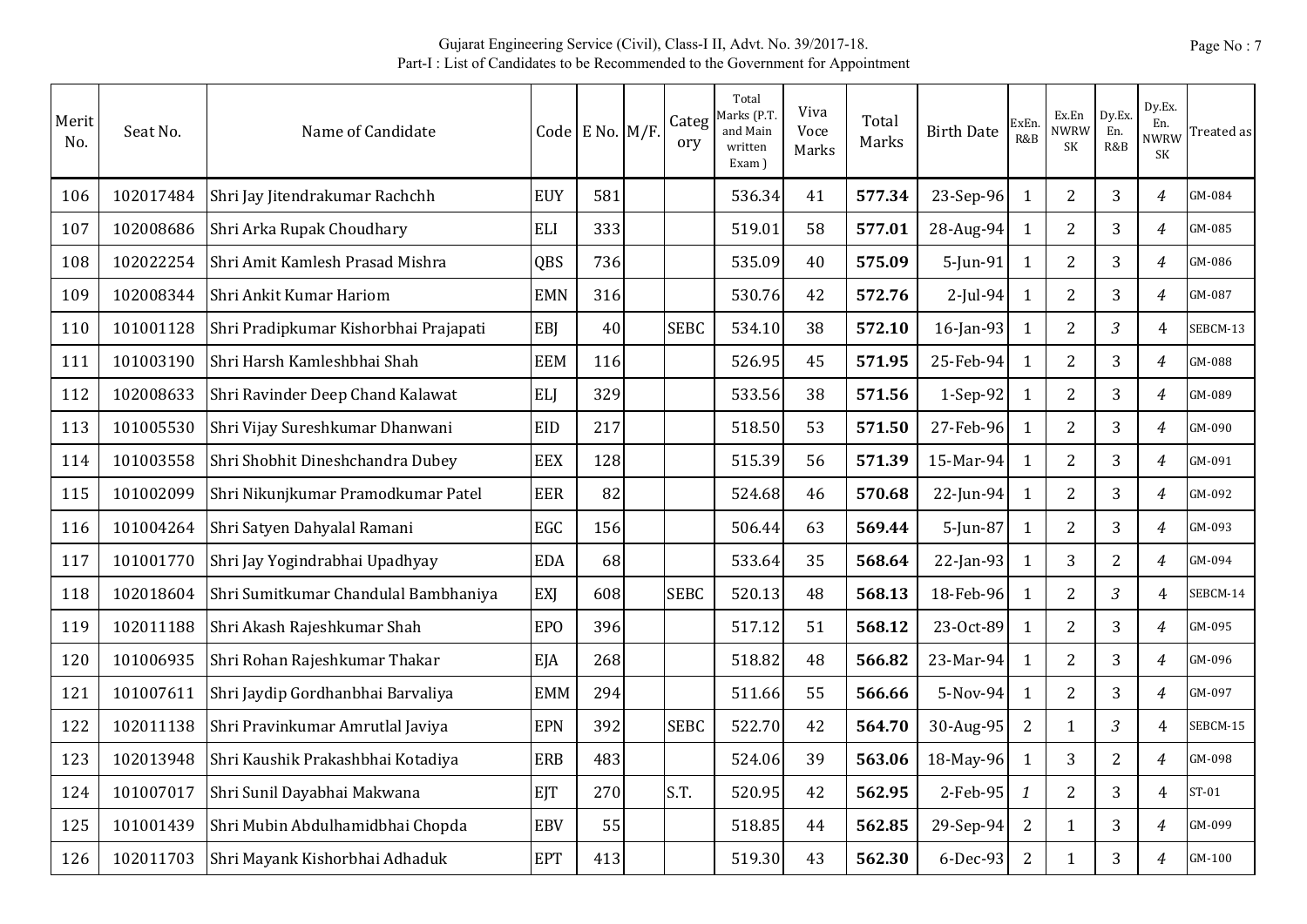| Merit<br>No. | Seat No.  | Name of Candidate                    |                 | Code E No. M/F. |          | Categ<br>ory | Total<br>Marks (P.T<br>and Main<br>written<br>Exam) | Viva<br>Voce<br>Marks | Total<br>Marks | <b>Birth Date</b> | ExEn<br>R&B    | Ex.En<br><b>NWRW</b><br>SK | Dy.Ex.<br>En.<br>R&B | Dy.Ex.<br>En.<br>NWRW<br>SK | Treated as |
|--------------|-----------|--------------------------------------|-----------------|-----------------|----------|--------------|-----------------------------------------------------|-----------------------|----------------|-------------------|----------------|----------------------------|----------------------|-----------------------------|------------|
| 127          | 102022106 | Shri Hardik Jayantilal Patel         | QBU             | 731             |          |              | 520.29                                              | 42                    | 562.29         | 17-Oct-95         | 1              | $\overline{2}$             | 3                    | $\overline{4}$              | GM-101     |
| 128          | 102018992 | Shri Rahul Joseph Manaloor           | <b>EXB</b>      | 620             |          |              | 496.96                                              | 65                    | 561.96         | 16-Oct-89         | $\mathbf{1}$   | $\overline{2}$             | 3                    | $\overline{4}$              | GM-102     |
| 129          | 101001879 | Shri Moniskhan Munawarkhan Pathan    | <b>EBZ</b>      | 72              |          |              | 521.66                                              | 38                    | 559.66         | 23-Aug-94         | $\overline{2}$ | $\mathbf{1}$               | 3                    | $\overline{4}$              | GM-103     |
| 130          | 102018757 | Shri Mitesh Vinodbhai Movaliya       | <b>EXM</b>      | 613             |          |              | 513.93                                              | 45                    | 558.93         | 18-Aug-93         | $\mathbf{1}$   | $\overline{2}$             | 3                    | $\overline{4}$              | GM-104     |
| 131          | 101005696 | Shri Purv Motilal Rathi              | <b>EHG</b>      | 222             |          |              | 516.91                                              | 42                    | 558.91         | 6-Mar-96          | 1              | 2                          | 3                    | $\overline{4}$              | GM-105     |
| 132          | 101006156 | Shri Raj Satishbhai Mehta            | EJU             | 243             |          |              | 500.85                                              | 58                    | 558.85         | 19-Aug-96         | $\mathbf{1}$   | $\overline{2}$             | 3                    | $\overline{4}$              | GM-106     |
| 133          | 102014590 | Shri Nikhil Shambhu Lal Agrawal      | <b>ETR</b>      | 507             |          |              | 511.43                                              | 46                    | 557.43         | 14-Aug-92         | $\mathbf{1}$   | $\overline{2}$             | $\overline{4}$       | 3                           | GM-107     |
| 134          | 101007402 | Shri Kunalkumar Maheshbhai Patel     | <b>EKZ</b>      | 288             |          |              | 512.00                                              | 45                    | 557.00         | 5-Feb-93          | $\mathbf{1}$   | $\overline{2}$             | 3                    | $\overline{4}$              | GM-108     |
| 135          | 101004690 | Shri Sumit Kumar Sumitra Nand Mishra | <b>EGN</b>      | 177             |          |              | 509.77                                              | 47                    | 556.77         | 24-Aug-91         | $\mathbf{1}$   | $\overline{2}$             | 3                    | $\overline{4}$              | GM-109     |
| 136          | 102011047 | Kum. Richa Pooran Singh Rajput       | EQP             |                 | 389 Fem. |              | 493.35                                              | 63                    | 556.35         | $1-Dec-94$        | $\mathbf{1}$   | $\overline{2}$             | 3                    | $\overline{4}$              | GF-09      |
| 137          | 101000587 | Shri Rajeshkumar Ayadanji Mali       | <b>EBC</b>      | 18              |          | <b>SEBC</b>  | 506.11                                              | 50                    | 556.11         | 18-Feb-95         | $\mathbf{1}$   | 3                          | $\overline{2}$       | $\overline{4}$              | SEBCM-16   |
| 138          | 101002776 | Shri Bhaumik Ashokkumar Barot        | ED <sub>0</sub> | 110             |          | <b>SEBC</b>  | 507.75                                              | 48                    | 555.75         | $4-Sep-95$        | $\mathbf{1}$   | $\overline{2}$             | 3                    | $\overline{4}$              | SEBCM-17   |
| 139          | 102008436 | Shri Amit Rampratap Sharma           | <b>ELM</b>      | 321             |          |              | 515.65                                              | 40                    | 555.65         | 27-May-90         | $\mathbf{1}$   | $\overline{2}$             | $\overline{4}$       | 3                           | GM-110     |
| 140          | 102018540 | Shri Akash Vinayak Nimbalkar         | <b>EWW</b>      | 605             |          |              | 499.18                                              | 56                    | 555.18         | 18-Jan-94         | 2              | 1                          | $\overline{4}$       | 3                           | GM-111     |
| 141          | 101000906 | Shri Sumitkumar Shaileshbhai Patel   | EAZ             | 29              |          |              | 495.14                                              | 60                    | 555.14         | 5-Oct-95          | $\mathbf{1}$   | $\overline{2}$             | 3                    | $\overline{4}$              | GM-112     |
| 142          | 102013469 | Shri Yash Girishbhai Gudhka          | EQT             | 462             |          |              | 515.10                                              | 40                    | 555.10         | 8-Apr-96          | $\mathbf{1}$   | $\overline{2}$             | 3                    | $\overline{4}$              | GM-113     |
| 143          | 102013107 | Shri Akbar Wasi Ahmad Khan           | <b>ESB</b>      | 455             |          |              | 508.02                                              | 47                    | 555.02         | $2$ -Jul-92       | $\mathbf{1}$   | $\overline{2}$             | 3                    | $\overline{4}$              | GM-114     |
| 144          | 102013101 | Shri Namankumar Nareshbhai Borda     | <b>ERF</b>      | 454             |          |              | 510.66                                              | 44                    | 554.66         | $23$ -Aug-96      | 1              | $\overline{2}$             | 3                    | 4                           | GM-115     |
| 145          | 101001768 | Kum. Aaishvarya Vinay Rawal          | ECG             | 67              | Fem.     |              | 488.88                                              | 65                    | 553.88         | 25-Aug-94         | $\mathbf{1}$   | 2                          | 3                    | $\overline{4}$              | $GF-10$    |
| 146          | 101001151 | Shri Jay Sureshbhai Patel            | <b>ECR</b>      | 41              |          |              | 499.22                                              | 54                    | 553.22         | $23$ -Jul-94      | $\mathbf{1}$   | $\overline{2}$             | 3                    | $\overline{4}$              | GM-116     |
| 147          | 102008331 | Shri Abhijitsinh Hathisinh Gohil     | <b>EMO</b>      | 315             |          | <b>SEBC</b>  | 492.59                                              | 60                    | 552.59         | $5-Aug-96$        | 1              | $\overline{2}$             | 3                    | 4                           | SEBCM-18   |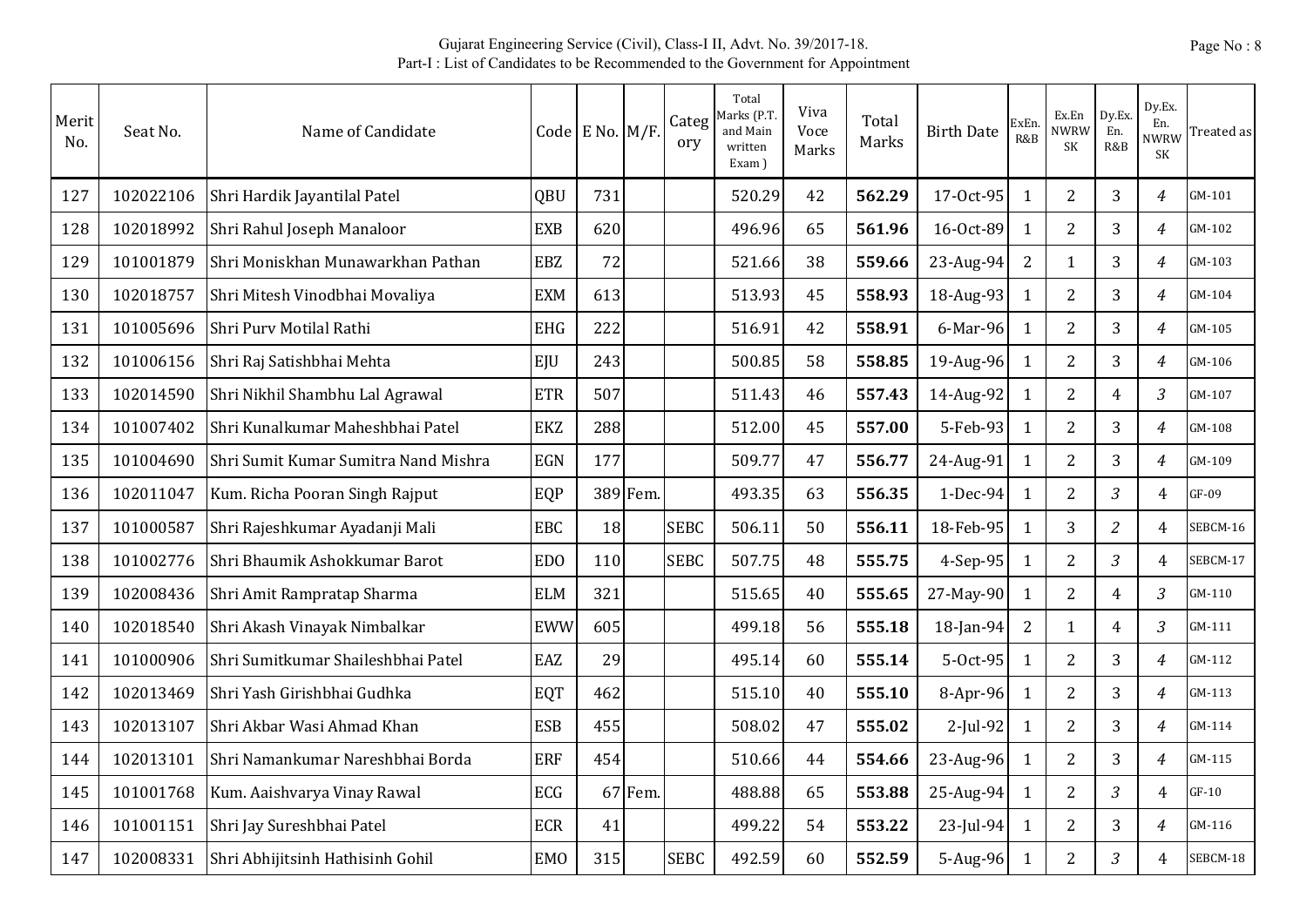| Merit<br>No. | Seat No.  | Name of Candidate                     |                | Code E No. M/F. |          | Categ<br>ory | Total<br>Marks (P.T.<br>and Main<br>written<br>Exam) | Viva<br>Voce<br>Marks | Total<br>Marks | <b>Birth Date</b> | ExEn<br>R&B      | Ex.En<br><b>NWRW</b><br><b>SK</b> | Dy.Ex.<br>En.<br>R&B | Dy.Ex.<br>En.<br>NWRW<br>SK | Treated as |
|--------------|-----------|---------------------------------------|----------------|-----------------|----------|--------------|------------------------------------------------------|-----------------------|----------------|-------------------|------------------|-----------------------------------|----------------------|-----------------------------|------------|
| 148          | 102014536 | Shri Virendra Pradeep Ajmeria         | <b>EUK</b>     | 506             |          |              | 497.70                                               | 53                    | 550.70         | 1-Mar-93          | $\overline{2}$   | $\mathbf{1}$                      | $\overline{4}$       | 3                           | GM-117     |
| 149          | 102012156 | Shri Shrey Raj Niwas Pandey           | EQA            | 427             |          |              | 484.14                                               | 66                    | 550.14         | 5-Dec-92          | $\mathbf{1}$     | $\overline{2}$                    | 3                    | $\overline{4}$              | GM-118     |
| 150          | 101002640 | Shri Gauravkumar Jesangbhai Chauhan   | <b>EEV</b>     | 104             |          | S.C.         | 489.33                                               | 60                    | 549.33         | 7-Oct-92          | $\overline{2}$   | $\mathbf{1}$                      | $\overline{4}$       | 3                           | $SCM-02$   |
| 151          | 102011757 | Shri Ajay Bhupatbhai Rathod           | <b>EPR</b>     | 416             |          | <b>SEBC</b>  | 506.64                                               | 42                    | 548.64         | 16-Dec-94         | $\mathbf{1}$     | $\overline{2}$                    | $\mathfrak{Z}$       | $\overline{4}$              | SEBCM-19   |
| 152          | 101001373 | Kum. Seema Mukeshbhai Kothari         | ECZ            |                 | 51 Fem   |              | 492.71                                               | 55                    | 547.71         | 21-Feb-93         | $\mathbf{1}$     | 3                                 | $\overline{2}$       | $\overline{4}$              | $GF-11$    |
| 153          | 102015732 | Shri Sumeetkumar Bharatbhai Prajapati | <b>ETU</b>     | 536             |          | <b>SEBC</b>  | 489.12                                               | 58                    | 547.12         | 22-Aug-94         | $\mathbf{1}$     | $\overline{2}$                    | $\mathfrak{Z}$       | $\overline{4}$              | SEBCM-20   |
| 154          | 102019262 | Shri Kaushikbhai Gopalbhai Makwana    | <b>EWU</b>     | 629             |          | <b>SEBC</b>  | 485.01                                               | 62                    | 547.01         | 12-Nov-95         | $\mathbf{1}$     | $\overline{2}$                    | $\mathfrak{Z}$       | $\overline{4}$              | SEBCM-21   |
| 155          | 101006680 | Kum. Shraddha Vasudev Patel           | <b>EJS</b>     |                 | 258 Fem. |              | 499.85                                               | 42                    | 541.85         | 29-Nov-95         | $\mathbf{1}$     | $\overline{2}$                    | 3                    | $\overline{4}$              | $GF-12$    |
| 156          | 102021172 | Shri Mihir Kishorbhai Chauhan         | <b>QBM</b>     | 701             |          | <b>SEBC</b>  | 495.91                                               | 45                    | 540.91         | 6-Mar-96          | 1                | $\overline{2}$                    | $\mathfrak{Z}$       | 4                           | SEBCM-22   |
| 157          | 102008874 | Shri Rahul Bhagubhai Patel            | <b>ENR</b>     | 339             |          | <b>SEBC</b>  | 486.31                                               | 54                    | 540.31         | 25-Jul-96         | $\mathbf{1}$     | $\overline{2}$                    | 3                    | 4                           | SEBCM-23   |
| 158          | 102012426 | Kum. Monika J S Chaudhary             | EQF            |                 | 433 Fem. |              | 480.94                                               | 57                    | 537.94         | 7-Mar-93          | $\mathbf{1}$     | $\overline{2}$                    | 3                    | $\overline{4}$              | $GF-13$    |
| 159          | 102009797 | Shri Krunal Manishkumar Patel         | E <sub>0</sub> | 363             |          | S.T.         | 488.93                                               | 48                    | 536.93         | 21-May-96         | $\boldsymbol{1}$ | 3                                 | $\overline{2}$       | $\overline{4}$              | $ST-02$    |
| 160          | 102012524 | Shri Pankajkumar Babubhai Ahir        | <b>EPF</b>     | 438             |          | <b>SEBC</b>  | 493.74                                               | 41                    | 534.74         | 14-Aug-91         | $\mathbf{1}$     | 2                                 | $\mathfrak{Z}$       | $\overline{4}$              | SEBCM-24   |
| 161          | 102021604 | Shri Mehulkumar Manubhai Chavada      | QBB            | 713             |          | <b>SEBC</b>  | 481.42                                               | 52                    | 533.42         | 19-Oct-95         | $\mathbf{1}$     | 3                                 | $\overline{2}$       | $\overline{4}$              | SEBCM-25   |
| 162          | 101003677 | Shri Amarish Girishkumar Sarvaiya     | EGB            | 134             |          | <b>SEBC</b>  | 475.64                                               | 57                    | 532.64         | 7-Dec-92          | $\mathbf{1}$     | $\overline{2}$                    | $\mathfrak{Z}$       | 4                           | SEBCM-26   |
| 163          | 102007890 | Shri Dineshkumar Karshanbhai Naghera  | <b>EME</b>     | 307             |          | <b>SEBC</b>  | 474.59                                               | 57                    | 531.59         | 24-Nov-93         | $\mathbf{1}$     | 3                                 | $\overline{c}$       | $\overline{4}$              | SEBCM-27   |
| 164          | 101000802 | Shri Harsh Rajendrakumar Mevada       | <b>EBA</b>     | 25              |          | <b>SEBC</b>  | 493.16                                               | 37                    | 530.16         | 24-Apr-96         | $\mathbf{1}$     | $\overline{2}$                    | 3                    | $\overline{4}$              | SEBCM-28   |
| 165          | 101007362 | Shri Harsh Bharatsinh Umat            | <b>EMS</b>     | 287             |          | <b>SEBC</b>  | 484.64                                               | 44                    | 528.64         | 8-May-92          | 1                | $\overline{2}$                    | 3                    | $\overline{4}$              | SEBCM-29   |
| 166          | 101000347 | Shri Jigar Monghajibhai Chaudhary     | EAJ            | 12              |          | <b>SEBC</b>  | 490.61                                               | 38                    | 528.61         | 12-Jun-95         | $\mathbf{1}$     | 3                                 | $\overline{2}$       | 4                           | SEBCM-30   |
| 167          | 102014940 | Kum. Jinal Sanjeev Shah               | <b>ETP</b>     |                 | 518 Fem. |              | 461.97                                               | 65                    | 526.97         | 6-Jan-92          | $\mathbf{1}$     | $\overline{2}$                    | 3                    | $\overline{4}$              | $GF-14$    |
| 168          | 101005773 | Shri Savankumar Mukeshbhai Kalariya   | <b>EHB</b>     | 227             |          | S.C.         | 482.83                                               | 43                    | 525.83         | 1-Feb-96          | 1                | $\overline{2}$                    | 3                    | 4                           | $SCM-03$   |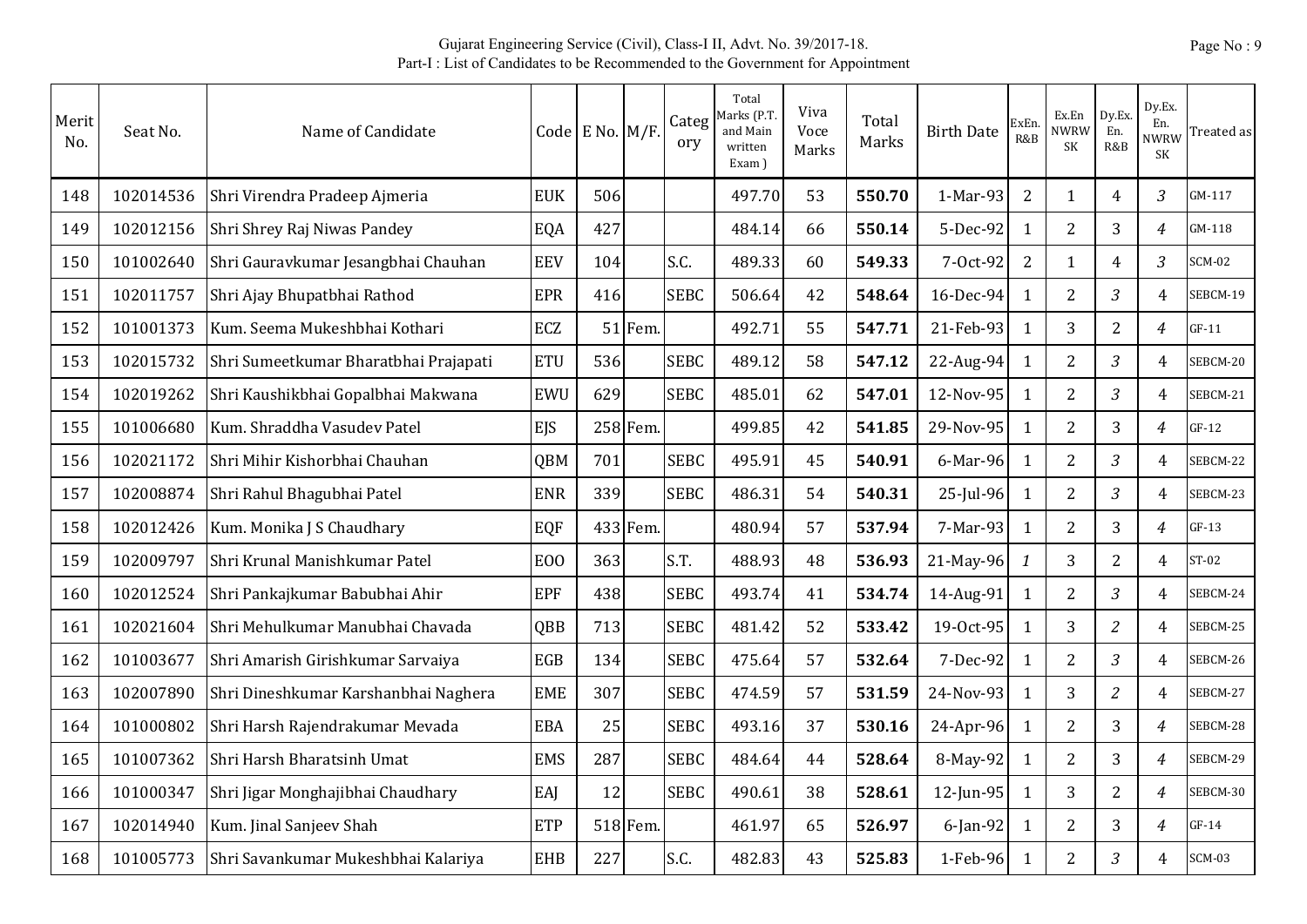| Merit<br>N <sub>O</sub> . | Seat No.  | Name of Candidate                      |                 | Code E No. $M/F$ . |            | Categ<br>ory  | Total<br>Aarks (P.T<br>and Main<br>written<br>Exam) | Viva<br>Voce<br>Marks | Total<br>Marks | <b>Birth Date</b> | ExEn<br>R&B  | Ex.En<br>NWRW<br><b>SK</b> | Dy.Ex.<br>En.<br>R&B | Dy.Ex.<br>En.<br><b>NWRW</b><br>SK | Treated as |
|---------------------------|-----------|----------------------------------------|-----------------|--------------------|------------|---------------|-----------------------------------------------------|-----------------------|----------------|-------------------|--------------|----------------------------|----------------------|------------------------------------|------------|
| 169                       | 102012828 | Kum. Preksha Rashmipari Goswami        | <b>ESH</b>      |                    | 444 Fem.   | <b>SEBC</b>   | 478.25                                              | 47                    | 525.25         | 12-Oct-96         | 1            | $\overline{c}$             | 3                    | $\overline{4}$                     | SEBCF-02   |
| 170                       | 101007283 | Shri Daivik Natubhai Prajapati         | EJZ             | 284                |            | <b>SEBC</b>   | 472.51                                              | 50                    | 522.51         | 4-Mar-95          | 1            | 2                          | 3                    | $\overline{4}$                     | SEBCM-31   |
| 171                       | 102017357 | Shri Hareshkumar Mafatbhai Prajapati   | <b>EWN</b>      | 577                |            | <b>SEBC</b>   | 485.22                                              | 36                    | 521.22         | 7-Mar-95          | 1            | $\overline{2}$             | 3                    | $\overline{4}$                     | SEBCM-32   |
| 172                       | 102020508 | Shri Mayurkumar Girishbhai Panchal     | <b>EZS</b>      | 675                |            | <b>SEBC</b>   | 481.90                                              | 38                    | 519.90         | 8-Feb-96          | 1            | 2                          | 3                    | $\overline{4}$                     | SEBCM-33   |
| 173                       | 102009284 | Kum. Megha Bhupesh Gohil               | <b>ENY</b>      |                    | 348 Fem.   | <b>SEBC</b>   | 473.46                                              | 46                    | 519.46         | 19-Mar-89         | 1            | 2                          | $\mathfrak{Z}$       | $\overline{4}$                     | SEBCF-03   |
| 174                       | 101000953 | Kum. Niyati Arvindbhai Kanani          | <b>EBF</b>      |                    | 32 Fem.    |               | 459.75                                              | 58                    | 517.75         | 7-Aug-95          | $\mathbf{1}$ | $\overline{2}$             | 3                    | $\overline{4}$                     | $GF-15$    |
| 175                       | 101003263 | Shri Vishal Sureshkumar Gadhvi         | <b>EDK</b>      | 119                |            | <b>SEBC</b>   | 471.88                                              | 45                    | 516.88         | 2-Jun-92          | 1            | 2                          | 3                    | 4                                  | SEBCM-34   |
| 176                       | 102016620 | Shri Aman Ghanshyambhai Patel          | <b>EWD</b>      | 555                |            | S.C.          | 471.24                                              | 45                    | 516.24         | 11-Jun-96         | $\mathbf{1}$ | 2                          | 3                    | $\overline{4}$                     | $SCM-04$   |
| 177                       | 102012567 | Shri Ramji Budhiya Maheswari           | <b>ERN</b>      | 441                |            | S.C.          | 458.03                                              | 58                    | 516.03         | 7-Aug-94          | $\mathbf{1}$ | 2                          | $\mathfrak{Z}$       | $\overline{4}$                     | SCM-05     |
| 178                       | 101001934 | Shri Dayarambhai Jayantilal Prajapati  | <b>ECE</b>      | 75                 |            | <b>SEBC</b>   | 449.91                                              | 65                    | 514.91         | 3-Jul-96          | $\mathbf{1}$ | 3                          | $\overline{2}$       | 4                                  | SEBCM-35   |
| 179                       | 102011390 | Shri Parthkumar Bhaskarbhai Kothiya    | EQQ             | 400                |            | <b>SEBC</b>   | 462.55                                              | 51                    | 513.55         | 8-Jun-95          | $\mathbf{1}$ | $\overline{2}$             | 3                    | $\overline{4}$                     | SEBCM-36   |
| 180                       | 101005307 | Shri Hardik Ghemarbhai Chaudhary       | <b>EHD</b>      | 206                |            | <b>SEBC</b>   | 464.42                                              | 46                    | 510.42         | 13-Jun-94         | 1            | 2                          | 3                    | $\overline{4}$                     | SEBCM-37   |
| 181                       | 102017873 | Shri Mehulkumar Hareshbhai Deraniya    | <b>EVH</b>      | 591                |            | <b>SEBC</b>   | 465.21                                              | 42                    | 507.21         | 24-Dec-94         | 1            | 2                          | 3                    | $\overline{4}$                     | SEBCM-38   |
| 182                       | 101005525 | Shri Kailashkumar Pukhraj Prajapati    | <b>EIG</b>      | 216                |            | <b>SEBC</b>   | 463.87                                              | 42                    | 505.87         | 1-Feb-92          | 1            | $\overline{2}$             | 3                    | $\overline{4}$                     | SEBCM-39   |
| 183                       | 102019136 | Shri Naimeshkumar Kantilal Poriya      | EX <sub>O</sub> | 624                |            | <b>SEBC</b>   | 460.14                                              | 45                    | 505.14         | 21-Dec-95         | 1            | $\overline{2}$             | 3                    | $\overline{4}$                     | SEBCM-40   |
| 184                       | 101003117 | Kum. Pooja Gupta                       | <b>EDG</b>      |                    | $114$ Fem. |               | 461.36                                              | 43                    | 504.36         | 10-Aug-91         | $\mathbf{1}$ | $\overline{2}$             | 3                    | $\overline{4}$                     | $GF-16$    |
| 185                       | 101000801 | Shri Chiragkumar Bhagyanbhai Chaudhari | EAP             | 24                 |            | <b>SEBC</b>   | 463.16                                              | 40                    | 503.16         | 20-Dec-93         | 1            | $\overline{2}$             | 3                    | $\overline{4}$                     | SEBCM-41   |
| 186                       | 101004825 | Shri Kishan Ramesh Sorthiya            | <b>EHL</b>      | 186                |            | <b>SEBC</b>   | 458.06                                              | 45                    | 503.06         | 12-Nov-95         | $\mathbf{1}$ | 3                          | $\overline{2}$       | 4                                  | SEBCM-42   |
| 187                       | 101001297 | Shri Digvijaysinh Bharatsinh Parmar    | <b>EBM</b>      | 48                 |            | <b>SEBC</b>   | 454.79                                              | 46                    | 500.79         | 28-Dec-95         | 1            | 2                          | 3                    | $\overline{4}$                     | SEBCM-43   |
| 188                       | 101005201 | Kum. Payal Rameshbhai Baloliya         | <b>EHS</b>      |                    |            | 198 Fem. SEBC | 446.94                                              | 49                    | 495.94         | 18-Aug-96         | 1            | $\overline{2}$             | 3                    | 4                                  | SEBCF-04   |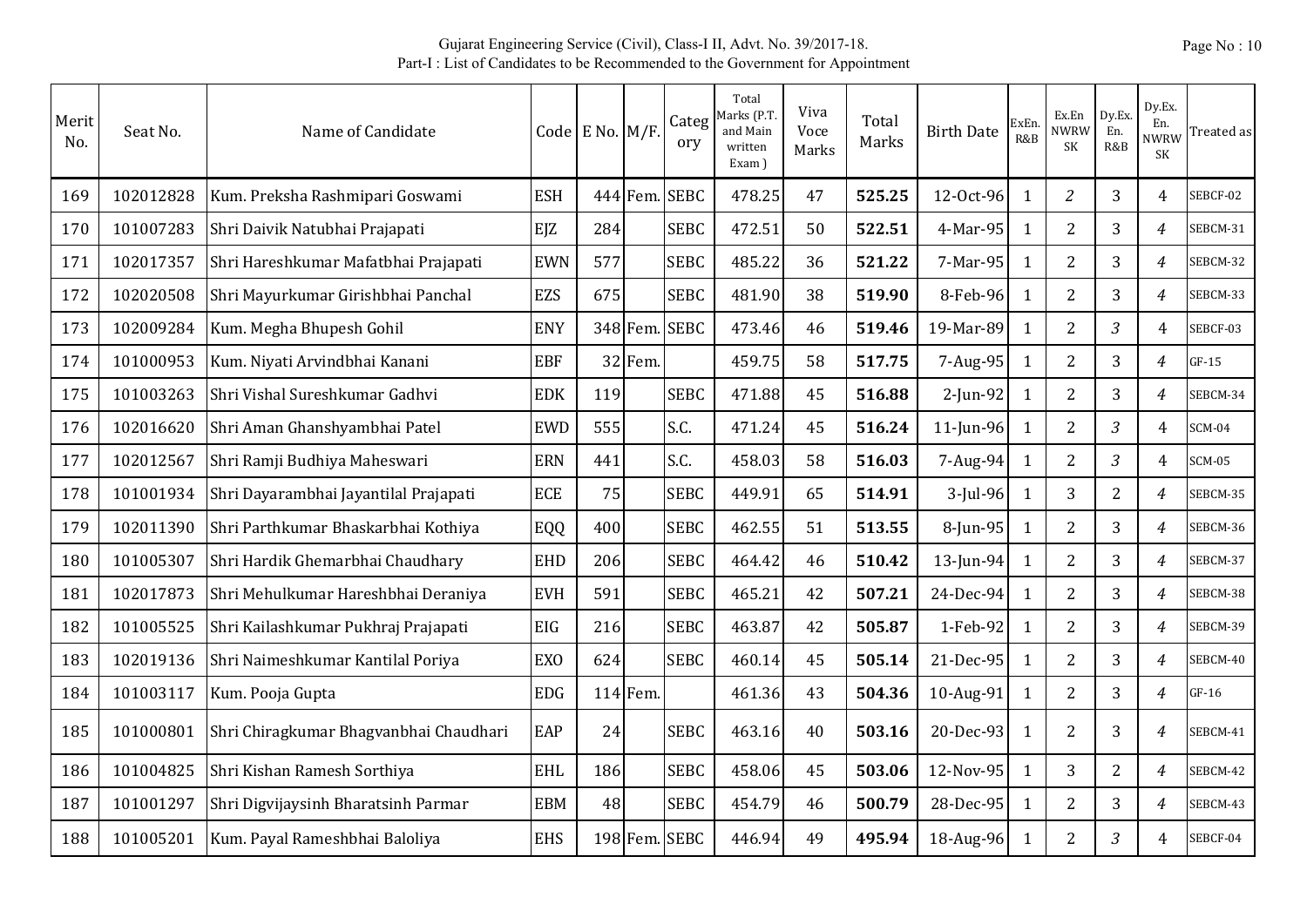| Merit<br>No. | Seat No.  | Name of Candidate                     |            | Code E No. M/F. | Categ<br>ory | Total<br>Marks (P.T.<br>and Main<br>written<br>Exam) | Viva<br>Voce<br>Marks | Total<br>Marks | <b>Birth Date</b> | <b>ExEn</b><br>R&B | Ex.En<br>NWRW<br>SK | Dy.Ex.<br>En.<br>R&B | Dy.Ex.<br>En.<br><b>NWRW</b><br>SK | Treated as    |
|--------------|-----------|---------------------------------------|------------|-----------------|--------------|------------------------------------------------------|-----------------------|----------------|-------------------|--------------------|---------------------|----------------------|------------------------------------|---------------|
| 189          | 101003222 | Shri Rameshbhai Shankarbhai Patel     | <b>EEC</b> | 118             | <b>SEBC</b>  | 443.53                                               | 52                    | 495.53         | 25-Jun-95         | 1                  | 2                   | 3                    | $\overline{4}$                     | SEBCM-44      |
| 190          | 102011061 | Shri Mukeshkumar Ramabhai Pateliya    | EQI        | 390             | S.T.         | 451.71                                               | 42                    | 493.71         | 1-Jun-94          | 1                  | $\overline{2}$      | 3                    | 4                                  | $ST-03$       |
| 191          | 102013086 | Shri Rahul Bhikhabhai Chauhan         | <b>ERX</b> | 453             | <b>SEBC</b>  | 439.91                                               | 52                    | 491.91         | 21-Aug-93         | 1                  | $\overline{2}$      | 3                    | 4                                  | SEBCM-45      |
| 192          | 101006522 | Shri Vivekkumar Pravinchandra Raj     | EIW        | 252             | S.C.         | 440.54                                               | 51                    | 491.54         | 19-Mar-94         | 1                  | $\overline{2}$      | 3                    | $\overline{4}$                     | <b>SCM-06</b> |
| 193          | 102015481 | Shri Darshan Hareshbhai Parmar        | <b>ESX</b> | 528             | <b>SEBC</b>  | 426.28                                               | 65                    | 491.28         | 30-Dec-95         | 1                  | $\overline{2}$      | 3                    | $\overline{4}$                     | SEBCM-46      |
| 194          | 101007686 | Shri Hareshkumar Muljibhai Chaudhari  | <b>ELN</b> | 298             | <b>SEBC</b>  | 454.11                                               | 37                    | 491.11         | 14-Apr-94         | $\mathbf{1}$       | 3                   | $\overline{2}$       | 4                                  | SEBCM-47      |
| 195          | 101004549 | Shri Tarang Kanubhai Solanki          | EGD        | 169             | S.C.         | 453.44                                               | 37                    | 490.44         | 1-Dec-94          | 1                  | $\overline{2}$      | $\mathfrak{Z}$       | $\overline{4}$                     | <b>SCM-07</b> |
| 196          | 101006059 | Shri Jagadishbhai Heeraji Mali        | <b>EKK</b> | 238             | <b>SEBC</b>  | 434.06                                               | 56                    | 490.06         | $1$ -Jun-93       | $\mathbf{1}$       | $\overline{2}$      | 3                    | $\overline{4}$                     | SEBCM-48      |
| 197          | 102018790 | Shri Bharatbhai Naginbhai Patel       | <b>EXL</b> | 616             | S.T.         | 453.80                                               | 35                    | 488.80         | $2$ -Jun-81       | $\mathbf{1}$       | $\overline{4}$      | $\overline{c}$       | 3                                  | $ST-04$       |
| 198          | 101007696 | Shri Mehulkumar Hasmukhbhai Darji     | <b>EKW</b> | 299             | <b>SEBC</b>  | 444.15                                               | 44                    | 488.15         | 31-Oct-94         | $\mathbf{1}$       | 3                   | $\overline{2}$       | 4                                  | SEBCM-49      |
| 199          | 102014100 | Shri Hardeep Bhanubhai Chhaiya        | <b>ERC</b> | 487             | <b>SEBC</b>  | 450.90                                               | 37                    | 487.90         | $3-Apr-96$        | $\mathbf{1}$       | 2                   | 3                    | 4                                  | SEBCM-50      |
| 200          | 102008612 | Shri Chiragkumar Arvindbhai Vaghamshi | <b>EMH</b> | 328             | <b>SEBC</b>  | 439.84                                               | 47                    | 486.84         | 17-Jan-94         | 1                  | $\overline{2}$      | 3                    | 4                                  | SEBCM-51      |
| 201          | 101003471 | Shri Sanjay Shankarbhai Parmar        | EEZ        | 124             | <b>SEBC</b>  | 448.99                                               | 36                    | 484.99         | 20-Jun-95         | 1                  | 3                   | $\overline{2}$       | $\overline{4}$                     | SEBCM-52      |
| 202          | 102014709 | Shri Uttam Vinodray Rakhasiya         | <b>ESW</b> | 511             | <b>SEBC</b>  | 435.41                                               | 49                    | 484.41         | 18-May-96         | $\mathbf{1}$       | $\overline{2}$      | 3                    | $\overline{4}$                     | SEBCM-53      |
| 203          | 102012511 | Shri Vivek Jitendrabhai Gohil         | EPP        | 437             | <b>SEBC</b>  | 440.92                                               | 43                    | 483.92         | $1-May-95$        | $\mathbf{1}$       | $\overline{2}$      | 3                    | $\overline{4}$                     | SEBCM-54      |
| 204          | 101004955 | Shri Abhishek Pravin Ravat            | EIV        | 192             | S.C.         | 427.52                                               | 56                    | 483.52         | 6-Mar-95          | 1                  | $\overline{2}$      | 3                    | 4                                  | <b>SCM-08</b> |
| 205          | 102021525 | Shri Ashishbhai Jasvantbhai Chaudhari | QBW        | 709             | S.T.         | 444.27                                               | 38                    | 482.27         | 7-Jan-92          | $\mathbf{1}$       | $\overline{2}$      | 3                    | $\overline{4}$                     | $ST-05$       |
| 206          | 102013780 | Shri Shailesh Ranabhai Kataria        | <b>ESL</b> | 473             | <b>SEBC</b>  | 420.16                                               | 60                    | 480.16         | $9$ -Jul-93       | $\mathbf{1}$       | 3                   | $\overline{2}$       | $\overline{4}$                     | SEBCM-55      |
| 207          | 102014323 | Shri Dharmesh Galabhai Vadher         | <b>ETF</b> | 494             | S.T.         | 426.98                                               | 53                    | 479.98         | 27-May-94         | $\mathbf{1}$       | 3                   | $\overline{c}$       | 4                                  | ST-06         |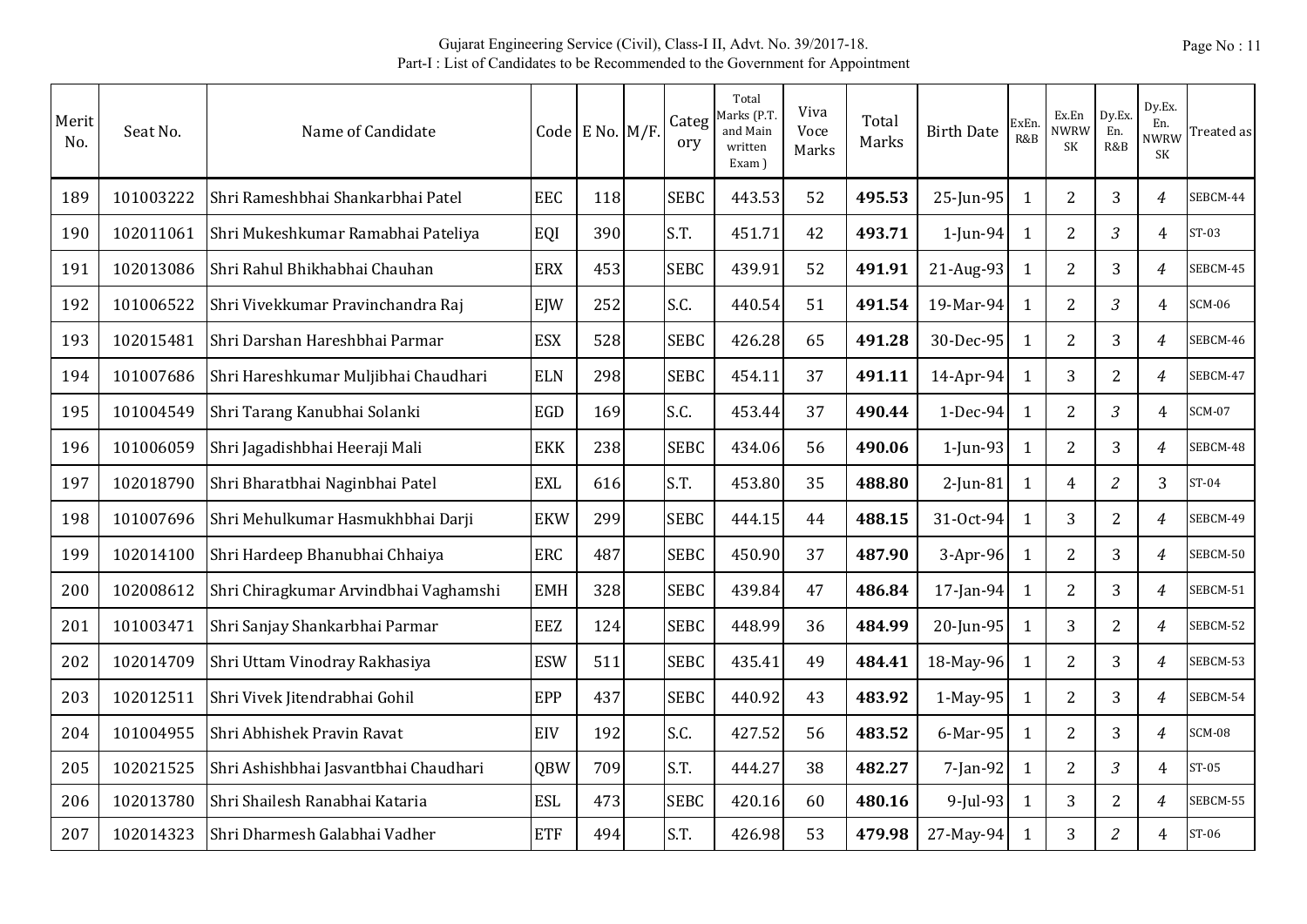| Merit<br>No. | Seat No.  | Name of Candidate                       |            | Code E No. $M/F$ . |               | Categ<br>ory | Total<br>Marks (P.T.<br>and Main<br>written<br>Exam) | Viva<br>Voce<br>Marks | Total<br>Marks | <b>Birth Date</b> | <b>ExEn</b><br>R&B | Ex.En<br><b>NWRW</b><br><b>SK</b> | Dy.Ex.<br>En.<br>R&B | Dy.Ex.<br>En.<br><b>NWRW</b><br><b>SK</b> | Treated as    |
|--------------|-----------|-----------------------------------------|------------|--------------------|---------------|--------------|------------------------------------------------------|-----------------------|----------------|-------------------|--------------------|-----------------------------------|----------------------|-------------------------------------------|---------------|
| 208          | 101000284 | Shri Kishankumar Amichandbhai Prajapati | EAD        | 8                  |               | <b>SEBC</b>  | 438.95                                               | 41                    | 479.95         | 18-Mar-96         | $\overline{2}$     | 1                                 | 3                    | 4                                         | SEBCM-56      |
| 209          | 101006045 | Shri Jay Pankajkumar Panchal            | EIY        | 236                |               | <b>SEBC</b>  | 441.71                                               | 35                    | 476.71         | $1-May-94$        | $\mathbf{1}$       | 2                                 | 3                    | 4                                         | SEBCM-57      |
| 210          | 102013797 | Shri Ravikumar Maheshbhai Kanazariya    | <b>ERT</b> | 476                |               | <b>SEBC</b>  | 428.65                                               | 48                    | 476.65         | 15-Jan-96         | $\mathbf{1}$       | 2                                 | 3                    | 4                                         | SEBCM-58      |
| 211          | 101001962 | Shri Jayeshbhai Karsanbhai Karavadra    | <b>ECY</b> | 78                 |               | <b>SEBC</b>  | 439.22                                               | 37                    | 476.22         | $4$ -Apr-94       | $\mathbf{1}$       | $\overline{2}$                    | 3                    | $\overline{4}$                            | SEBCM-59      |
| 212          | 101003932 | Shri Punit Arjanbhai Nandaniya          | <b>EFH</b> | 141                |               | <b>SEBC</b>  | 415.06                                               | 60                    | 475.06         | 31-Jan-94         | $\mathbf{1}$       | 2                                 | 3                    | $\overline{4}$                            | SEBCM-60      |
| 213          | 102020241 | Kum. Pooja Rameshbhai Makwana           | EZV        |                    | 668 Fem.      | <b>SEBC</b>  | 430.80                                               | 44                    | 474.80         | 30-Apr-96         | $\overline{4}$     | $\overline{2}$                    | 3                    | $\mathbf{1}$                              | SEBCF-05      |
| 214          | 102019137 | Shri Pratik Mahendrakumar Vaja          | <b>EXF</b> | 625                |               | S.C.         | 413.89                                               | 58                    | 471.89         | 17-Jun-94         | 1                  | 2                                 | 3                    | 4                                         | SCM-09        |
| 215          | 102019097 | Shri Mihirkumar Pranjivan Patel         | EXQ        | 623                |               | S.C.         | 428.14                                               | 37                    | 465.14         | 20-Oct-95         | $\mathbf{1}$       | $\overline{2}$                    | 3                    | $\overline{4}$                            | $SCM-10$      |
| 216          | 102020204 | Kum. Jigisha Kishorbhai Rathod          | <b>EZK</b> |                    | 666 Fem.      | <b>SEBC</b>  | 401.22                                               | 55                    | 456.22         | $3$ -Jul-96       | 1                  | 2                                 | 3                    | $\overline{4}$                            | SEBCF-06      |
| 217          | 102011276 | Kum. Neha Vijaybhai Parmar              | EQM        |                    | 397 Fem. S.C. |              | 414.09                                               | 37                    | 451.09         | 4-Mar-94          | $\overline{2}$     | $\mathbf{1}$                      | $\overline{4}$       | 3                                         | <b>SCF-01</b> |
| 218          | 102013726 | Shri Vatsal Nareshbhai Patel            | <b>ESE</b> | 471                |               | S.T.         | 409.84                                               | 38                    | 447.84         | 20-Aug-95         | 1                  | 3                                 | $\overline{2}$       | 4                                         | $ST-07$       |
| 219          | 102019692 | Kum. Abhisha Shivabhai Jadav            | <b>EYW</b> |                    | 645 Fem.      | <b>SEBC</b>  | 403.05                                               | 42                    | 445.05         | 29-Apr-95         | $\mathbf{1}$       | 2                                 | 3                    | 4                                         | SEBCF-07      |
| 220          | 102011035 | Shri Henil Ashokbhai Rathod             | <b>EOA</b> | 387                |               | S.C.         | 393.92                                               | 47                    | 440.92         | 18-Apr-94         | $\mathbf{1}$       | 3                                 | $\overline{2}$       | 4                                         | <b>SCM-11</b> |
| 221          | 101004084 | Kum. Bindiyaben Bharatbhai Panchal      | <b>EGT</b> |                    | 150 Fem.      | <b>SEBC</b>  | 373.08                                               | 60                    | 433.08         | $11$ -Jan-87      | $\mathbf{1}$       | 2                                 | 3                    | $\overline{4}$                            | SEBCF-08      |
| 222          | 101004187 | Kum. Ekta Nagarjun Kuchhadiya           | <b>EFT</b> |                    | 153 Fem.      | <b>SEBC</b>  | 386.66                                               | 45                    | 431.66         | 26-Jun-92         | 1                  | $\overline{2}$                    | 3                    | $\overline{4}$                            | SEBCF-09      |
| 223          | 102019160 | Kum. Kinjal Rameshchandra Gaikwad       | <b>EYE</b> |                    | 627 Fem. S.T. |              | 367.42                                               | 55                    | 422.42         | 9-0ct-93          | 1                  | 3                                 | $\overline{c}$       | 4                                         | <b>STF-01</b> |
| 224          | 102013154 | Shri Prashant Girishkumar Nisarta       | <b>ESK</b> | 456                |               | S.T.         | 382.72                                               | 35                    | 417.72         | 4-Aug-92          | $\mathbf{1}$       | 2                                 | $\overline{3}$       | 4                                         | ST-08         |
| 225          | 101007638 | Shri Kiran Limjibhai Ad                 | <b>ELR</b> | 296                |               | S.T.         | 379.43                                               | 38                    | 417.43         | 21-Feb-94         | $\mathbf{1}$       | 3                                 | $\overline{c}$       | 4                                         | ST-09         |
| 226          | 101000855 | Shri Rahulkumar Limsingbhai Rathod      | EAS        | 28                 |               | S.T.         | 380.65                                               | 35                    | 415.65         | 5-Apr-94          | $\mathbf{1}$       | 2                                 | 3                    | 4                                         | ST-10         |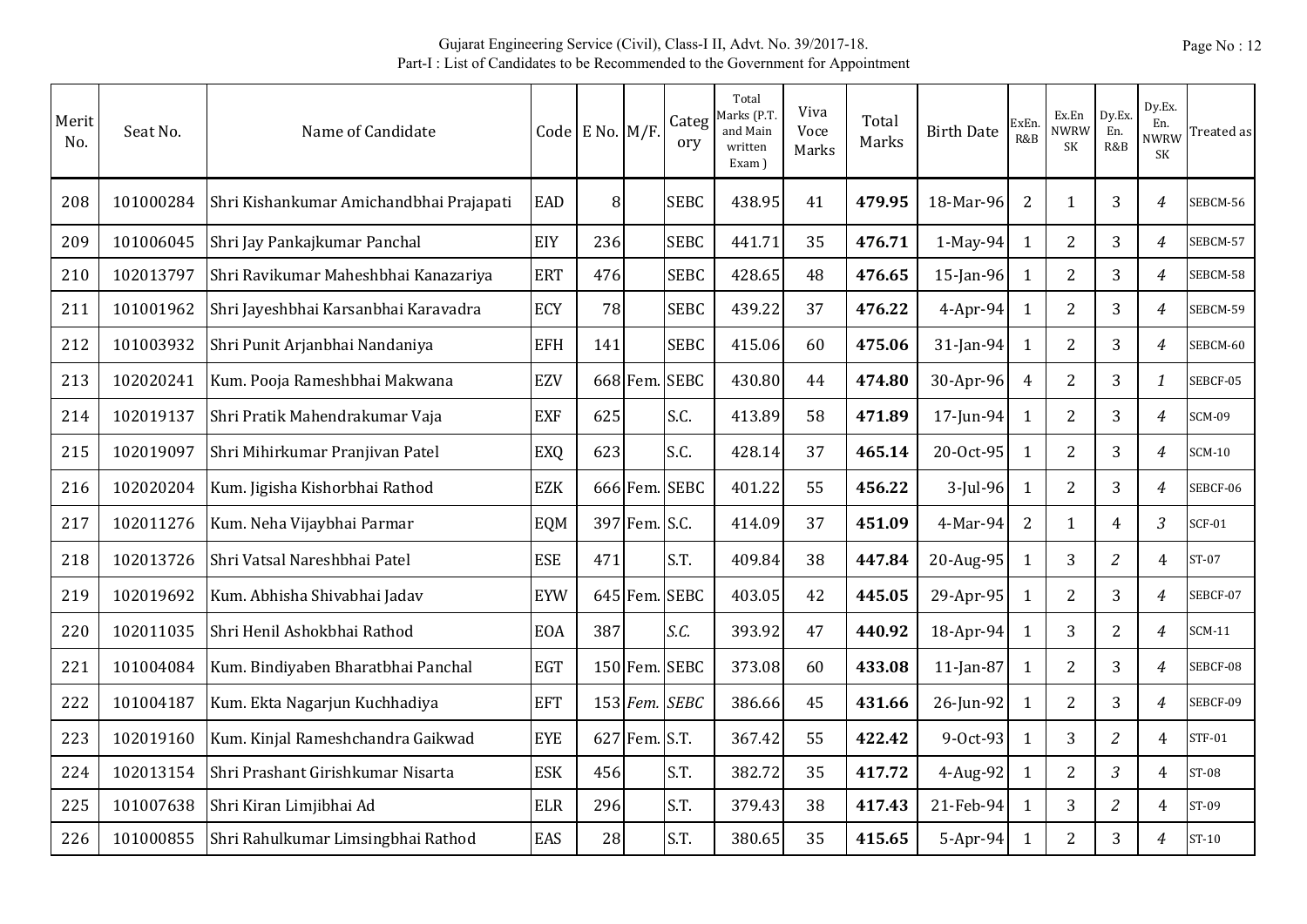| Merit<br>No. | Seat No.  | Name of Candidate                      |                 | Code E No. M/F. |               | Categ<br>ory | Total<br>Marks (P.T.<br>and Main<br>written<br>Exam) | Viva<br>Voce<br>Marks | Total<br>Marks | <b>Birth Date</b> | ExEn<br>R&B  | Ex.En<br><b>NWRW</b><br><b>SK</b> | Dy.Ex.<br>En.<br>R&B | Dy.Ex.<br>En.<br>NWRW<br><b>SK</b> | Treated as    |
|--------------|-----------|----------------------------------------|-----------------|-----------------|---------------|--------------|------------------------------------------------------|-----------------------|----------------|-------------------|--------------|-----------------------------------|----------------------|------------------------------------|---------------|
| 227          | 102009458 | Shri Sachin Thakorbhai Vasava          | <b>EMW</b>      | 354             |               | S.T.         | 357.66                                               | 48                    | 405.66         | 11-Nov-94         | 1            | $\overline{2}$                    | 3                    | 4                                  | $ST-11$       |
| 228          | 101003956 | Shri Chirag Lallubhai Gohil            | <b>EFV</b>      | 143             |               | S.T.         | 364.21                                               | 38                    | 402.21         | 4-Dec-92          | $\mathbf{1}$ | $\overline{2}$                    | 3                    | $\overline{4}$                     | $ST-12$       |
| 229          | 102016547 | Shri Shubhamkumar Vatsalbhai Chaudhari | <b>EVX</b>      | 551             |               | S.T.         | 358.85                                               | 35                    | 393.85         | $8-Aug-95$        | 1            | 3                                 | $\overline{2}$       | 4                                  | $ST-13$       |
| 230          | 102012105 | Kum. Niraliben Bhikhubhai Rathod       | EQJ             |                 | 425 Fem.      | S.T.         | 346.40                                               | 47                    | 393.40         | 8-Jan-94          | $\mathbf{1}$ | 3                                 | $\overline{a}$       | 4                                  | <b>STF-02</b> |
| 231          | 101000982 | Shri Nikunj Sureshchandra Patel        | <b>EBP</b>      | 34              |               | S.T.         | 338.02                                               | 52                    | 390.02         | 26-Dec-93         | 1            | 3                                 | $\overline{2}$       | $\overline{4}$                     | $ST-14$       |
| 232          | 101002538 | Shri Ankurkumar Jayprakash Rathod      | <b>EEG</b>      | 101             |               | S.T.         | 348.62                                               | 39                    | 387.62         | 27-Apr-96         | $\mathbf{1}$ | 3                                 | $\overline{4}$       | $\overline{c}$                     | $ST-15$       |
| 233          | 101004301 | Shri Hiteshbhai Valsingbhai Katara     | EFI             | 157             |               | S.T.         | 351.02                                               | 35                    | 386.02         | 23-Apr-96         | 2            | $\mathbf{1}$                      | 4                    | $\overline{3}$                     | $ST-16$       |
| 234          | 101004889 | Shri Dharmesh Dhirendrasinh Dodiya     | <b>EHO</b>      | 188             |               | S.T.         | 332.77                                               | 50                    | 382.77         | $11$ -Jul-87      | $\mathbf{1}$ |                                   | $\overline{2}$       | $\mathfrak{Z}$                     | $ST-17$       |
| 235          | 102015830 | Kum. Mittalkumari Nareshbhai Patel     | <b>EUF</b>      |                 | 537 Fem.      | S.T.         | 337.13                                               | 44                    | 381.13         | 7-Sep-91          | $\mathbf{1}$ | 3                                 | $\overline{a}$       | 4                                  | <b>STF-03</b> |
| 236          | 102020054 | Shri Devayat Devabhai Bharai           | QAH             | 658             |               | S.T.         | 325.65                                               | 48                    | 373.65         | 21-May-85         | 1            | 3                                 | $\overline{2}$       | $\overline{4}$                     | ST-18         |
| 237          | 101004723 | Shri Malakkumar Harisingbhai Gamit     | EGU             | 178             |               | S.T.         | 332.98                                               | 39                    | 371.98         | 30-May-96         | 1            | $\overline{2}$                    | 3                    | $\overline{4}$                     | ST-19         |
| 238          | 102021312 | Shri Smitkumar Vijaysinh Jagirdar      | QCC             | 705             |               | S.T.         | 329.16                                               | 40                    | 369.16         | 22-Aug-94         | 1            | 3                                 | $\overline{2}$       | $\overline{4}$                     | $ST-20$       |
| 239          | 102007995 | Shri Rajatkumar Ajitbhai Chaudhary     | <b>EKX</b>      | 309             |               | S.T.         | 320.95                                               | 47                    | 367.95         | 23-May-94         | $\mathbf{1}$ | 2                                 | 3                    | 4                                  | $ST-21$       |
| 240          | 102014255 | Shri Hiren Chandubhai Patel            | EU <sub>0</sub> | 492             |               | S.T.         | 313.85                                               | 50                    | 363.85         | $7$ -Jan-96       |              | $\overline{a}$                    | $\mathbf{1}$         | $\overline{c}$                     | $ST-22$       |
| 241          | 101006068 | Shri Parth Kirankumar Patel            | EJC             | 239             |               | S.T.         | 319.42                                               | 40                    | 359.42         | 10-Aug-94         | $\mathbf{1}$ | 2                                 | 3                    | $\overline{4}$                     | $ST-23$       |
| 242          | 101004575 | Shri Utkarsh Punjabhai Bhabhor         | <b>EGE</b>      | 171             |               | S.T.         | 312.73                                               | 42                    | 354.73         | $6$ -Jan-93       | $\mathbf{1}$ | 3                                 | 2                    | 4                                  | $ST-24$       |
| 243          | 101001045 | Kum. Pragnaben Jayantibhai Patel       | <b>ECH</b>      |                 | 37 Fem.       | S.T.         | 304.77                                               | 42                    | 346.77         | 28-Feb-95         | $\mathbf{1}$ | 3                                 | $\overline{2}$       | 4                                  | <b>STF-04</b> |
| 244          | 102009346 | Kum. Urvashiben Jayeshbhai Talaviya    | <b>EOR</b>      |                 | 350 Fem.      | S.T.         | 307.78                                               | 38                    | 345.78         | 27-Sep-95         | 2            | $\mathbf{1}$                      | 4                    | 3                                  | <b>STF-05</b> |
| 245          | 102018673 | Kum. Arpitaben Nareshbhai Patel        | <b>EXX</b>      |                 | 610 Fem. S.T. |              | 289.65                                               | 40                    | 329.65         | 30-Oct-93         | 1            | 3                                 | $\overline{2}$       | 4                                  | <b>STF-06</b> |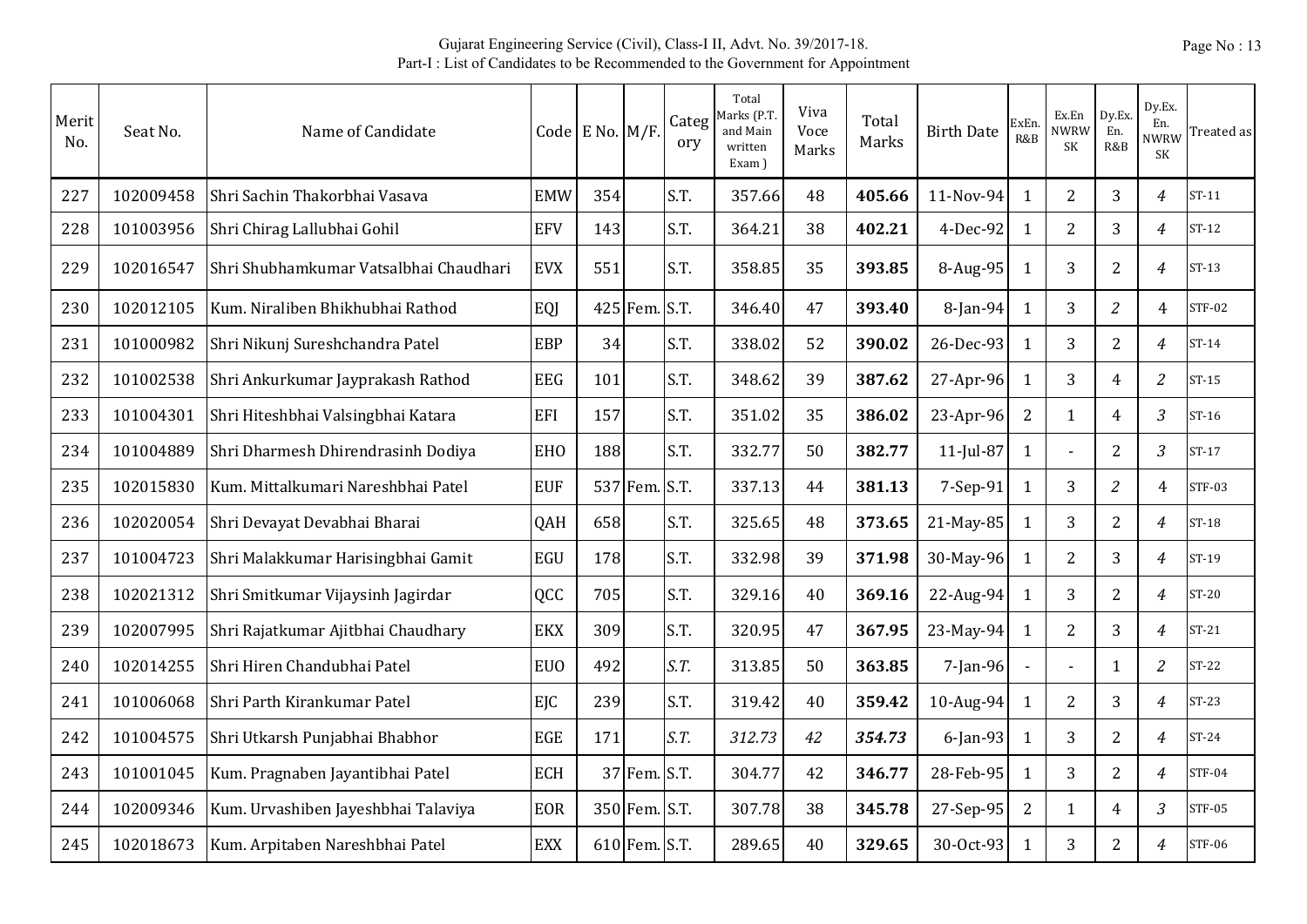| Merit<br>Seat No.<br>Name of Candidate<br>No. | $\text{Code}$ E No. $\text{M/F.}$ |  |  | Categ<br>orv | Total<br>Marks (P.T.<br>and Main<br>written<br>Exam i | Viva<br>Voce<br>Marks | Total<br>Marks | <b>Birth Date</b> | ExEr<br>R&B | Ex.En<br><b>NWRW</b><br>SK | Dy.Ex.<br>En.<br>R&B | $Dv.Ex$ .<br>En.<br><b>NWRW</b><br>SK | Treated as |
|-----------------------------------------------|-----------------------------------|--|--|--------------|-------------------------------------------------------|-----------------------|----------------|-------------------|-------------|----------------------------|----------------------|---------------------------------------|------------|
|-----------------------------------------------|-----------------------------------|--|--|--------------|-------------------------------------------------------|-----------------------|----------------|-------------------|-------------|----------------------------|----------------------|---------------------------------------|------------|

-------------------------------------------------------------------------------------------------------------------------------------

Place : Gandhinagar. Date- 15-12-2018

 Gujarat Public Service Commission (Tejas Soni) Joint Secretary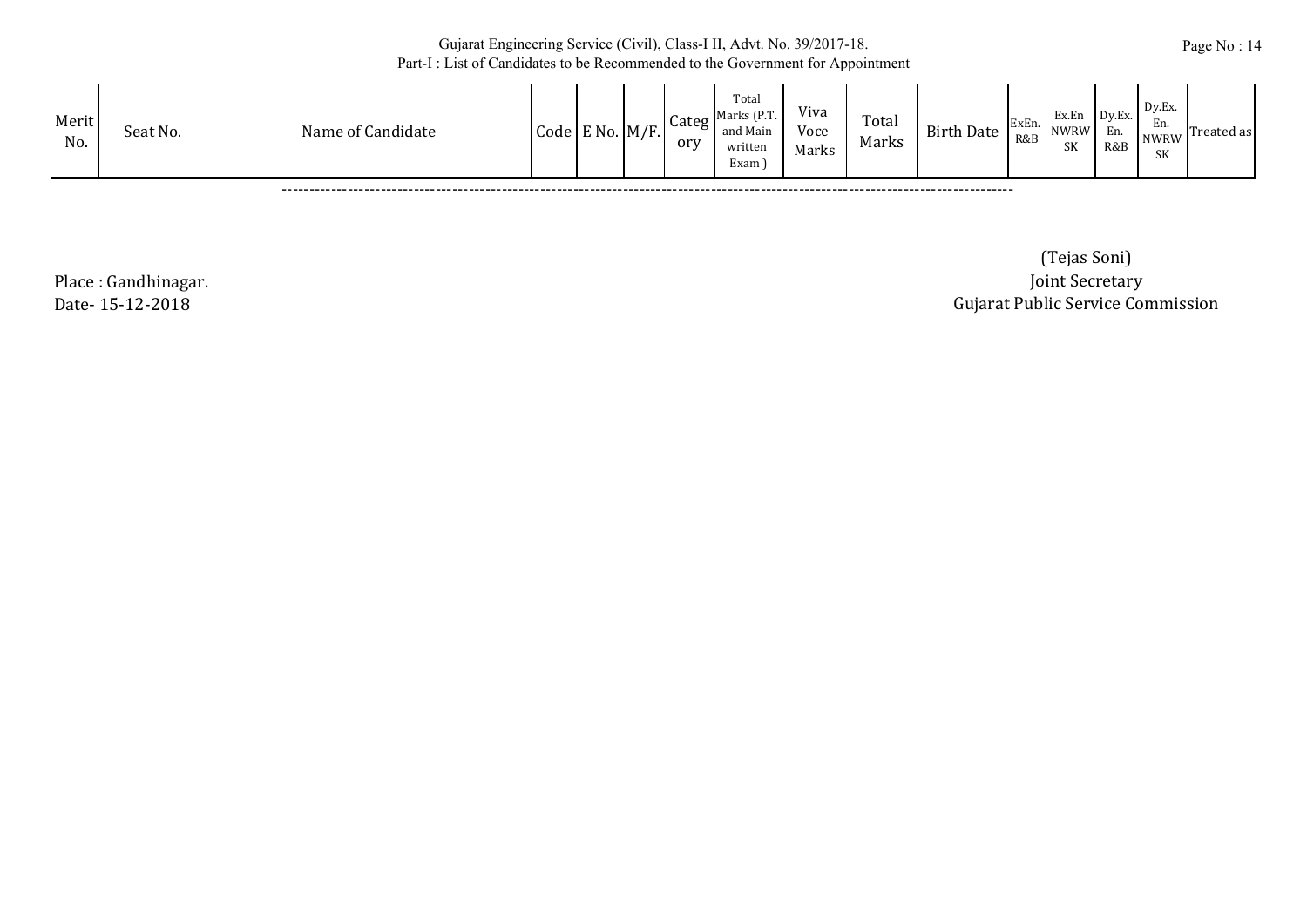# **GUJARAT PUBLIC SERVICE COMMISSION Part‐II : List of unsuccessful Candidates. ANNEXURE ‐I of Notification No. RCT‐2016‐191‐R1 Dt.15.12.2018**

# **Post:‐ Gujarat Engineering Service (Civil), Class‐I & II, Advt. No. 39/2017‐18.**

| Sr.<br>No.     | Seat No. | Name of Candidate                              | Code       | E.<br>No.      | M/F            | Caste        | Total<br>Marks (P.T.<br>and Main<br>written<br>Exam) | Marks-<br>Viva<br>Voce | Total<br>Marks |
|----------------|----------|------------------------------------------------|------------|----------------|----------------|--------------|------------------------------------------------------|------------------------|----------------|
| $\mathbf{1}$   |          | 101000030 Kum. Darshika Kumarpal Shah          | <b>EAF</b> |                | 1 Fem.         |              | 365.77                                               | 45                     | 410.77         |
| $\overline{2}$ |          | 101000038 Shri Shyamkumar Nareshbhai Prajapati | <b>EAR</b> | 2              |                | <b>SEBC</b>  | 334.87                                               | 43                     | 377.87         |
| 3              |          | 101000091 Shri Birju Narendrabhai Desai        | EAC        | 3              |                |              | 409.50                                               | 37                     | 446.50         |
| 4              |          | 101000151 Shri Meet Kamleshbhai Oza            | EAN        | $\overline{4}$ |                |              | 503.82                                               | 42                     | 545.82         |
| 5              |          | 101000211 Shri Dhrudip Pravinbhai Patel        | EAG        | 5              |                | S.C.         | 358.10                                               | 44                     | 402.10         |
| 6              |          | 101000243 Kum. Sadhana Vishunpal Singh         | <b>EBD</b> |                | 6 Fem.         |              | 344.97                                               | 51                     | 395.97         |
| 7              |          | 101000309 Kum. Khushbu Sanjaykumar Thakkar     | EAW        |                | 9Fem.          |              | 390.62                                               | 40                     | 430.62         |
| 8              |          | 101000336 Smt. Parulben Rupsinhbhai Khaped     | <b>EBB</b> |                | $10$ Fem. S.T. |              | 197.96                                               | 36                     | 233.96         |
| 9              |          | 101000341 Shri Jaykumar Navinbhai Soni         | EAA        | 11             |                |              | 453.22                                               | 42                     | 495.22         |
| 10             |          | 101000361 Shri Vishal Nathabhai Odedara        | <b>EAO</b> | 13             |                | <b>SEBC</b>  | 338.91                                               | 35                     | 373.91         |
| 11             |          | 101000473 Shri Harpalsinh Jitendrasinh Raol    | EAU        | 14             |                |              | 399.80                                               | 38                     | 437.80         |
| 12             |          | 101000475 Shri Meetkumar Hemantbhai Patel      | EAI        | 15             |                |              | 491.81                                               | 50                     | 541.81         |
| 13             |          | 101000502 Shri Aliasgar Husenibhai Lokhandwala | EAL        | 16             |                |              | 396.85                                               | 42                     | 438.85         |
| 14             |          | 101000573 Shri Aashil Naresh Patel             | EAH        | 17             |                |              | 493.15                                               | 45                     | 538.15         |
| 15             |          | 101000608 Kum. Kiranben Jyantibhai Sagar       | EAQ        |                | 19 Fem.        | <b>SEBC</b>  | 282.89                                               | 38                     | 320.89         |
| 16             |          | 101000720 Shri Arpitkumar Mahendrabhai Patel   | EAE        | 20             |                | <b>SEBC</b>  | 398.85                                               | 43                     | 441.85         |
| 17             |          | 101000755 Shri Abhishek Rameshbhai Damor       | EAV        | 21             |                | S.T.         | 227.12                                               | 35                     | 262.12         |
| 18             |          | 101000773 Shri Parth Bhupendrabhai Amin        | EAB        | 22             |                |              | 378.59                                               | 36                     | 414.59         |
| 19             |          | 101000785 Shri Sandipkumar Pravinbhai Nagar    | EAT        | 23             |                |              | 430.88                                               | 35                     | 465.88         |
| 20             |          | 101000810 Shri Henal Rajesh Pandya             | EAX        | 26             |                |              | 444.90                                               | 58                     | 502.90         |
| 21             |          | 101000836 Kum. Hima Bharatbhai Patel           | EAY        |                | 27 Fem.        |              | 282.75                                               | 47                     | 329.75         |
| 22             |          | 101000923 Kum. Zalak Govindbhai Sathawara      | EAK        |                |                | 30 Fem. SEBC | 240.57                                               | 36                     | 276.57         |
| 23             |          | 101000938 Shri Lakhanasi Jivabhai Parmar       | ECX        | 31             |                | <b>SEBC</b>  | 353.84                                               | 39                     | 392.84         |
| 24             |          | 101000965 Smt. Shubhawati Pandey               | <b>EBU</b> |                | 33 Fem.        |              | 414.97                                               | 40                     | 454.97         |
| 25             |          | 101000994 Shri Upendra Becharbhai Sagar        | ECV        | 35             |                | <b>SEBC</b>  | 346.05                                               | 42                     | 388.05         |
| 26             |          | 101001006 Shri Maheshpuri Prahladpuri Goswami  | ECB        | 36             |                | <b>SEBC</b>  | 326.78                                               | 57                     | 383.78         |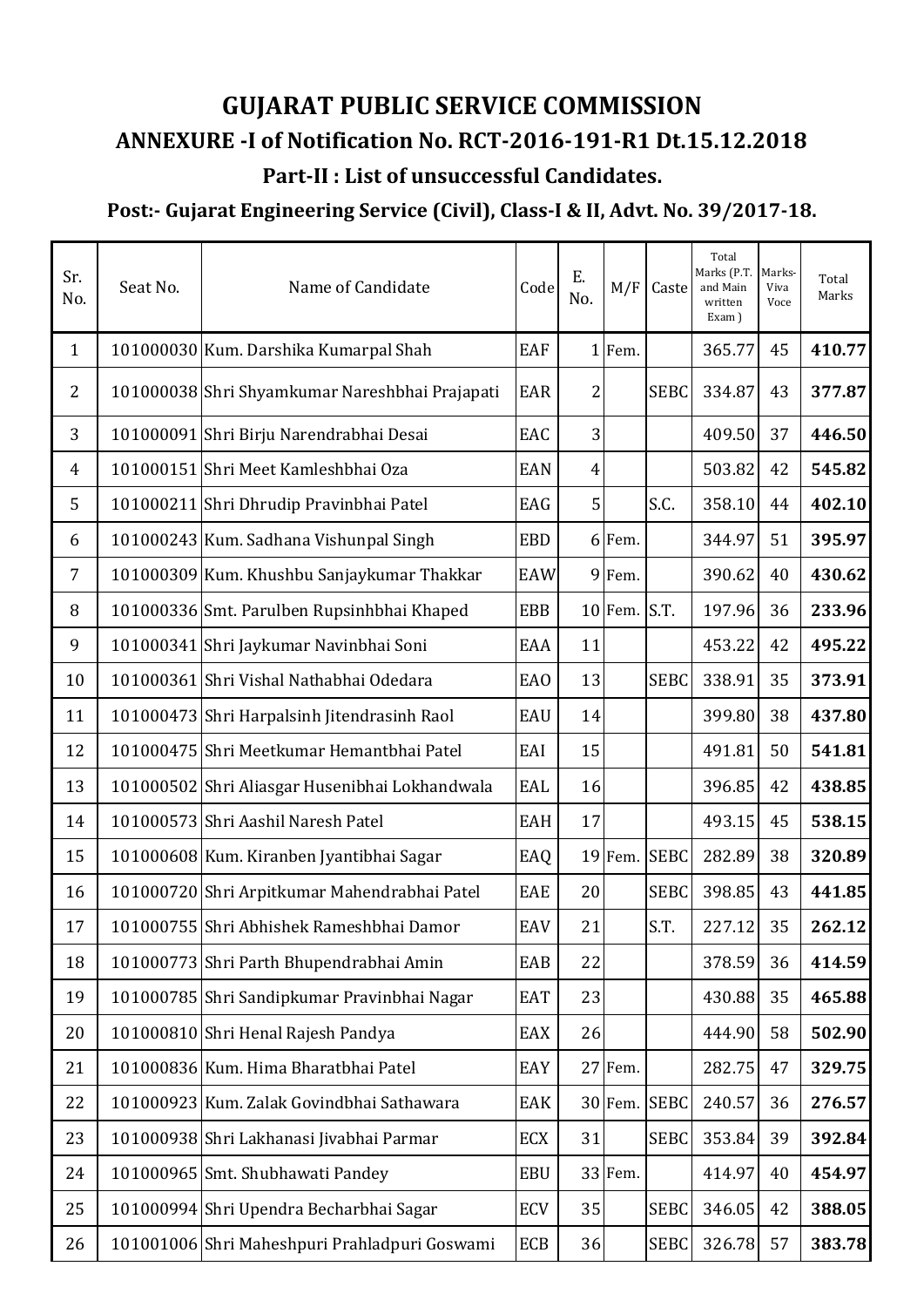| Sr.<br>No. | Seat No.  | Name of Candidate                               | Code            | Ε.<br>No. | M/F     | Caste        | Total<br>Marks (P.T.<br>and Main<br>written<br>Exam) | Marks-<br>Viva<br>Voce | Total<br>Marks |
|------------|-----------|-------------------------------------------------|-----------------|-----------|---------|--------------|------------------------------------------------------|------------------------|----------------|
| 27         |           | 101001050 Kum. Prachi Vijaykumar Pandya         | EBQ             |           | 38 Fem. |              | 305.50                                               | 40                     | 345.50         |
| 28         |           | 101001122 Kum. Vruja Rakeshkumar Mehta          | <b>EBS</b>      |           | 39 Fem. |              | 300.28                                               | 65                     | 365.28         |
| 29         |           | 101001172 Shri Vishnubhai Jayantibhai Prajapati | <b>ECN</b>      | 42        |         | <b>SEBC</b>  | 353.31                                               | 37                     | 390.31         |
| 30         |           | 101001195 Kum. Pankti Devendra Jayswal          | <b>ECK</b>      |           | 43 Fem. | <b>SEBC</b>  | 336.81                                               | 41                     | 377.81         |
| 31         |           | 101001239 Shri Paras Popatlal Prajapati         | EB <sub>0</sub> | 44        |         | <b>SEBC</b>  | 414.51                                               | 42                     | 456.51         |
| 32         |           | 101001246 Kum. Santokben Ranabhai Khunti        | <b>ECW</b>      |           | 45 Fem. | <b>SEBC</b>  | 243.88                                               | 60                     | 303.88         |
| 33         | 101001255 | Shri Shantanusinh Krishnapratapsinh<br>Rathore  | EBE             | 47        |         |              | 455.44                                               | 55                     | 510.44         |
| 34         |           | 101001310 Shri Jimmy Girishkumar Thakkar        | <b>EBY</b>      | 49        |         |              | 496.86                                               | 46                     | 542.86         |
| 35         |           | 101001366 Kum. Vidhi Girishkumar Panchal        | <b>EDB</b>      |           | 50 Fem. | <b>SEBC</b>  | 217.12                                               | 39                     | 256.12         |
| 36         |           | 101001414 Shri Pratik Mahendrabhai Patel        | ECS             | 54        |         |              | 400.49                                               | 40                     | 440.49         |
| 37         |           | 101001451 Kum. Meghana Manojkumar Rao           | <b>EBR</b>      |           | 56 Fem. | <b>SEBC</b>  | 236.85                                               | 50                     | 286.85         |
| 38         |           | 101001509 Shri Denishkumar Rasikbhai Kardani    | ECC             | 58        |         |              | 425.90                                               | 41                     | 466.90         |
| 39         |           | 101001514 Kum. Nandani Mahadevbhai Gurkha       | <b>EBK</b>      |           | 59 Fem. |              | 386.83                                               | 42                     | 428.83         |
| 40         |           | 101001574 Kum. Vidhi Manilal Patel              | <b>ECO</b>      |           | 60 Fem. |              | 356.21                                               | 43                     | 399.21         |
| 41         |           | 101001621 Shri Shaileshkumar Velsingbhai Thakor | <b>EBX</b>      | 61        |         | <b>SEBC</b>  | 375.99                                               | 35                     | 410.99         |
| 42         |           | 101001661 Shri Utkarsh Arun Srivastava          | <b>EBT</b>      | 62        |         |              | 476.07                                               | 48                     | 524.07         |
| 43         |           | 101001706 Kum. Maitree Halubhai Chaudhary       | EBI             |           |         | 63 Fem. SEBC | 330.91                                               | 55                     | 385.91         |
| 44         |           | 101001721 Shri Mehulkumar Sursingbhai Kishori   | <b>ECT</b>      | 64        |         | S.T.         | 239.06                                               | 43                     | 282.06         |
| 45         |           | 101001733 Kum. Shikha Dipeshkumar Shah          | <b>ECA</b>      |           | 65 Fem. |              | 313.33                                               | 51                     | 364.33         |
| 46         |           | 101001753 Kum. Jaldhi Chandreshkumar Mehta      | <b>EBH</b>      |           | 66 Fem. |              | 328.57                                               | 46                     | 374.57         |
| 47         |           | 101001819 Shri Jitendrakumar Arjunbhai Patani   | EDC             | 69        |         | <b>SEBC</b>  | 434.89                                               | 35                     | 469.89         |
| 48         |           | 101001828 Shri Sulabh Chandrakantbhai Patel     | <b>ECM</b>      | 70        |         |              | 461.77                                               | 37                     | 498.77         |
| 49         |           | 101001849 Kum. Stutiben Jitendrabhai Gajjar     | ECQ             |           | 71 Fem. |              | 266.94                                               | 36                     | 302.94         |
| 50         |           | 101001909 Shri Siddharth Girishkumar Sojawala   | ECI             | 73        |         | S.C.         | 350.67                                               | 45                     | 395.67         |
| 51         |           | 101001928 Shri Milan Alkeshbhai Patel           | ECJ             | 74        |         |              | 453.68                                               | 40                     | 493.68         |
| 52         |           | 101001942 Shri Om Chandreshkumar Bhatt          | <b>EBW</b>      | 76        |         |              | 438.80                                               | 40                     | 478.80         |
| 53         |           | 101001945 Kum. Disha Ashokkumar Rajyaguru       | ECP             |           | 77 Fem. |              | 314.54                                               | 66                     | 380.54         |
| 54         |           | 101002017 Shri Mayurkumar Rajeshbhai Baria      | ECL             | 79        |         | S.T.         | 308.95                                               | 40                     | 348.95         |
| 55         |           | 101002071 Shri Imambhai Abharambhai Ghanchi     | ECU             | 80        |         | <b>SEBC</b>  | 349.96                                               | 47                     | 396.96         |
| 56         |           | 101002077 Shri Nishantkumar Rameshbhai Patel    | ECD             | 81        |         |              | 444.90                                               | 40                     | 484.90         |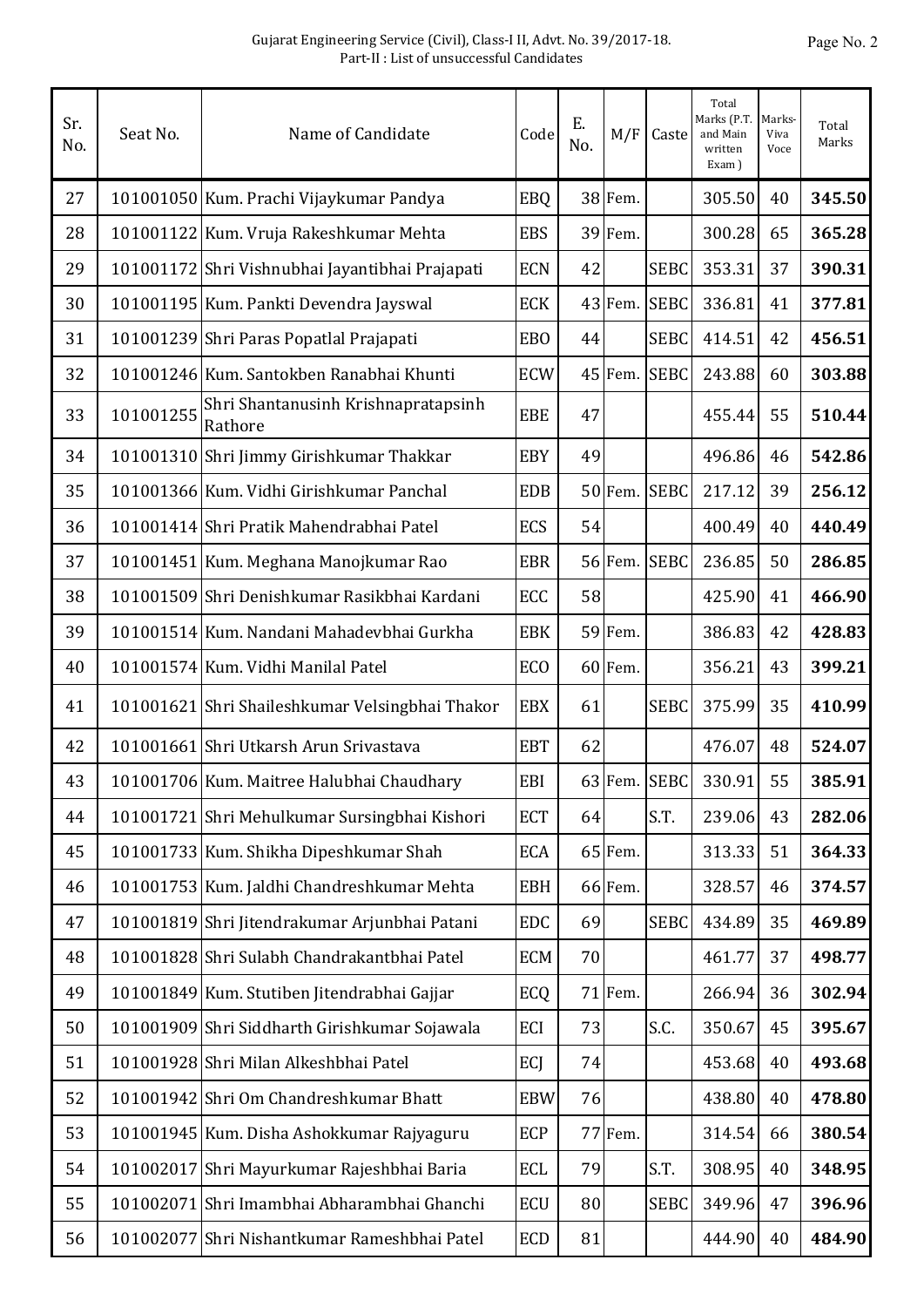| Sr.<br>No. | Seat No.  | Name of Candidate                              | Code       | Ε.<br>No. | M/F           | Caste       | Total<br>Marks (P.T.<br>and Main<br>written<br>Exam) | Marks-<br>Viva<br>Voce | Total<br>Marks |
|------------|-----------|------------------------------------------------|------------|-----------|---------------|-------------|------------------------------------------------------|------------------------|----------------|
| 57         |           | 101002133 Shri Mehulkumar Girishbhai Jadav     | <b>EDQ</b> | 83        |               | S.C.        | 318.28                                               | 35                     | 353.28         |
| 58         |           | 101002138 Smt. Chanda Mahesh Singh Rautela     | <b>EDW</b> |           | 84 Fem.       |             | 309.73                                               | 43                     | 352.73         |
| 59         |           | 101002142 Shri Tarang Vijaykumar Khatri        | <b>EEB</b> | 85        |               |             | 488.19                                               | 37                     | 525.19         |
| 60         |           | 101002157 Shri Tapankumar Arvindbhai Asari     | <b>EDF</b> | 87        |               | S.T.        | 283.05                                               | 30                     | 313.05         |
| 61         |           | 101002193 Shri Kailaskumar Hirabhai Mali       | <b>EEU</b> | 88        |               | <b>SEBC</b> | 385.31                                               | 47                     | 432.31         |
| 62         |           | 101002213 Shri Himeshbhai Kiritbhai Bhavani    | <b>EDZ</b> | 89        |               |             | 388.37                                               | 55                     | 443.37         |
| 63         |           | 101002303 Kum. Arzoo Dharmendrakumar Patel     | <b>EDP</b> |           | 90 Fem.       |             | 346.09                                               | 40                     | 386.09         |
| 64         |           | 101002384 Shri Naresh Ajababhai Choudhary      | <b>EFB</b> | 93        |               | <b>SEBC</b> | 403.00                                               | 37                     | 440.00         |
| 65         |           | 101002390 Shri Parth Chaturlal Thakkar         | <b>EET</b> | 94        |               |             | 501.32                                               | 38                     | 539.32         |
| 66         |           | 101002431 Shri Dashrath Harajibhai Chaudhary   | <b>EES</b> | 95        |               | <b>SEBC</b> | 345.19                                               | 57                     | 402.19         |
| 67         |           | 101002433 Shri Nikulkumar Rameshchandra Desai  | <b>EEK</b> | 96        |               | <b>SEBC</b> | 358.29                                               | 35                     | 393.29         |
| 68         |           | 101002479 Shri Raj Natvarlal Solanki           | <b>EEN</b> | 97        |               | S.C.        | 343.28                                               | 39                     | 382.28         |
| 69         |           | 101002496 Kum. Dhara Dulabhai Kalasareeya      | <b>EDT</b> |           | 98 Fem.       | <b>SEBC</b> | 194.79                                               | 42                     | 236.79         |
| 70         |           | 101002516 Shri Harshal Madhubhai Joshi         | <b>EDD</b> | 99        |               |             | 396.14                                               | 57                     | 453.14         |
| 71         |           | 101002525 Shri Parth Nitinkumar Popat          | <b>EDM</b> | 100       |               |             | 478.85                                               | 42                     | 520.85         |
| 72         |           | 101002562 Shri Harsh Mahesh Badole             | <b>EDJ</b> | 102       |               |             | 483.10                                               | 35                     | 518.10         |
| 73         |           | 101002592 Kum. Srushti Sanjaybhai Shah         | <b>EEF</b> |           | 103 Fem.      |             | 334.77                                               | 39                     | 373.77         |
| 74         |           | 101002669 Kum. Jinisha Pareshbhai Patel        | EEQ        |           | 105 Fem.      |             | 401.71                                               | 45                     | 446.71         |
| 75         |           | 101002676 Shri Jay Pramodbhai Patel            | <b>EFA</b> | 106       |               |             | 475.38                                               | 35                     | 510.38         |
| 76         |           | 101002742 Kum. Vidhiben Jitendrakumar Patel    | <b>EDS</b> |           | 108 Fem.      |             | 354.90                                               | 40                     | 394.90         |
| 77         |           | 101002759 Kum. Ritaben Jagabhai Chavada        | <b>EDU</b> |           | 109 Fem. SEBC |             | 286.27                                               | 38                     | 324.27         |
| 78         |           | 101003051 Shri Dharam Champakbhai Chaudhari    | <b>EEO</b> | 112       |               | S.T.        | 301.62                                               | 49                     | 350.62         |
| 79         |           | 101003096 Kum. Dhara Prafullkumar Parmar       | <b>EDL</b> |           | 113 Fem. SEBC |             | 216.38                                               | 41                     | 257.38         |
| 80         |           | 101003168 Kum. Poonam Inderkumar Modi          | <b>EEW</b> |           | 115 Fem.      |             | 334.76                                               | 58                     | 392.76         |
| 81         |           | 101003195 Shri Tapanpuri Prahladpuri Goswami   | <b>EEE</b> | 117       |               |             | 434.55                                               | 38                     | 472.55         |
| 82         |           | 101003318 Shri Hardikkumar Dahyabhai Prajapati | <b>EDH</b> | 120       |               | <b>SEBC</b> | 361.60                                               | 38                     | 399.60         |
| 83         |           | 101003399 Shri Ajaykumar Harmalsinh Bariya     | <b>EEY</b> | 122       |               | S.T.        | 230.63                                               | 35                     | 265.63         |
| 84         | 101003487 | Shri Mohammed Mohsin Rasulmiyan<br>Shaikh      | <b>EEA</b> | 126       |               | <b>SEBC</b> | 382.30                                               | 44                     | 426.30         |
| 85         |           | 101003555 Shri Shivprasad Vikrambhai Vasava    | EEJ        | 127       |               | S.T.        | 282.00                                               | 38                     | 320.00         |
| 86         |           | 101003565 Shri Rakesh Kumar Roop Chand         | <b>EEL</b> | 129       |               |             | 454.90                                               | 45                     | 499.90         |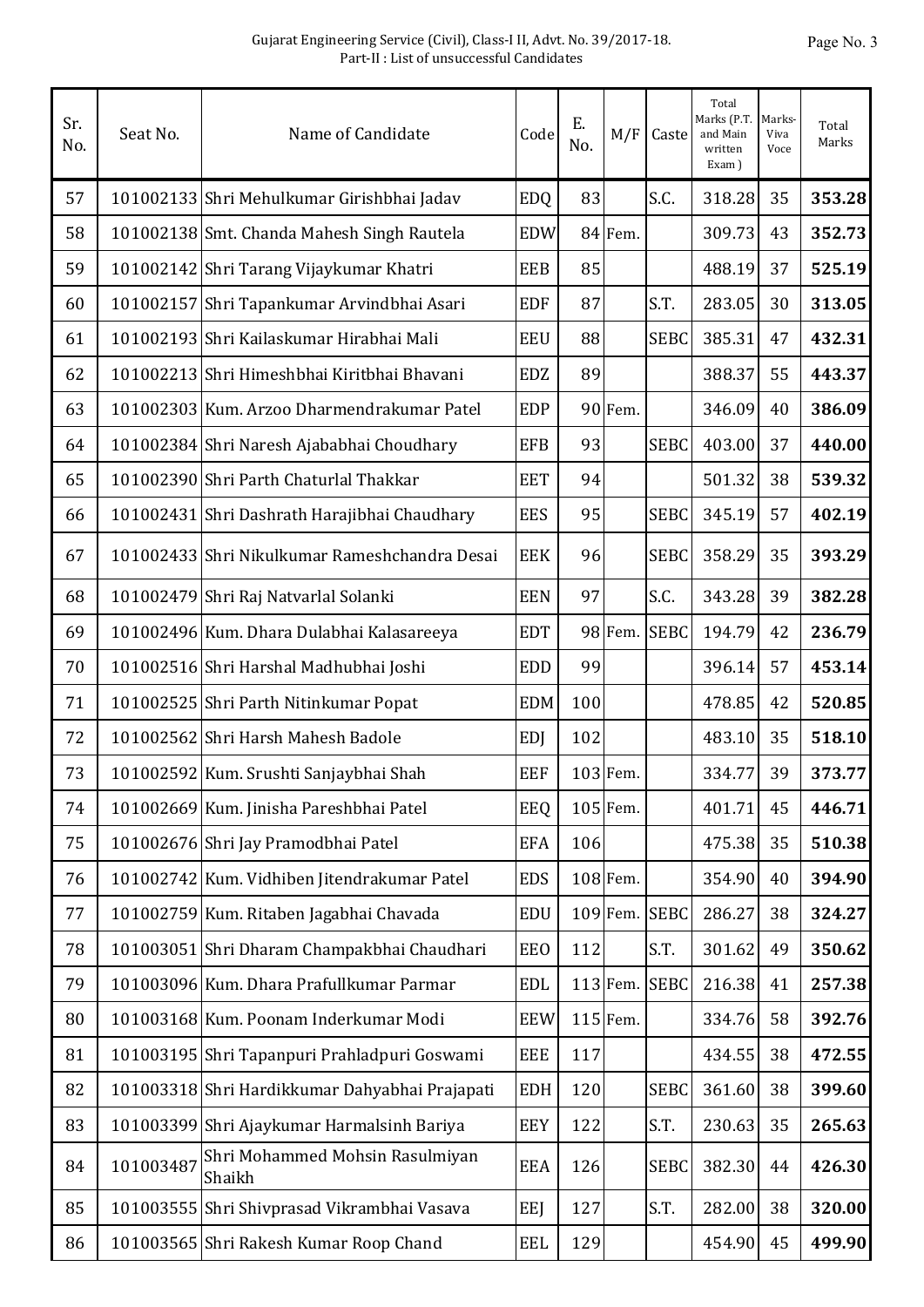| Sr.<br>No. | Seat No. | Name of Candidate                               | Code       | Ε.<br>No. | M/F      | Caste       | Total<br>Marks (P.T.<br>and Main<br>written<br>Exam) | Marks-<br>Viva<br>Voce | Total<br>Marks |
|------------|----------|-------------------------------------------------|------------|-----------|----------|-------------|------------------------------------------------------|------------------------|----------------|
| 87         |          | 101003619 Shri Harsh Kantilal Patel             | <b>EEP</b> | 131       |          |             | 484.21                                               | 52                     | 536.21         |
| 88         |          | 101003628 Shri Sandipkumar Rambhai Patel        | <b>EDR</b> | 132       |          |             | 445.74                                               | 65                     | 510.74         |
| 89         |          | 101003647 Kum. Manali Bharatkumar Amin          | <b>EGH</b> |           | 133 Fem. | S.C.        | 305.53                                               | 47                     | 352.53         |
| 90         |          | 101003691 Kum. Vinita Gautambhai Purohit        | <b>EFO</b> |           | 135 Fem. |             | 396.92                                               | 45                     | 441.92         |
| 91         |          | 101003700 Kum. Shefali Atul Gahrana             | <b>EHA</b> |           | 136 Fem. |             | 315.84                                               | 40                     | 355.84         |
| 92         |          | 101003710 Shri Aditya Vanrajsingh Darbar        | EGQ        | 137       |          |             | 450.80                                               | 45                     | 495.80         |
| 93         |          | 101003781 Kum. Jinal Mafatbhai Patel            | EGZ        |           | 138 Fem. |             | 329.36                                               | 40                     | 369.36         |
| 94         |          | 101003894 Shri Jigneshkumar Hargovindbhai Desai | <b>EFF</b> | 139       |          | <b>SEBC</b> | 392.28                                               | 43                     | 435.28         |
| 95         |          | 101003961 Shri Paras Arvindkumar Kathiriya      | EGR        | 144       |          |             | 409.82                                               | 39                     | 448.82         |
| 96         |          | 101004055 Shri Vijaykumar Jayantkumar Chaudhary | <b>EFM</b> | 146       |          | <b>SEBC</b> | 374.77                                               | 40                     | 414.77         |
| 97         |          | 101004075 Shri Mehulkumar Ambadan Gadhavi       | EGJ        | 148       |          | <b>SEBC</b> | 320.80                                               | 45                     | 365.80         |
| 98         |          | 101004080 Kum. Seema Ismail Mansuri             | <b>EGP</b> |           | 149 Fem. | <b>SEBC</b> | 358.95                                               | 43                     | 401.95         |
| 99         |          | 101004138 Shri Anandkumar Prahladbhai Patel     | <b>EFS</b> | 151       |          |             | 401.99                                               | 41                     | 442.99         |
| 100        |          | 101004169 Shri Jay Maneklal Pawar               | <b>EFZ</b> | 152       |          | <b>SEBC</b> | 322.29                                               | 41                     | 363.29         |
| 101        |          | 101004254 Shri Manthan Ilesh Shah               | EGX        | 155       |          |             | 384.71                                               | 63                     | 447.71         |
| 102        |          | 101004313 Kum. Jayshree Rameshbhai Pandor       | <b>EGK</b> |           | 158 Fem. | S.T.        | 243.49                                               | 40                     | 283.49         |
| 103        |          | 101004320 Shri Milan Vijaykumar Gautami         | EGG        | 159       |          | <b>SEBC</b> | 361.19                                               | 63                     | 424.19         |
| 104        |          | 101004410 Kum. Khushbu Bhikhabhai Patel         | EGL        |           | 161 Fem. |             | 282.15                                               | 38                     | 320.15         |
| 105        |          | 101004446 Kum. Gulnazbanu Liyakatali Saiyad     | <b>EFW</b> |           | 162 Fem. |             | 446.08                                               | 38                     | 484.08         |
| 106        |          | 101004455 Kum. Sumeetkaur Sukhdevsingh Multani  | <b>EGY</b> |           | 163 Fem. | <b>SEBC</b> | 307.99                                               | 55                     | 362.99         |
| 107        |          | 101004491 Kum. Mansi Chandrakant Rupani         | <b>EFU</b> |           | 164 Fem. |             | 295.99                                               | 42                     | 337.99         |
| 108        |          | 101004499 Shri Harsh Yogeshbhai Shah            | EGA        | 165       |          |             | 459.31                                               | 50                     | 509.31         |
| 109        |          | 101004500 Kum. Jinal Sandip Shah                | <b>EGW</b> |           | 166 Fem. |             | 360.31                                               | 40                     | 400.31         |
| 110        |          | 101004524 Kum. Bhavanaben Babubhai Chandrapal   | EGS        |           | 167 Fem. | S.C.        | 291.22                                               | 44                     | 335.22         |
| 111        |          | 101004539 Shri Arth Rameshbhai Patel            | EGM        | 168       |          |             | 444.04                                               | 45                     | 489.04         |
| 112        |          | 101004566 Shri Brijesh Kiritbhai Suthar         | <b>EFG</b> | 170       |          | <b>SEBC</b> | 387.37                                               | 40                     | 427.37         |
| 113        |          | 101004577 Shri Kishan Amrutlal Patel            | EGV        | 172       |          |             | 491.70                                               | 45                     | 536.70         |
| 114        |          | 101004591 Kum. Khushali Chandrakant Patel       | <b>EFQ</b> |           | 173 Fem. |             | 298.81                                               | 52                     | 350.81         |
| 115        |          | 101004620 Kum. Purva Ashitkumar Vahia           | <b>EFY</b> |           | 174 Fem. |             | 291.71                                               | 48                     | 339.71         |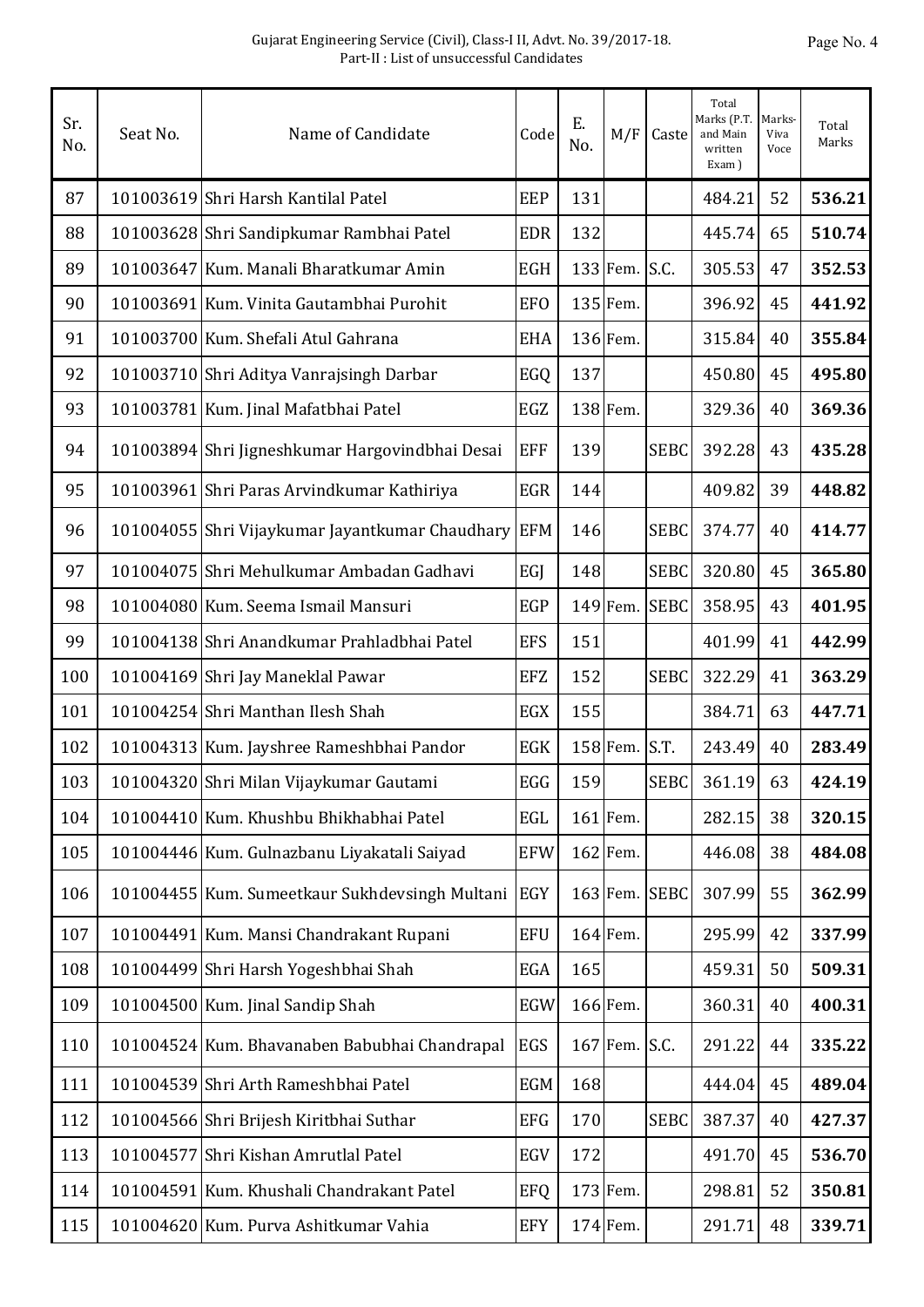| Sr.<br>No. | Seat No. | Name of Candidate                             | Code       | Ε.<br>No. | M/F        | Caste       | Total<br>Marks (P.T.<br>and Main<br>written<br>Exam) | Marks-<br>Viva<br>Voce | Total<br>Marks |
|------------|----------|-----------------------------------------------|------------|-----------|------------|-------------|------------------------------------------------------|------------------------|----------------|
| 116        |          | 101004625 Shri Tejas Jayeshkumar Upadhyay     | <b>EFR</b> | 175       |            |             | 396.89                                               | 48                     | 444.89         |
| 117        |          | 101004655 Shri Jimivan Anandvan Goswami       | <b>EFL</b> | 176       |            | <b>SEBC</b> | 398.75                                               | 45                     | 443.75         |
| 118        |          | 101004743 Shri Niray Vishnubhai Patel         | <b>EFN</b> | 179       |            |             | 383.01                                               | 56                     | 439.01         |
| 119        |          | 101004746 Shri Vihang Dharmendrakumar Modhiya | <b>EFE</b> | 180       |            | <b>SEBC</b> | 355.84                                               | 65                     | 420.84         |
| 120        |          | 101004776 Shri Prashant Amarnathbhai Pandey   | <b>EFC</b> | 181       |            |             | 483.15                                               | 48                     | 531.15         |
| 121        |          | 101004797 Kum. Hanny Sureshbhai Lakhani       | <b>EFK</b> |           | 183 Fem.   |             | 247.20                                               | 40                     | 287.20         |
| 122        |          | 101004798 Kum. Nehal Ashokkumar Bhavsar       | EIH        |           | 184 Fem.   |             | 327.96                                               | 48                     | 375.96         |
| 123        |          | 101004812 Kum. Urvi Kanubhai Patel            | <b>EHE</b> |           | 185 Fem.   |             | 273.10                                               | 47                     | 320.10         |
| 124        |          | 101004904 Kum. Nidhi Ashishkumar Mehta        | <b>EIF</b> |           | 189 Fem.   |             | 326.25                                               | 47                     | 373.25         |
| 125        |          | 101004918 Smt. Kokila Cheljibhai Chaudhary    | <b>EHM</b> |           | 190 Fem.   | <b>SEBC</b> | 281.03                                               | 47                     | 328.03         |
| 126        |          | 101004975 Kum. Palakben Rajeshkumar Patel     | <b>EHC</b> |           | 193 Fem.   |             | 354.46                                               | 42                     | 396.46         |
| 127        |          | 101005046 Shri Kunjan Vitthalbhai Bharwad     | EIA        | 195       |            | <b>SEBC</b> | 333.60                                               | 59                     | 392.60         |
| 128        |          | 101005117 Shri Alkeshkumar Amrutbhai Rabari   | <b>EIT</b> | 196       |            | <b>SEBC</b> | 366.33                                               | 38                     | 404.33         |
| 129        |          | 101005134 Shri Deep Kalapibhai Desai          | EII        | 197       |            |             | 419.70                                               | 43                     | 462.70         |
| 130        |          | 101005206 Shri Nikulkumar Dahyabhai Patel     | <b>EIM</b> | 199       |            |             | 443.37                                               | 48                     | 491.37         |
| 131        |          | 101005233 Kum. Bindi Hasmukhbhai Patel        | <b>EHY</b> |           | 200 Fem.   |             | 324.34                                               | 44                     | 368.34         |
| 132        |          | 101005248 Kum. Isha Sanjay Risaldar           | <b>EHT</b> |           | 201 Fem.   |             | 320.31                                               | 67                     | 387.31         |
| 133        |          | 101005259 Smt. Preeti Prasoon Mishra          | <b>EHU</b> |           | 202 Fem.   |             | 251.66                                               | 60                     | 311.66         |
| 134        |          | 101005267 Shri Gautambhai Punjabhai Raval     | <b>EHZ</b> | 203       |            | <b>SEBC</b> | 381.34                                               | 42                     | 423.34         |
| 135        |          | 101005288 Kum. Vedangi Mukeshkumar Raval      | <b>EHI</b> |           | 204 Fem.   |             | 311.83                                               | 56                     | 367.83         |
| 136        |          | 101005294 Kum. Birva Bipinchandra Shah        | EHQ        |           | 205 Fem.   |             | 328.72                                               | 51                     | 379.72         |
| 137        |          | 101005335 Shri Siddharth Shaileshbhai Jani    | EIJ        | 207       |            |             | 463.36                                               | 47                     | 510.36         |
| 138        |          | 101005370 Kum. Sunnda Kantilal Dhusa          | <b>EIN</b> |           | 208 Fem.   | S.T.        | 258.83                                               | 44                     | 302.83         |
| 139        |          | 101005400 Shri Jaykumar Narshibhai Desai      | <b>EHH</b> | 210       |            | <b>SEBC</b> | 379.15                                               | 37                     | 416.15         |
| 140        |          | 101005471 Kum. Bindiya Natvarbhai Patel       | EIX        |           | $211$ Fem. |             | 280.77                                               | 42                     | 322.77         |
| 141        |          | 101005493 Kum. Tejasvini Dineshkumar Patel    | EIL        |           | 213 Fem.   |             | 261.55                                               | 40                     | 301.55         |
| 142        |          | 101005515 Kum. Suman Mahavirprasad Sharma     | QBI        |           | 215 Fem.   |             | 361.14                                               | 40                     | 401.14         |
| 143        |          | 101005548 Shri Viraj Amitbhai Desai           | EIW        | 218       |            | <b>SEBC</b> | 359.69                                               | 50                     | 409.69         |
| 144        |          | 101005576 Shri Amit Harshadbhai Modi          | <b>EHR</b> | 219       |            | <b>SEBC</b> | 325.90                                               | 55                     | 380.90         |
| 145        |          | 101005682 Shri Jayrajsinh Girirajsinh Parmar  | <b>EHW</b> | 221       |            |             | 467.30                                               | 46                     | 513.30         |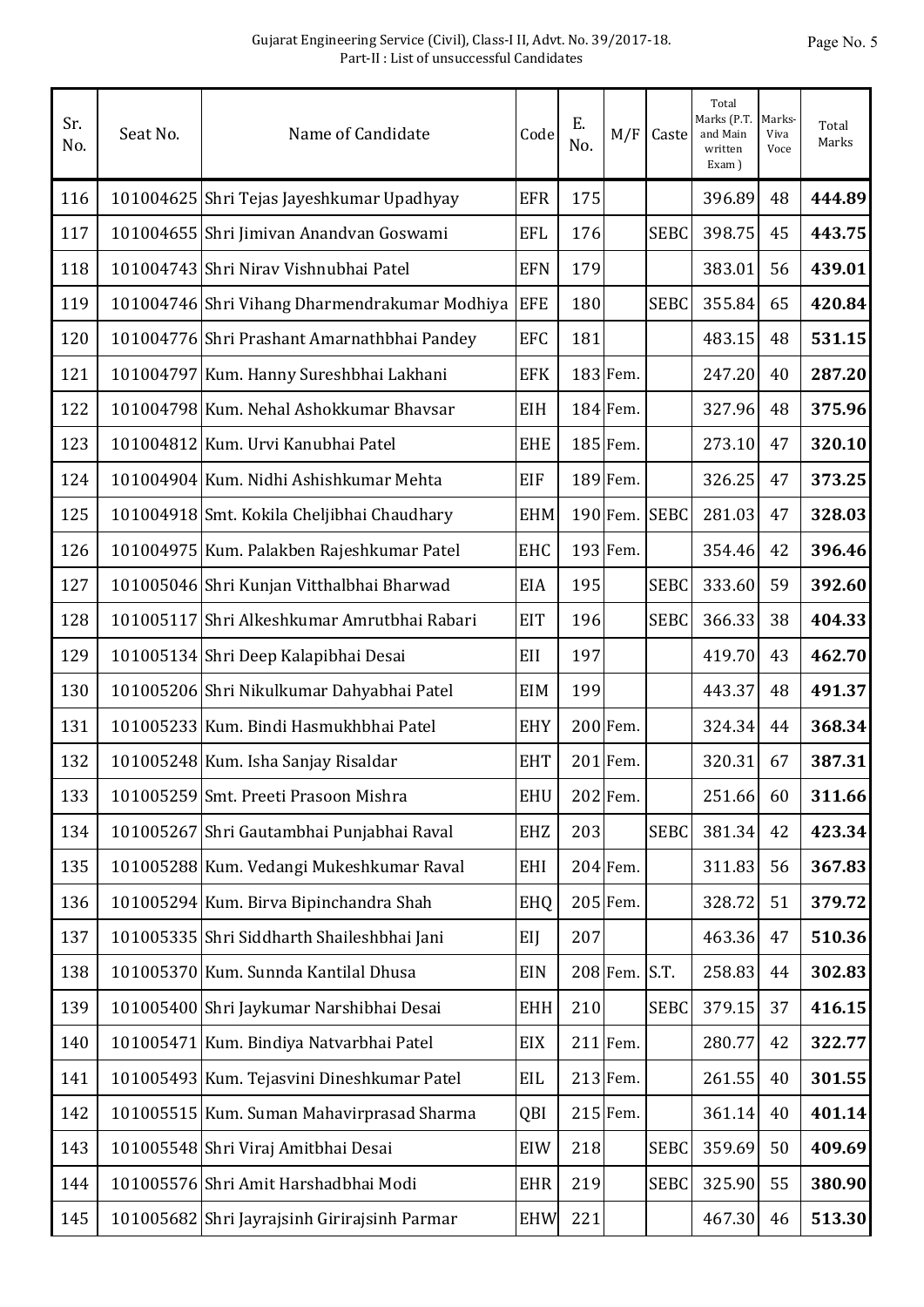| Sr.<br>No. | Seat No. | Name of Candidate                             | Code       | Ε.<br>No. | M/F      | Caste       | Total<br>Marks (P.T.<br>and Main<br>written<br>Exam) | Marks-<br>Viva<br>Voce | Total<br>Marks |
|------------|----------|-----------------------------------------------|------------|-----------|----------|-------------|------------------------------------------------------|------------------------|----------------|
| 146        |          | 101005700 Kum. Amee Sunilsinh Parmar          | <b>EHN</b> |           | 223 Fem. |             | 253.70                                               | 35                     | 288.70         |
| 147        |          | 101005718 Shri Jinay Chandmal Kanswa          | EIO        | 224       |          |             | 390.84                                               | 64                     | 454.84         |
| 148        |          | 101005721 Kum. Nishita Hasmukhbhai Patel      | <b>EHP</b> |           | 225 Fem. |             | 312.75                                               | 55                     | 367.75         |
| 149        |          | 101005736 Kum. Kaynat Sharifkhan Pathan       | EIU        |           | 226 Fem. |             | 274.15                                               | 38                     | 312.15         |
| 150        |          | 101005779 Kum. Asha Rupeshkumar Parmar        | <b>EHF</b> |           | 228 Fem. | S.C.        | 250.73                                               | 35                     | 285.73         |
| 151        |          | 101005780 Shri Prahladbhai Malaji Chaudhari   | EHJ        | 229       |          | <b>SEBC</b> | 317.00                                               | 37                     | 354.00         |
| 152        |          | 101005831 Kum. Dimple Manharbhai Parmar       | EIE        |           | 231 Fem. | S.C.        | 261.61                                               | 47                     | 308.61         |
| 153        |          | 101005835 Shri Abhishek Vitthalbhai Dudhat    | EIK        | 232       |          |             | 506.97                                               | 43                     | 549.97         |
| 154        |          | 101005922 Shri Devashish Babulal Kumavat      | EIB        | 233       |          |             | 503.25                                               | 45                     | 548.25         |
| 155        |          | 101005995 Kum. Nidhiben Bhikhabhai Chauhan    | <b>EIR</b> |           | 234 Fem. | <b>SEBC</b> | 261.48                                               | 45                     | 306.48         |
| 156        |          | 101006057 Shri Prabhat Kumar Asiwal           | EJY        | 237       |          |             | 446.51                                               | 40                     | 486.51         |
| 157        |          | 101006125 Shri Arun Harishkumar Nalwaya       | EJO        | 241       |          | S.T.        | 233.82                                               | 35                     | 268.82         |
| 158        |          | 101006149 Kum. Mitasha Ramde Odedra           | EJD        |           | 242 Fem. | <b>SEBC</b> | 251.30                                               | 65                     | 316.30         |
| 159        |          | 101006310 Kum. Pinki Vinod Advani             | <b>EKN</b> |           | 245 Fem. |             | 280.84                                               | 47                     | 327.84         |
| 160        |          | 101006363 Shri Rahulkumar Balvantbhai Gamit   | EJL        | 246       |          | S.T.        | 276.76                                               | 33                     | 309.76         |
| 161        |          | 101006471 Shri Kamlesh Bhemjibhai Chaudhary   | EJE        | 250       |          | <b>SEBC</b> | 384.29                                               | 40                     | 424.29         |
| 162        |          | 101006506 Shri Jay Jayantibhai Nayak          | <b>EKI</b> | 251       |          |             | 454.12                                               | 53                     | 507.12         |
| 163        |          | 101006533 Kum. Rashida Sajjad Badliwala       | EJK        |           | 253 Fem. |             | 250.53                                               | 40                     | 290.53         |
| 164        |          | 101006582 Shri Ashey Sanjaykumar Mewada       | <b>EKS</b> | 254       |          |             | 403.59                                               | 38                     | 441.59         |
| 165        |          | 101006615 Shri Gaju Devshi Khunti             | EJB        | 255       |          | <b>SEBC</b> | 403.73                                               | 57                     | 460.73         |
| 166        |          | 101006647 Shri Bhavesh Chandrapalsingh Singh  | <b>EKM</b> | 256       |          |             | 501.44                                               | 45                     | 546.44         |
| 167        |          | 101006652 Shri Hasmit Khemabhai Prajapati     | <b>EKD</b> | 257       |          |             | 419.65                                               | 55                     | 474.65         |
| 168        |          | 101006732 Shri Gaurav Subhash Singh           | <b>EKT</b> | 259       |          |             | 493.98                                               | 38                     | 531.98         |
| 169        |          | 101006737 Kum. Apexa Rameshchandra Kataria    | EJQ        |           | 260 Fem. |             | 272.62                                               | 51                     | 323.62         |
| 170        |          | 101006740 Shri Utsav Dipakbhai Patel          | EKC        | 261       |          |             | 448.37                                               | 58                     | 506.37         |
| 171        |          | 101006757 Shri Niravkumar Girdharlal Patoliya | <b>EKR</b> | 262       |          |             | 451.76                                               | 58                     | 509.76         |
| 172        |          | 101006759 Shri Vivek Bharatkumar Vasani       | EJI        | 263       |          |             | 505.49                                               | 36                     | 541.49         |
| 173        |          | 101006780 Shri Pawan Devendrapalsingh Baghel  | EJG        | 264       |          |             | 411.26                                               | 43                     | 454.26         |
| 174        |          | 101006820 Shri Sachin Rameshkumar Patel       | EJJ        | 266       |          |             | 473.20                                               | 36                     | 509.20         |
| 175        |          | 101006967 Shri Mehul Krushnakumar Patel       | <b>EJF</b> | 269       |          | <b>SEBC</b> | 377.50                                               | 53                     | 430.50         |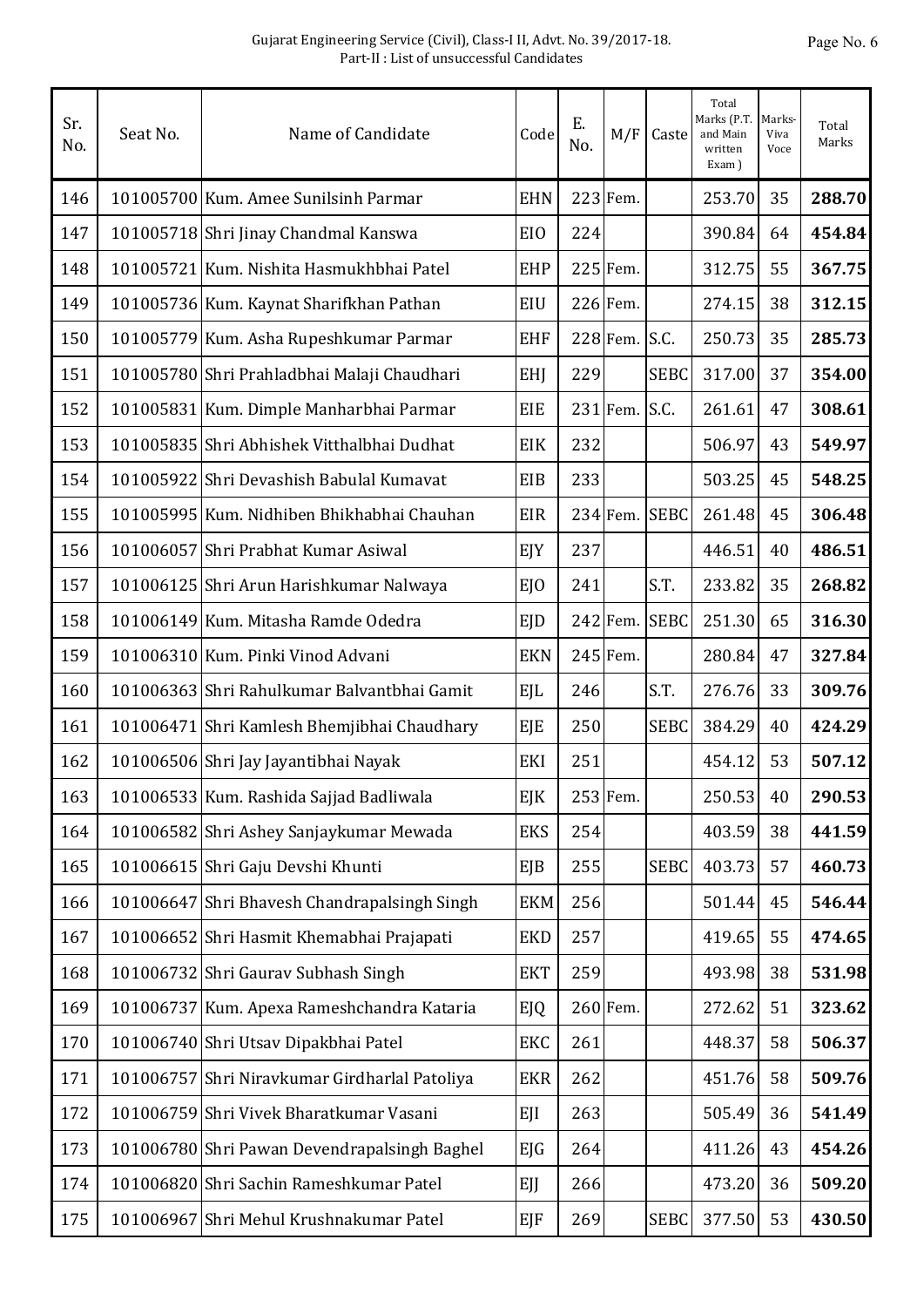| Sr.<br>No. | Seat No.  | Name of Candidate                                 | Code       | Ε.<br>No. | M/F      | Caste       | Total<br>Marks (P.T.<br>and Main<br>written<br>Exam) | <b>Marks</b><br>Viva<br>Voce | Total<br>Marks |
|------------|-----------|---------------------------------------------------|------------|-----------|----------|-------------|------------------------------------------------------|------------------------------|----------------|
| 176        |           | 101007040 Kum. Anal Prabhudas Chaudhary           | EJM        |           | 272 Fem. | <b>SEBC</b> | 362.75                                               | 45                           | 407.75         |
| 177        |           | 101007068 Kum. Hanifabibi Mohammedhafiz Momin EKB |            |           | 273 Fem. | <b>SEBC</b> | 299.63                                               | 49                           | 348.63         |
| 178        |           | 101007098 Shri Kalpeshji Fatesinh Thakor          | EKQ        | 274       |          | <b>SEBC</b> | 327.93                                               | 35                           | 362.93         |
| 179        |           | 101007116 Kum. Jinal Narendra Panchal             | <b>EKV</b> |           | 275 Fem. | <b>SEBC</b> | 360.14                                               | 58                           | 418.14         |
| 180        |           | 101007206 Shri Ankil Vipulkumar Shah              | EKJ        | 277       |          |             | 436.15                                               | 60                           | 496.15         |
| 181        |           | 101007213 Shri Karankumar Rajeshbhai Patel        | <b>EKF</b> | 278       |          |             | 393.23                                               | 36                           | 429.23         |
| 182        |           | 101007223 Shri Piyush Jayrambhai Mistri           | <b>EKG</b> | 279       |          | <b>SEBC</b> | 430.54                                               | 35                           | 465.54         |
| 183        | 101007225 | Shri Chiragkumar Satishchandra<br>Modhiya         | EJV        | 280       |          | SEBC-       | 293.93                                               | 45                           | 338.93         |
| 184        |           | 101007244 Smt. Ketaki Bharatbhai Patel            | EJH        |           | 281 Fem. | S.C.        | 341.59                                               | 50                           | 391.59         |
| 185        |           | 101007274 Shri Janmesh Atulkumar Mistry           | <b>EJR</b> | 282       |          | <b>SEBC</b> | 381.17                                               | 55                           | 436.17         |
| 186        |           | 101007275 Shri Kush Maheshbhai Thakar             | EIZ        | 283       |          |             | 437.79                                               | 59                           | 496.79         |
| 187        |           | 101007316 Kum. Aayushibahen Dineshbhai Patel      | <b>EKO</b> |           | 285 Fem. | <b>SEBC</b> | 202.06                                               | 37                           | 239.06         |
| 188        |           | 101007320 Kum. Disha Dilipkumar Patel             | <b>ELK</b> |           | 286 Fem. |             | 319.18                                               | 48                           | 367.18         |
| 189        |           | 101007407 Kum. Sheetal Mukeshbhai Solanki         | <b>ELF</b> |           | 289 Fem. | S.C.        | 310.35                                               | 40                           | 350.35         |
| 190        |           | 101007409 Shri Ronak Kanubhai Bodar               | <b>EMU</b> | 290       |          | S.T.        | 284.34                                               | 42                           | 326.34         |
| 191        |           | 101007486 Shri Nikunj Ramanbhai Jalaiya           | EMJ        | 291       |          | S.T.        | 262.36                                               | 35                           | 297.36         |
| 192        |           | 101007512 Shri Amit Ramashankar Singh             | <b>ELY</b> | 292       |          |             | 389.49                                               | 40                           | 429.49         |
| 193        |           | 101007591 Shri Mayurkumar Vinodchandra Patel      | <b>EMT</b> | 293       |          | S.C.        | 343.21                                               | 41                           | 384.21         |
| 194        |           | 101007629 Shri Gunjan Kishorbhai Paradva          | <b>EMR</b> | 295       |          | <b>SEBC</b> | 411.57                                               | 45                           | 456.57         |
| 195        |           | 101007659 Kum. Foram Rajendrakumar Patel          | <b>ELT</b> |           | 297 Fem. |             | 230.68                                               | 40                           | 270.68         |
| 196        |           | 101007742 Shri Vatsalkumar Ratilal Patel          | <b>ELP</b> | 301       |          | S.T.        | 289.81                                               | 36                           | 325.81         |
| 197        |           | 101007746 Shri Sanjay Ramjibhai Ahir              | <b>ELX</b> | 302       |          | <b>SEBC</b> | 423.04                                               | 43                           | 466.04         |
| 198        |           | 101007778 Kum. Priyanka Sagarbhai Desai           | <b>EMG</b> |           | 303 Fem. | <b>SEBC</b> | 208.39                                               | 48                           | 256.39         |
| 199        |           | 101007814 Kum. Sevangi Rameshkumar Patel          | <b>EMC</b> |           | 305 Fem. | <b>SEBC</b> | 236.22                                               | 46                           | 282.22         |
| 200        |           | 102007973 Shri Ajit Kumar Ashok Sahu              | <b>EMD</b> | 308       |          |             | 456.26                                               | 38                           | 494.26         |
| 201        |           | 102008147 Shri Pravinbhai Jerambhai Katariya      | <b>EKY</b> | 311       |          | <b>SEBC</b> | 379.54                                               | 37                           | 416.54         |
| 202        |           | 102008209 Shri Dhruv Virabhai Prajapati           | <b>EMB</b> | 314       |          | <b>SEBC</b> | 377.91                                               | 43                           | 420.91         |
| 203        |           | 102008383 Shri Vijaybhai Baldevbhai Kamejaliya    | <b>ELA</b> | 318       |          | <b>SEBC</b> | 333.00                                               | 50                           | 383.00         |
| 204        |           | 102008411 Kum. Jenifar Yogeshkumar Modi           | ELU        |           | 319 Fem. | <b>SEBC</b> | 217.80                                               | 38                           | 255.80         |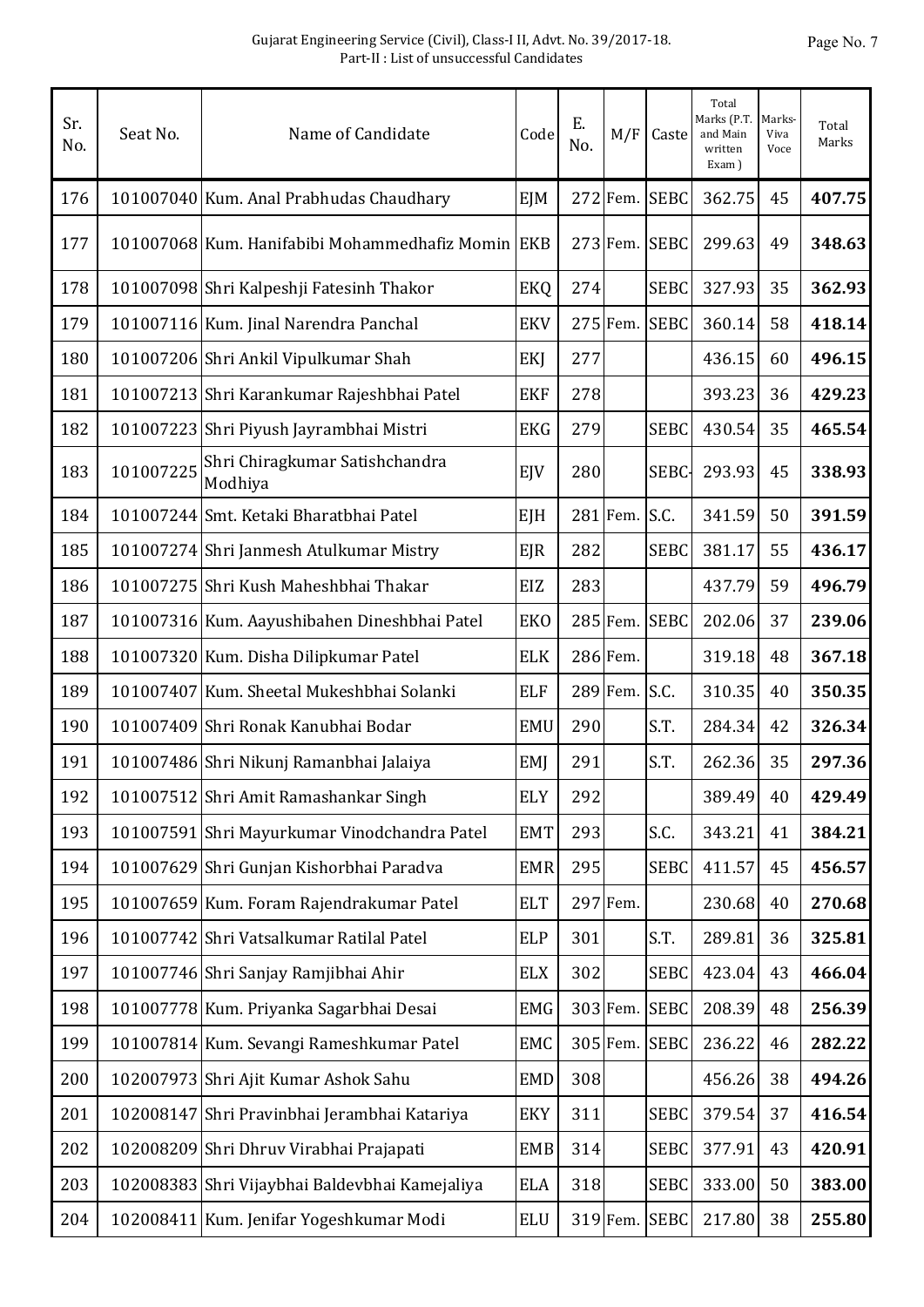| Sr.<br>No. | Seat No. | Name of Candidate                               | Code       | Ε.<br>No. | M/F      | Caste       | Total<br>Marks (P.T.<br>and Main<br>written<br>Exam) | Marks-<br>Viva<br>Voce | Total<br>Marks |
|------------|----------|-------------------------------------------------|------------|-----------|----------|-------------|------------------------------------------------------|------------------------|----------------|
| 205        |          | 102008435 Kum. Vaibhavi Laxmanbhai Patel        | <b>EMA</b> |           | 320 Fem. | S.T.        | 197.21                                               | 46                     | 243.21         |
| 206        |          | 102008445 Shri Hardikkumar Himmatlal Makvana    | <b>ELG</b> | 322       |          | <b>SEBC</b> | 387.74                                               | 60                     | 447.74         |
| 207        |          | 102008485 Shri Mrugank Kiritbhai Rathod         | <b>ELZ</b> | 324       |          | S.C.        | 341.31                                               | 45                     | 386.31         |
| 208        |          | 102008508 Shri Devang Dipakkumar Parmar         | <b>EMK</b> | 325       |          | S.C.        | 359.59                                               | 40                     | 399.59         |
| 209        |          | 102008515 Shri Jainil Pravinbhai Surani         | <b>ELH</b> | 326       |          |             | 405.05                                               | 35                     | 440.05         |
| 210        |          | 102008562 Kum. Foram Parbatbhai Savaliya        | <b>ELV</b> |           | 327 Fem. |             | 357.45                                               | 42                     | 399.45         |
| 211        |          | 102008656 Smt. Artiben Shantilal Patel          | <b>EMP</b> |           | 330 Fem. |             | 304.00                                               | 40                     | 344.00         |
| 212        |          | 102008658 Shri Prathmesh Laljibhai Damor        | <b>ELB</b> | 331       |          | S.T.        | 266.91                                               | 35                     | 301.91         |
| 213        |          | 102008659 Kum. Aditi Kamlesh Shah               | EMI        |           | 332 Fem. |             | 348.60                                               | 50                     | 398.60         |
| 214        |          | 102008712 Shri Nitin Chandrabali Bhardwaj       | <b>ELS</b> | 334       |          |             | 498.77                                               | 40                     | 538.77         |
| 215        |          | 102008751 Kum. Madhuri Hiteshbhai Dangi         | <b>EMF</b> |           | 335 Fem. |             | 287.80                                               | 40                     | 327.80         |
| 216        |          | 102008752 Smt. Gautami Paresh Patel             | <b>ELQ</b> |           | 336 Fem. |             | 429.57                                               | 52                     | 481.57         |
| 217        |          | 102008802 Kum. Priyal Nileshbhai Pavagadhi      | <b>ENH</b> |           | 337 Fem. | S.T.        | 194.95                                               | 42                     | 236.95         |
| 218        |          | 102008886 Kum. Chandni Mayankkumar Pandya       | <b>ENM</b> |           | 340 Fem. |             | 346.02                                               | 38                     | 384.02         |
| 219        |          | 102008918 Shri Nisitkumar Vinodbhai Patel       | EOE        | 341       |          |             | 467.30                                               | 35                     | 502.30         |
| 220        |          | 102008949 Kum. Sneha Mahendrabhai Bamata        | <b>EOK</b> |           | 342 Fem. | <b>SEBC</b> | 353.07                                               | 40                     | 393.07         |
| 221        |          | 102008980 Kum. Avani Shiv Narayan               | <b>ENV</b> |           | 343 Fem. |             | 372.92                                               | 42                     | 414.92         |
| 222        |          | 102009028 Kum. Jahnavi Himanshu Maniar          | ENJ        |           | 344 Fem. |             | 362.33                                               | 46                     | 408.33         |
| 223        |          | 102009151 Shri Kaushalkumar Kamleshkumar Bhatt  | <b>ENX</b> | 345       |          |             | 385.58                                               | 35                     | 420.58         |
| 224        |          | 102009207 Shri Bhargavkumar Kababhai Jinjala    | <b>ENE</b> | 346       |          | <b>SEBC</b> | 416.32                                               | 50                     | 466.32         |
| 225        |          | 102009231 Shri Bhargav Manojkumar Mandavia      | <b>EXU</b> | 347       |          |             | 456.69                                               | 42                     | 498.69         |
| 226        |          | 102009343 Kum. Shivangini Ghanshyamsinh Solanki | ENI        |           | 349 Fem. |             | 357.81                                               | 49                     | 406.81         |
| 227        |          | 102009374 Kum. Sapna Kishorbhai Dodiya          | EOC        |           | 351 Fem. | <b>SEBC</b> | 329.91                                               | 37                     | 366.91         |
| 228        |          | 102009378 Kum. Ishita Virendrakumar Patel       | <b>ENO</b> |           | 352 Fem. |             | 306.99                                               | 45                     | 351.99         |
| 229        |          | 102009426 Kum. Riddhi Mineshbhai Gupta          | EOL        |           | 353 Fem. |             | 328.90                                               | 42                     | 370.90         |
| 230        |          | 102009499 Kum. Ashita Alphons Veigas            | <b>ENS</b> |           | 355 Fem. |             | 421.99                                               | 43                     | 464.99         |
| 231        |          | 102009502 Shri Parth Bharatkumar Soni           | <b>ENA</b> | 356       |          |             | 471.22                                               | 41                     | 512.22         |
| 232        |          | 102009589 Kum. Hemali Jagdishbhai Vaghela       | ENZ        |           | 357 Fem. | <b>SEBC</b> | 249.47                                               | 38                     | 287.47         |
| 233        |          | 102009721 Shri Bhargav Jaysinhbhai Chaudhari    | <b>END</b> | 360       |          | S.T.        | 246.14                                               | 35                     | 281.14         |
| 234        |          | 102009731 Shri Parth Navnitbhai Movaliya        | <b>EON</b> | 361       |          |             | 455.93                                               | 60                     | 515.93         |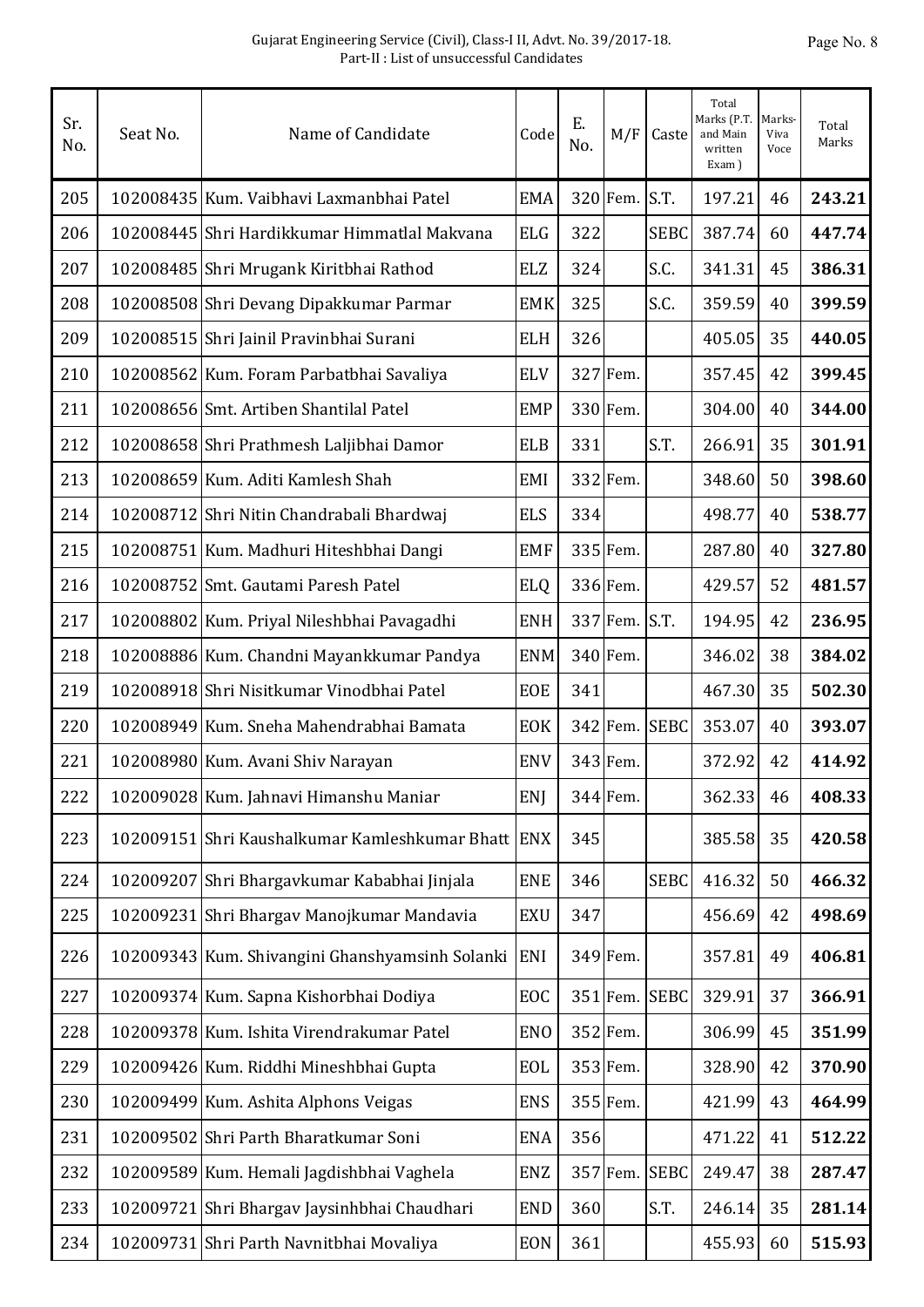| Sr.<br>No. | Seat No. | Name of Candidate                              | Code       | Ε.<br>No. | M/F           | Caste         | Total<br>Marks (P.T.<br>and Main<br>written<br>Exam) | Marks-<br>Viva<br>Voce | Total<br>Marks |
|------------|----------|------------------------------------------------|------------|-----------|---------------|---------------|------------------------------------------------------|------------------------|----------------|
| 235        |          | 102009794 Kum. Sejal Rajubhai Nikam            | <b>EMV</b> |           | 362 Fem. S.C. |               | 204.19                                               | 38                     | 242.19         |
| 236        |          | 102009926 Shri Mihir Ashishkumar Thakkar       | <b>ENB</b> | 364       |               |               | 433.66                                               | 48                     | 481.66         |
| 237        |          | 102009933 Shri Sanjeev Mukesh Garg             | <b>EOG</b> | 365       |               |               | 435.73                                               | 40                     | 475.73         |
| 238        |          | 102009980 Shri Soham Prakashbhai Trivedi       | <b>EMX</b> | 366       |               |               | 440.45                                               | 52                     | 492.45         |
| 239        |          | 102010030 Shri Niravkumar Bharatbhai Chaudhari | <b>ENC</b> | 367       |               | S.T.          | 228.92                                               | 50                     | 278.92         |
| 240        |          | 102010035 Shri Nachiketa Mahesh Gupta          | <b>ENF</b> | 368       |               |               | 421.00                                               | 55                     | 476.00         |
| 241        |          | 102010050 Shri Ashvinbhai Lavajeebhai Baraiya  | <b>EOB</b> | 369       |               | <b>SEBC</b>   | 375.35                                               | 52                     | 427.35         |
| 242        |          | 102010248 Kum. Parita Dhirajlal Gohel          | <b>EOM</b> |           | 370 Fem.      | <b>SEBC</b>   | 237.38                                               | 45                     | 282.38         |
| 243        |          | 102010313 Shri Harshitkumar Narayanbhai Jani   | EOS        | 371       |               |               | 492.32                                               | 50                     | 542.32         |
| 244        |          | 102010386 Kum. Manishaben Arajanbhai Solanki   | <b>ENW</b> |           |               | 372 Fem. SEBC | 281.65                                               | 40                     | 321.65         |
| 245        |          | 102010456 Kum. Megha Bharatkumar Khokhani      | <b>ENN</b> |           | 373 Fem.      |               | 316.11                                               | 48                     | 364.11         |
| 246        |          | 102010462 Kum. Krupali Ramnikbhai Dalsaniya    | <b>ENU</b> |           | 374 Fem.      |               | 348.47                                               | 45                     | 393.47         |
| 247        |          | 102010549 Shri Jayprakash Manilal Rathod       | ENQ        | 376       |               | <b>SEBC</b>   | 355.55                                               | 42                     | 397.55         |
| 248        |          | 102010567 Shri Shalin Narendrabhai Pandya      | <b>ENL</b> | 377       |               |               | 375.93                                               | 44                     | 419.93         |
| 249        |          | 102010579 Shri Nikhil Dhirubhai Meghani        | <b>EMZ</b> | 378       |               | <b>SEBC</b>   | 355.74                                               | 45                     | 400.74         |
| 250        |          | 102010585 Shri Gunjan Dilipsinh Charel         | EOJ        | 379       |               | S.T.          | 276.36                                               | 35                     | 311.36         |
| 251        |          | 102010785 Smt. Jankhana Dilipsinh Sarvaiya     | EOH        |           | 380 Fem.      |               | 369.82                                               | 39                     | 408.82         |
| 252        |          | 102010837 Smt. Kinjalben Rameshbhai Patel      | <b>EOD</b> |           | 382 Fem.      |               | 343.31                                               | 42                     | 385.31         |
| 253        |          | 102010863 Shri Anish Kumar Sanjay Kumar Singh  | <b>EOF</b> | 383       |               |               | 458.78                                               | 47                     | 505.78         |
| 254        |          | 102010919 Kum. Mehjabeen Siraj Adam Patel      | <b>EMY</b> |           | 384 Fem.      |               | 299.33                                               | 45                     | 344.33         |
| 255        |          | 102011045 Shri Vinod Kumar Ram Murti Chaudhary | EPY        | 388       |               |               | 497.78                                               | 41                     | 538.78         |
| 256        |          | 102011105 Kum. Rashmi Rahulbhai Chaudhari      | <b>EPB</b> |           | 391 Fem. S.T. |               | 226.32                                               | 32                     | 258.32         |
| 257        |          | 102011166 Shri Hardik Ghanshyambhai Surani     | <b>EPW</b> | 394       |               |               | 491.63                                               | 47                     | 538.63         |
| 258        |          | 102011172 Kum. Twinkle Pravin Panchal          | <b>EPJ</b> |           |               | 395 Fem. SEBC | 226.19                                               | 41                     | 267.19         |
| 259        |          | 102011304 Kum. Rukshar Yusuf Pathan            | EQC        |           | 398 Fem.      |               | 222.36                                               | 35                     | 257.36         |
| 260        |          | 102011307 Kum. Vaishali Arvindbhai Gamit       | EOU        |           | 399 Fem. S.T. |               | 236.66                                               | 48                     | 284.66         |
| 261        |          | 102011407 Kum. Ekta Bipinbhai Sachpara         | EPZ        |           | 401 Fem.      |               | 246.57                                               | 40                     | 286.57         |
| 262        |          | 102011479 Shri Himanshu Mansukhbhai Joshi      | EQE        | 402       |               |               | 440.28                                               | 38                     | 478.28         |
| 263        |          | 102011499 Shri Divyeshbhai Rameshbhai Patel    | <b>EPV</b> | 403       |               | S.T.          | 218.76                                               | 37                     | 255.76         |
| 264        |          | 102011513 Shri Ruzu Harishbhai Tamboli         | EOZ        | 404       |               | <b>SEBC</b>   | 311.41                                               | 40                     | 351.41         |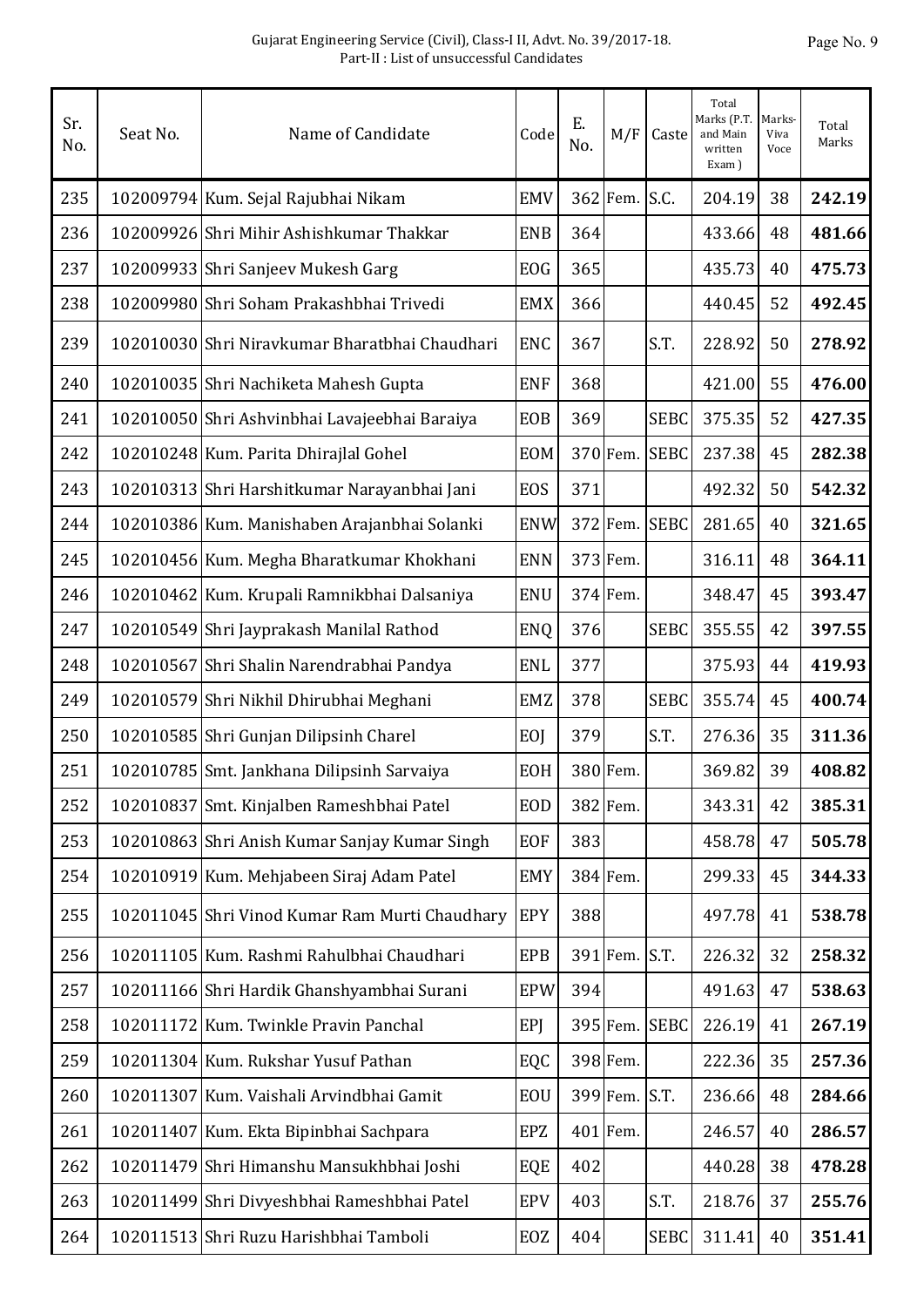| Sr.<br>No. | Seat No. | Name of Candidate                             | Code            | Ε.<br>No. | M/F      | Caste         | Total<br>Marks (P.T.<br>and Main<br>written<br>Exam) | Marks-<br>Viva<br>Voce | Total<br>Marks |
|------------|----------|-----------------------------------------------|-----------------|-----------|----------|---------------|------------------------------------------------------|------------------------|----------------|
| 265        |          | 102011551 Shri Ejail Sanjaykumar Katara       | EQD             | 405       |          | S.T.          | 250.86                                               | 38                     | 288.86         |
| 266        |          | 102011556 Shri Mahekkumar Jentilal Gorani     | <b>EOT</b>      | 406       |          |               | 403.27                                               | 45                     | 448.27         |
| 267        |          | 102011567 Kum. Richa Shaileshbhai Parikh      | <b>EPC</b>      |           | 408 Fem. |               | 376.72                                               | 65                     | 441.72         |
| 268        |          | 102011607 Kum. Zeel Mukeshbhai Joshi          | <b>EOX</b>      |           | 409 Fem. |               | 318.58                                               | 45                     | 363.58         |
| 269        |          | 102011614 Kum. Charmiben Ishvarbhai Sagar     | <b>EPH</b>      |           |          | 410 Fem. SEBC | 289.49                                               | 52                     | 341.49         |
| 270        |          | 102011625 Kum. Nidhi Chandubhai Vaghasiya     | EQG             |           | 411 Fem. |               | 325.53                                               | 43                     | 368.53         |
| 271        |          | 102011715 Shri Shivam Jiteshkumar Randeri     | EQB             | 414       |          | <b>SEBC</b>   | 345.76                                               | 56                     | 401.76         |
| 272        |          | 102011758 Kum. Vikshita Omprakash Shah        | <b>EPX</b>      |           | 417 Fem. |               | 299.34                                               | 52                     | 351.34         |
| 273        |          | 102011759 Shri Rajdeepsinh Sahdevsinh Vaghela | <b>EPE</b>      | 418       |          |               | 372.92                                               | 46                     | 418.92         |
| 274        |          | 102011838 Shri Varun Harshad Maru             | EQN             | 419       |          | <b>SEBC</b>   | 350.59                                               | 52                     | 402.59         |
| 275        |          | 102011863 Shri Jasmin Govindbhai Kotadiya     | EQ <sub>0</sub> | 420       |          |               | 493.30                                               | 54                     | 547.30         |
| 276        |          | 102011941 Shri Rushi Prakash Shete            | <b>EPU</b>      | 421       |          |               | 431.98                                               | 47                     | 478.98         |
| 277        |          | 102012052 Kum. Monika Banbarilal Sharma       | <b>EPM</b>      |           | 423 Fem. |               | 291.53                                               | 65                     | 356.53         |
| 278        |          | 102012065 Shri Pranav Kishorchandra Patel     | EQL             | 424       |          | S.T.          | 250.43                                               | 38                     | 288.43         |
| 279        |          | 102012113 Shri Dhaval Pravinkumar Kela        | <b>EPK</b>      | 426       |          |               | 459.82                                               | 48                     | 507.82         |
| 280        |          | 102012203 Shri Nirmal Jaysukhbhai Satasiya    | <b>EPG</b>      | 428       |          |               | 430.14                                               | 60                     | 490.14         |
| 281        |          | 102012328 Shri Girishkumar Vitthalbhai Pokar  | <b>EPQ</b>      | 429       |          |               | 387.11                                               | 42                     | 429.11         |
| 282        |          | 102012350 Shri Ramkrishna Manohar Yadav       | EOW             | 430       |          |               | 449.56                                               | 33                     | 482.56         |
| 283        |          | 102012394 Kum. Minal Nandlal Khodiyar         | EPI             |           | 431 Fem. |               | 332.11                                               | 37                     | 369.11         |
| 284        |          | 102012409 Shri Rahulkumar Kanubhai Patel      | <b>EPA</b>      | 432       |          | S.T.          | 252.02                                               | 42                     | 294.02         |
| 285        |          | 102012484 Kum. Lila Shivabhai Bhura           | EOY             |           | 435 Fem. | S.T.          | 222.96                                               | 35                     | 257.96         |
| 286        |          | 102012506 Kum. Nirali Manshukhbhai Tank       | <b>EPL</b>      |           | 436 Fem. | <b>SEBC</b>   | 364.26                                               | 45                     | 409.26         |
| 287        |          | 102012548 Shri Meetkumar Janakbhai Solanki    | <b>ESN</b>      | 439       |          | <b>SEBC</b>   | 420.64                                               | 48                     | 468.64         |
| 288        |          | 102012565 Shri Tejas Mukund Talegaonkar       | <b>ESI</b>      | 440       |          |               | 416.24                                               | 43                     | 459.24         |
| 289        |          | 102012726 Shri Jigarkumar Vikrambhai Patel    | EQU             | 442       |          | S.T.          | 274.44                                               | 45                     | 319.44         |
| 290        |          | 102012819 Shri Abhishek Ram Niwas Dixit       | <b>ERW</b>      | 443       |          |               | 479.27                                               | 30                     | 509.27         |
| 291        |          | 102012857 Shri Rahul Mansukhbhai Parmar       | <b>ERM</b>      | 446       |          | <b>SEBC</b>   | 436.28                                               | 36                     | 472.28         |
| 292        |          | 102012861 Shri Pawan Bhramanand Jangid        | <b>ERA</b>      | 447       |          |               | 447.85                                               | 43                     | 490.85         |
| 293        |          | 102012862 Kum. Mansiben Dhanjibhai Kaliya     | ERJ             |           | 448 Fem. | <b>SEBC</b>   | 232.03                                               | 35                     | 267.03         |
| 294        |          | 102013017 Shri Ammar Fazleabbas Vanank        | ERZ             | 449       |          |               | 443.05                                               | 49                     | 492.05         |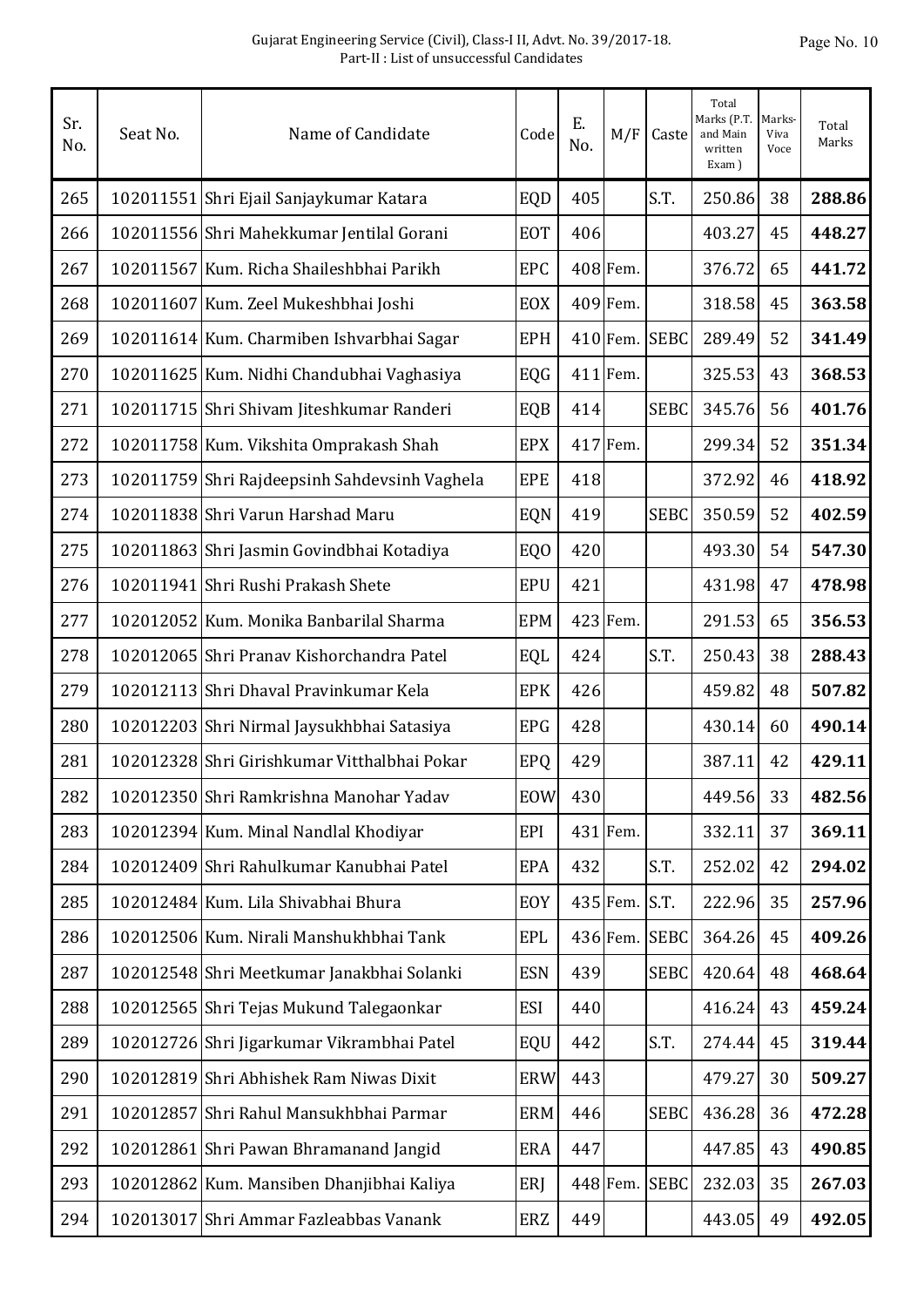| Sr.<br>No. | Seat No. | Name of Candidate                              | Code       | Ε.<br>No. | M/F      | Caste       | Total<br>Marks (P.T.<br>and Main<br>written<br>Exam) | Marks-<br>Viva<br>Voce | Total<br>Marks |
|------------|----------|------------------------------------------------|------------|-----------|----------|-------------|------------------------------------------------------|------------------------|----------------|
| 295        |          | 102013057 Kum. Rupal Vallabhbhai Gondalia      | EQV        |           | 450 Fem. | <b>SEBC</b> | 192.12                                               | 35                     | 227.12         |
| 296        |          | 102013073 Shri Mehul Prakashbhai Doshi         | <b>ERY</b> | 451       |          |             | 379.06                                               | 42                     | 421.06         |
| 297        |          | 102013078 Shri Mehulkumar Nareshbhai Patel     | <b>ESF</b> | 452       |          | S.T.        | 235.23                                               | 40                     | 275.23         |
| 298        |          | 102013157 Kum. Roshni Hareshchandra Suchak     | <b>ESC</b> |           | 457 Fem. |             | 391.72                                               | 55                     | 446.72         |
| 299        |          | 102013274 Shri Urmil Ghanshyambhai Kalathiya   | <b>ESD</b> | 459       |          |             | 490.01                                               | 46                     | 536.01         |
| 300        |          | 102013334 Kum. Bhumiba Bahadursinh Zala        | ERQ        |           | 460 Fem. |             | 330.41                                               | 60                     | 390.41         |
| 301        |          | 102013471 Shri Mahendra Nagadanbhai Dangar     | <b>ERV</b> | 463       |          | <b>SEBC</b> | 367.28                                               | 25                     | 392.28         |
| 302        |          | 102013490 Shri Vivek Kumar Mritunjay Dubey     | <b>ERD</b> | 464       |          |             | 495.26                                               | 40                     | 535.26         |
| 303        |          | 102013533 Kum. Anamika Manoj Kumar Agnihotri   | ERI        |           | 465 Fem. |             | 392.49                                               | 40                     | 432.49         |
| 304        |          | 102013583 Shri Pranavkumar Sunilbhai Chaudhari | ERG        | 466       |          | S.T.        | 209.05                                               | 32                     | 241.05         |
| 305        |          | 102013588 Shri Juned Iqbalbhai Makva           | EQY        | 467       |          | S.T.        | 248.23                                               | 43                     | 291.23         |
| 306        |          | 102013626 Kum. Ishani Ratilal Patel            | <b>ERS</b> |           | 468 Fem. | S.T.        | 181.93                                               | 35                     | 216.93         |
| 307        |          | 102013702 Shri Rahul Surendra Nag              | <b>ERP</b> | 470       |          |             | 443.08                                               | 37                     | 480.08         |
| 308        |          | 102013737 Shri Juned Hushen Sherasiya          | <b>ERU</b> | 472       |          |             | 394.54                                               | 46                     | 440.54         |
| 309        |          | 102013793 Shri Mitul Jagajeevanbhai Bhikadiya  | <b>ERK</b> | 474       |          |             | 464.56                                               | 40                     | 504.56         |
| 310        |          | 102013795 Shri Vishalkumar Ajitbhai Gamit      | <b>ESA</b> | 475       |          | S.T.        | 292.55                                               | 44                     | 336.55         |
| 311        |          | 102013835 Shri Sandipkumar Ravjibhai Variya    | EQW        | 477       |          | <b>SEBC</b> | 339.30                                               | 37                     | 376.30         |
| 312        |          | 102013846 Shri Bhadresh Maganbhai Chotaliya    | <b>ERL</b> | 478       |          | <b>SEBC</b> | 315.10                                               | 40                     | 355.10         |
| 313        |          | 102013882 Shri Bhavik Kamrudin Keshvani        | ESQ        | 479       |          |             | 478.32                                               | 55                     | 533.32         |
| 314        |          | 102013897 Shri Gautam Kumar Janardan Singh     | <b>ERO</b> | 480       |          |             | 436.06                                               | 26                     | 462.06         |
| 315        |          | 102013912 Kum. Aditi Chandrakant Parekh        | <b>ESJ</b> |           | 481 Fem. |             | 328.58                                               | 40                     | 368.58         |
| 316        |          | 102013922 Shri Priyarskumar Champakbhai Lad    | <b>ESM</b> | 482       |          | <b>SEBC</b> | 380.33                                               | 37                     | 417.33         |
| 317        |          | 102014018 Kum. Shital Nagabhai Varu            | ERH        |           | 484 Fem. | <b>SEBC</b> | 261.30                                               | 30                     | 291.30         |
| 318        |          | 102014032 Kum. Darshanaba Dipsinh Gohil        | EQX        |           | 485 Fem. |             | 275.86                                               | 50                     | 325.86         |
| 319        |          | 102014050 Shri Subhashkumar Virabhai Chamar    | <b>ESP</b> | 486       |          | S.C.        | 364.71                                               | 38                     | 402.71         |
| 320        |          | 102014107 Smt. Mitalben Chodvadiya             | EQS        |           | 488 Fem. |             | 272.15                                               | 40                     | 312.15         |
| 321        |          | 102014200 Kum. Divya Mahendrasinhji Parmar     | <b>ERR</b> |           | 489 Fem. |             | 282.61                                               | 75                     | 357.61         |
| 322        |          | 102014239 Shri Hardik Kesharbhai Chaudhary     | <b>EST</b> | 490       |          | <b>SEBC</b> | 421.76                                               | 35                     | 456.76         |
| 323        |          | 102014292 Shri Prakashkumar Punabhai Zazmera   | <b>ETX</b> | 493       |          | <b>SEBC</b> | 404.75                                               | 52                     | 456.75         |
| 324        |          | 102014347 Shri Milankumar Ramsibhai Vala       | <b>ETO</b> | 496       |          | <b>SEBC</b> | 433.92                                               | 37                     | 470.92         |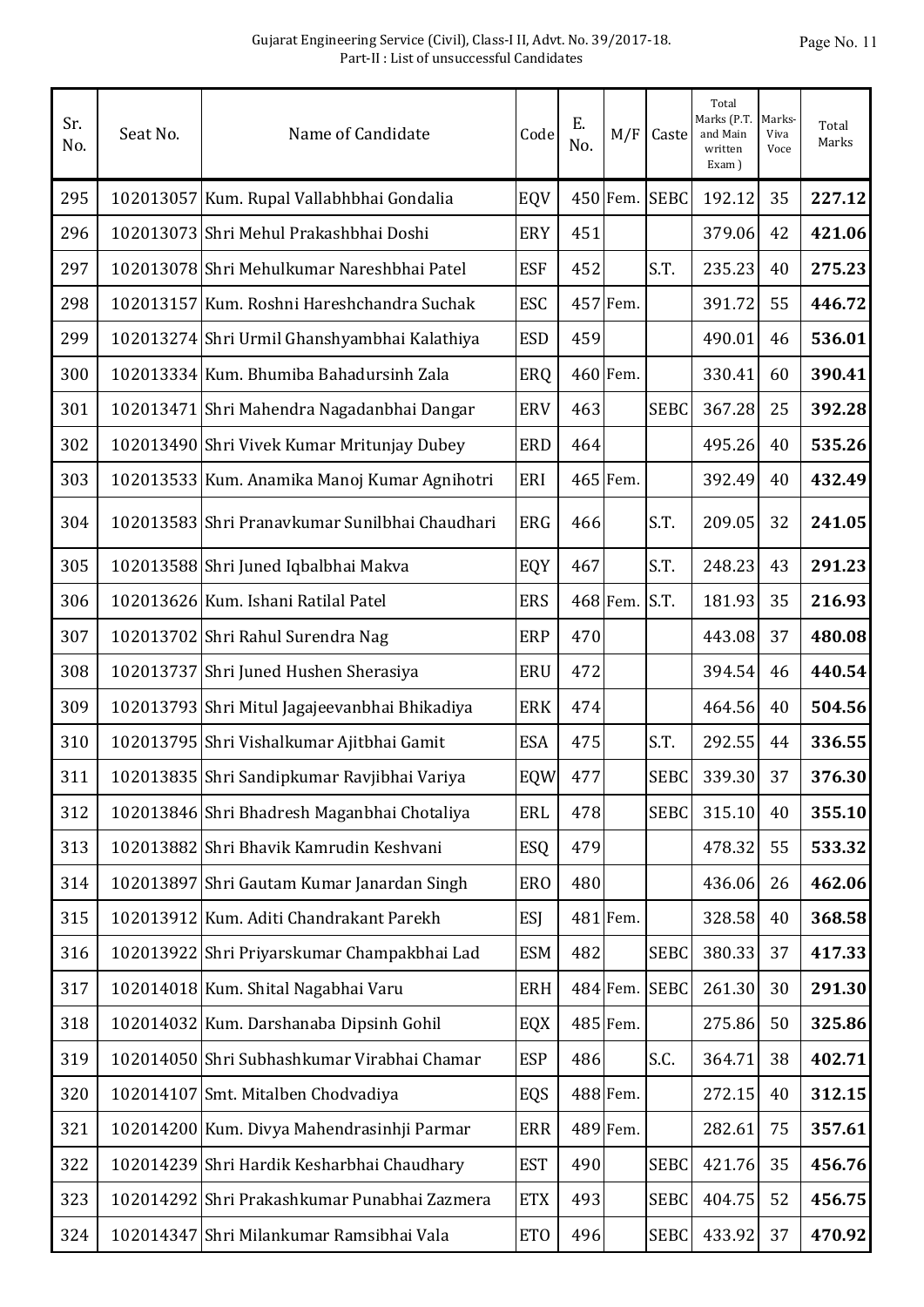| Sr.<br>No. | Seat No. | Name of Candidate                                   | Code       | Ε.<br>No. | M/F      | Caste       | Total<br>Marks (P.T.<br>and Main<br>written<br>Exam) | Marks-<br>Viva<br>Voce | Total<br>Marks |
|------------|----------|-----------------------------------------------------|------------|-----------|----------|-------------|------------------------------------------------------|------------------------|----------------|
| 325        |          | 102014387 Shri Ravi Ramjibhai Patel                 | <b>EUM</b> | 497       |          | <b>SEBC</b> | 368.54                                               | 47                     | 415.54         |
| 326        |          | 102014401 Kum. Prachi Maheshkumar Patel             | <b>ETD</b> |           | 498 Fem. | S.T.        | 238.46                                               | 37                     | 275.46         |
| 327        |          | 102014413 Shri Paresh Narayanbhai Padheriya         | <b>ETN</b> | 499       |          | <b>SEBC</b> | 399.56                                               | 42                     | 441.56         |
| 328        |          | 102014432 Shri Mayurkumar Balubhai Kalasariya       | ETI        | 500       |          | <b>SEBC</b> | 320.48                                               | 48                     | 368.48         |
| 329        |          | 102014458 Kum. Varsha Chandrakantbhai Katia         | <b>EUG</b> |           | 502 Fem. |             | 283.66                                               | 43                     | 326.66         |
| 330        |          | 102014462 Kum. Sheetal Atulbhai Mali                | <b>EUE</b> |           | 503 Fem. | <b>SEBC</b> | 165.06                                               | 36                     | 201.06         |
| 331        |          | 102014607 Kum. Prakrutiben Satishbhai Tandel        | <b>ETJ</b> |           | 508 Fem. | <b>SEBC</b> | 180.64                                               | 46                     | 226.64         |
| 332        |          | 102014637 Kum. Purtikumari Laljibhai Solanki        | <b>EUA</b> |           | 509 Fem. | <b>SEBC</b> | 186.29                                               | 42                     | 228.29         |
| 333        |          | 102014711 Shri Swapnilbhai Hargovanbhai Rabari      | <b>ETM</b> | 512       |          | <b>SEBC</b> | 405.66                                               | 41                     | 446.66         |
| 334        |          | 102014745 Kum. Sweety Hasmukhbhai Brahmbhatt        | <b>EUI</b> |           | 513 Fem. | <b>SEBC</b> | 210.61                                               | 40                     | 250.61         |
| 335        |          | 102014799 Smt. Avni Denish Katariwala               | <b>EUN</b> |           | 515 Fem. | <b>SEBC</b> | 224.54                                               | 40                     | 264.54         |
| 336        |          | 102014914 Kum. Kalindi Ranchhodbhai Pansara         | <b>ESY</b> |           | 517 Fem. |             | 383.96                                               | 58                     | 441.96         |
| 337        |          | 102014945 Shri Ankurbhai Dhansukhbhai Chaudhari EUD |            | 519       |          | S.T.        | 244.41                                               | 40                     | 284.41         |
| 338        |          | 102015082 Kum. Manisha Rameshbhai Chudasama         | <b>EUP</b> |           | 520 Fem. | <b>SEBC</b> | 256.22                                               | 40                     | 296.22         |
| 339        |          | 102015104 Kum. Kinjalben Abhesinh Parmar            | <b>ETK</b> |           | 521 Fem. |             | 291.39                                               | 38                     | 329.39         |
| 340        |          | 102015148 Kum. Resha Girish Bhatia                  | <b>ETB</b> |           | 522 Fem. |             | 344.51                                               | 51                     | 395.51         |
| 341        |          | 102015196 Kum. Bharvi Bakulbhai Vankani             | <b>ETL</b> |           | 523 Fem. | <b>SEBC</b> | 313.43                                               | 45                     | 358.43         |
| 342        |          | 102015328 Shri Hardikkumar Jaysukhbhai Akbari       | <b>ETZ</b> | 525       |          |             | 394.21                                               | 52                     | 446.21         |
| 343        |          | 102015412 Shri Vipulkumar Ramanbhai Tadvi           | <b>ESR</b> | 526       |          | S.T.        | 217.60                                               | 46                     | 263.60         |
| 344        |          | 102015491 Shri Harsh Shaileshkumar Parikh           | <b>ETG</b> | 529       |          |             | 420.03                                               | 50                     | 470.03         |
| 345        |          | 102015493 Shri Gopalkumar Roshanlal Boliwal         | <b>ETV</b> | 530       |          |             | 474.40                                               | 50                     | 524.40         |
| 346        |          | 102015519 Shri Kushal Ashok Gadkari                 | <b>ETC</b> | 531       |          |             | 483.60                                               | 55                     | 538.60         |
| 347        |          | 102015610 Kum. Dhruti Nareshbhai Radadiya           | <b>ETY</b> |           | 533 Fem. |             | 299.13                                               | 33                     | 332.13         |
| 348        |          | 102015655 Kum. Nikita Rajeshkumar Shah              | <b>EUB</b> |           | 534 Fem. |             | 347.91                                               | 47                     | 394.91         |
| 349        |          | 102015679 Kum. Nikita Kishorbhai Dhorajiya          | <b>ESV</b> |           | 535 Fem. | <b>SEBC</b> | 218.92                                               | 48                     | 266.92         |
| 350        |          | 102015836 Shri Mahekkumar Hiteshbhai Goswami        | <b>ETH</b> | 538       |          | <b>SEBC</b> | 408.28                                               | 43                     | 451.28         |
| 351        |          | 102015886 Kum. Deepti Bhanu Pratap Singh Rajput     | <b>ESU</b> |           | 539 Fem. |             | 387.13                                               | 41                     | 428.13         |
| 352        |          | 102015925 Shri Yogeshkumar Mansangbhai Vadher       | <b>EUH</b> | 540       |          |             | 380.15                                               | 42                     | 422.15         |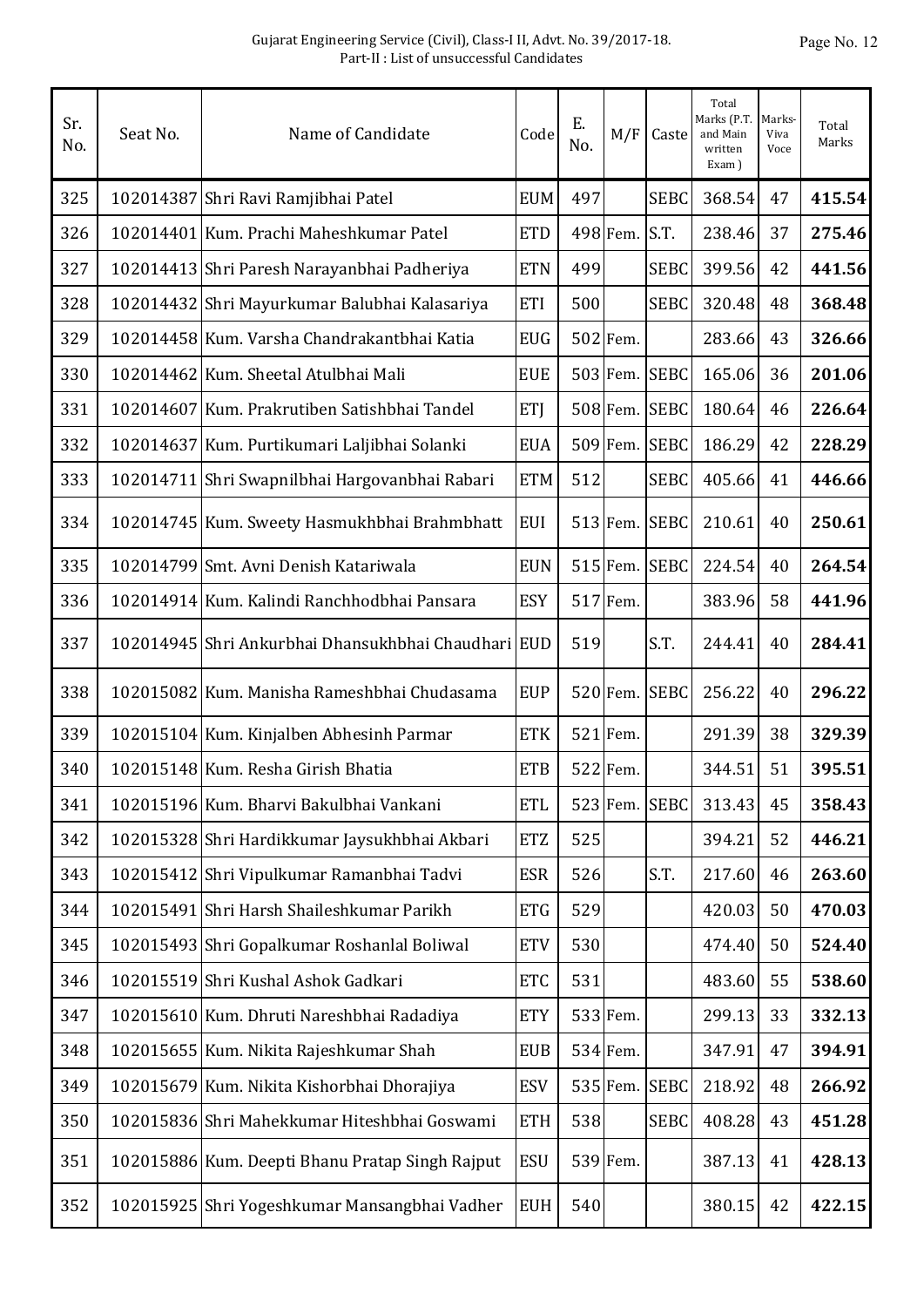| Sr.<br>No. | Seat No. | Name of Candidate                                   | Code       | Ε.<br>No. | M/F      | Caste         | Total<br>Marks (P.T.<br>and Main<br>written<br>Exam) | <b>Marks</b><br>Viva<br>Voce | Total<br>Marks |
|------------|----------|-----------------------------------------------------|------------|-----------|----------|---------------|------------------------------------------------------|------------------------------|----------------|
| 353        |          | 102015943 Shri Vishal Ramchandra Brahmxatri         | <b>EUT</b> | 541       |          |               | 425.57                                               | 42                           | 467.57         |
| 354        |          | 102016076 Kum. Snehalben Maheshbhai Patel           | <b>EWF</b> |           | 544 Fem. |               | 401.69                                               | 48                           | 449.69         |
| 355        |          | 102016157 Shri Pragneshkumar Vasantbhai Nagekar EWO |            | 547       |          | S.T.          | 245.49                                               | 34                           | 279.49         |
| 356        |          | 102016258 Shri Kaushikkumar Champakbhai Gamit       | <b>EUQ</b> | 549       |          | S.T.          | 272.13                                               | 54                           | 326.13         |
| 357        |          | 102016497 Shri Jaydeep Mansukhbhai Khatrani         | EVI        | 550       |          |               | 372.72                                               | 43                           | 415.72         |
| 358        |          | 102016557 Shri Sagar Dineshbhai Parmar              | <b>EUU</b> | 552       |          | S.C.          | 343.37                                               | 40                           | 383.37         |
| 359        |          | 102016585 Shri Alpeshkumar Ramchandra Patel         | <b>EWA</b> | 553       |          | S.T.          | 285.60                                               | 43                           | 328.60         |
| 360        |          | 102016609 Kum. Sweta Harishbhai Aratwani            | <b>EVM</b> |           | 554 Fem. |               | 303.14                                               | 30                           | 333.14         |
| 361        |          | 102016634 Shri Ajaykumar Kamajibhai Bhanat          | <b>EUW</b> | 556       |          | S.T.          | 250.50                                               | 35                           | 285.50         |
| 362        |          | 102016688 Kum. Bindiya Bakulbhai Sitapara           | <b>EUX</b> |           | 558 Fem. | <b>SEBC</b>   | 200.53                                               | 52                           | 252.53         |
| 363        |          | 102016743 Shri Keyurkumar Anilbhai Patel            | <b>EVV</b> | 559       |          | S.T.          | 284.94                                               | 42                           | 326.94         |
| 364        |          | 102016911 Shri Abhilekh Vijay Kumar Jain            | <b>EVZ</b> | 564       |          |               | 432.76                                               | 42                           | 474.76         |
| 365        |          | 102016916 Kum. Nikita Ashwinbhai Pujara             | EWI        |           | 565 Fem. |               | 355.21                                               | 43                           | 398.21         |
| 366        |          | 102016942 Shri Pinkal Harishbhai Chauhan            | <b>EVT</b> | 566       |          | S.C.          | 349.43                                               | 44                           | 393.43         |
| 367        |          | 102017073 Kum. Nikita Chhaganlal Patel              | <b>EUS</b> |           | 567 Fem. |               | 302.51                                               | 53                           | 355.51         |
| 368        |          | 102017129 Kum. Dharti Rajnikant Patel               | <b>EVE</b> |           | 568 Fem. |               | 322.25                                               | 48                           | 370.25         |
| 369        |          | 102017141 Shri Abhishek Kumar Umesh Kumar           | <b>EWK</b> | 569       |          |               | 509.09                                               | 38                           | 547.09         |
| 370        |          | 102017264 Kum. Esha Manharbhai Sangada              | <b>EUZ</b> |           | 570 Fem. | S.T.          | 247.31                                               | 37                           | 284.31         |
| 371        |          | 102017281 Shri Purvalbhai Vinodbhai Patel           | EWC        | 571       |          | <b>SEBC</b>   | 311.49                                               | 40                           | 351.49         |
| 372        |          | 102017286 Shri Dharmik Maheshbhai Kachhadiya        | <b>EVR</b> | 572       |          |               | 489.44                                               | 40                           | 529.44         |
| 373        |          | 102017288 Shri Jignesh Vallabhbhai Sojitra          | <b>EVG</b> | 573       |          |               | 417.38                                               | 37                           | 454.38         |
| 374        |          | 102017310 Kum. Janki Sureshbhai Hedau               | <b>EUV</b> |           | 574 Fem. |               | 274.26                                               | 50                           | 324.26         |
| 375        |          | 102017338 Kum. Rita Valjibhai Bhanushali            | <b>EVW</b> |           | 576 Fem. |               | 278.10                                               | 39                           | 317.10         |
| 376        |          | 102017365 Shri Jaydeep Bharatkumar Pavagadhi        | <b>EWE</b> | 579       |          | S.T.          | 305.08                                               | 40                           | 345.08         |
| 377        |          | 102017430 Shri Jagdish Bheru Lal Patidar            | <b>EVP</b> | 580       |          |               | 418.20                                               | 20                           | 438.20         |
| 378        |          | 102017497 Kum. Krishnaben Rameshbhai Chauhan        | <b>EVB</b> |           | 582 Fem. |               | 264.82                                               | 37                           | 301.82         |
| 379        |          | 102017546 Shri Bharat Singh Roopram Rajpoot         | <b>EWM</b> | 583       |          |               | 421.30                                               | 40                           | 461.30         |
| 380        |          | 102017573 Kum. Riki Pravinbhai Panchal              | <b>EUR</b> |           |          | 584 Fem. SEBC | 218.58                                               | 50                           | 268.58         |
| 381        |          | 102017587 Kum. Parul Mahendrapal Gautam             | <b>EVA</b> |           | 585 Fem. |               | 404.47                                               | 38                           | 442.47         |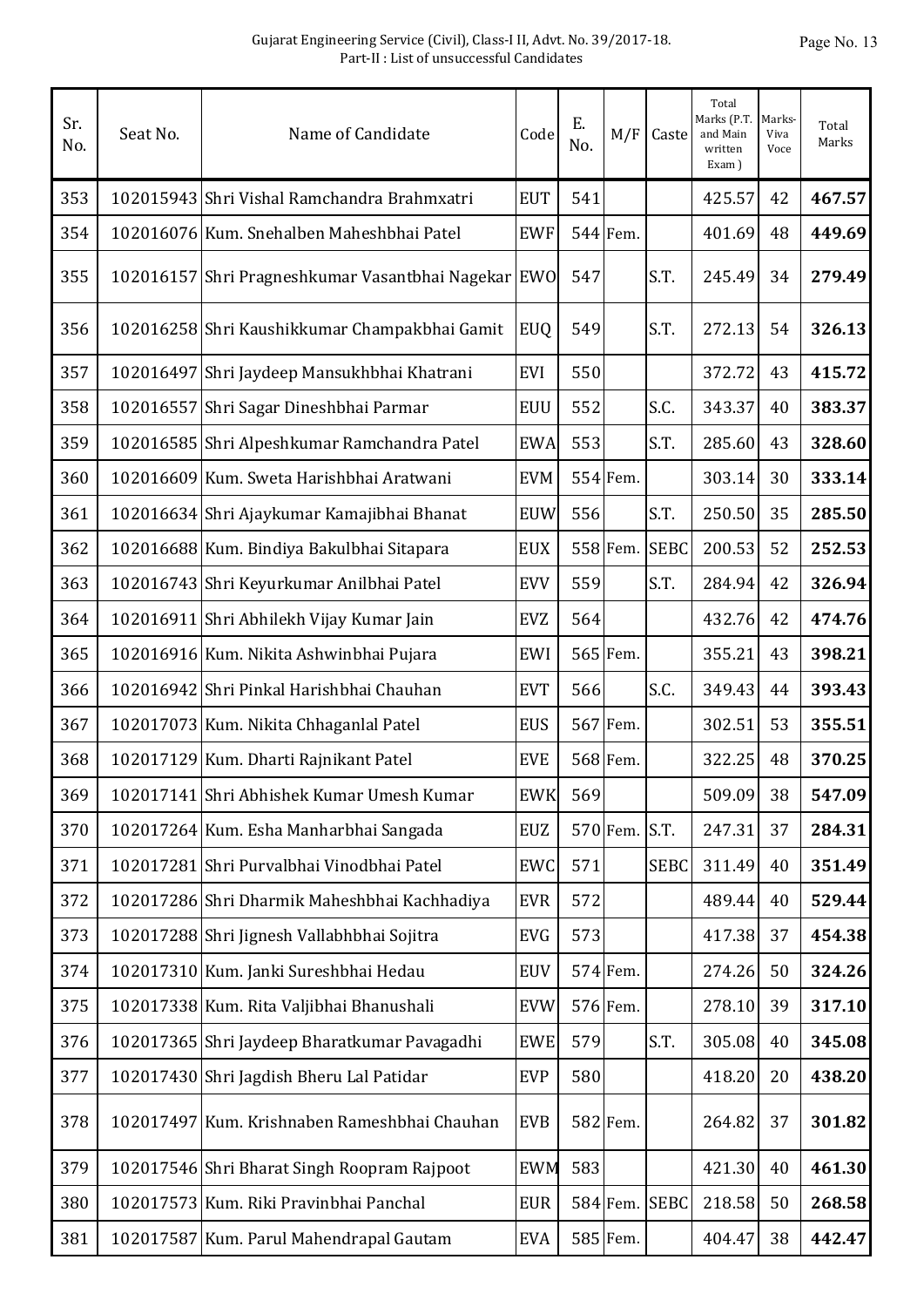| Sr.<br>No. | Seat No.  | Name of Candidate                              | Code            | E.<br>No. | M/F        | Caste         | Total<br>Marks (P.T.<br>and Main<br>written<br>Exam) | Marks-<br>Viva<br>Voce | Total<br>Marks |
|------------|-----------|------------------------------------------------|-----------------|-----------|------------|---------------|------------------------------------------------------|------------------------|----------------|
| 382        |           | 102017619 Shri Krunalkumar Sanmukhbhai Patel   | <b>EVC</b>      | 586       |            | S.T.          | 306.33                                               | 30                     | 336.33         |
| 383        |           | 102017686 Kum. Pooja Maheshbhai Hirani         | <b>EVD</b>      |           | 587 Fem.   | <b>SEBC</b>   | 242.92                                               | 35                     | 277.92         |
| 384        |           | 102017834 Shri Vijendrakumar Mafatlal Patel    | <b>EVO</b>      | 588       |            |               | 486.99                                               | 45                     | 531.99         |
| 385        |           | 102017845 Shri Alfaz Mahammadhanif Saiyad      | EVQ             | 589       |            |               | 438.93                                               | 34                     | 472.93         |
| 386        |           | 102017857 Shri Mayank Dileepbhai Soriya        | <b>EVJ</b>      | 590       |            |               | 420.89                                               | 38                     | 458.89         |
| 387        |           | 102018023 Shri Umangkumar Vasantlal Patel      | <b>EYF</b>      | 593       |            |               | 403.20                                               | 35                     | 438.20         |
| 388        |           | 102018038 Kum. Reeta Shivcharan Meena          | <b>EWS</b>      |           | 594 Fem.   |               | 238.41                                               | 42                     | 280.41         |
| 389        |           | 102018054 Shri Jaysukh Khimabhai Bera          | <b>EWQ</b>      | 595       |            | <b>SEBC</b>   | 374.03                                               | 45                     | 419.03         |
| 390        |           | 102018172 Shri Jainesh Prakashbhai Bhavsar     | EY <sub>0</sub> | 597       |            |               | 390.67                                               | 52                     | 442.67         |
| 391        |           | 102018197 Shri Jimit Dhansukhbhai Patel        | <b>EXG</b>      | 598       |            | S.T.          | 268.99                                               | 47                     | 315.99         |
| 392        |           | 102018238 Kum. Dhairya Chetanbhai Rajdev       | <b>EXV</b>      |           | 600 Fem.   |               | 318.65                                               | 43                     | 361.65         |
| 393        |           | 102018355 Shri Anurag Dipakbhai Gilitwala      | <b>EYM</b>      | 602       |            | <b>SEBC</b>   | 304.69                                               | 43                     | 347.69         |
| 394        |           | 102018426 Shri Kuldipsinh Pratapsinh Sisodiya  | <b>EWX</b>      | 604       |            | <b>SEBC</b>   | 343.81                                               | 50                     | 393.81         |
| 395        |           | 102018554 Shri Kaushikkumar Jaysukhlal Vaghela | <b>EWT</b>      | 606       |            | <b>SEBC</b>   | 342.85                                               | 47                     | 389.85         |
| 396        |           | 102018564 Shri Smitkumar Arvindbhai Chaudhari  | <b>EWR</b>      | 607       |            | S.T.          | 261.45                                               | 37                     | 298.45         |
| 397        |           | 102018669 Shri Vivek Motibhai Barot            | <b>EXP</b>      | 609       |            | S.C.          | 386.85                                               | 40                     | 426.85         |
| 398        |           | 102018706 Kum. Bhumi Ganeshbhai Patel          | <b>EYH</b>      |           | $611$ Fem. | S.T.          | 257.82                                               | 40                     | 297.82         |
| 399        |           | 102018736 Shri Priyank Rajeshbhai Kadecha      | <b>EYA</b>      | 612       |            |               | 479.45                                               | 55                     | 534.45         |
| 400        |           | 102018758 Kum. Jahanvi Narendra Thacker        | EXI             |           | $614$ Fem. |               | 290.95                                               | 65                     | 355.95         |
| 401        | 102018772 | Shri Anand Shankar Brijlal Prasad<br>Pandey    | <b>EXK</b>      | 615       |            |               | 469.37                                               | 40                     | 509.37         |
| 402        |           | 102018827 Shri Jateenkumar Madhubhai Kachchhi  | <b>EXN</b>      | 617       |            |               | 382.22                                               | 42                     | 424.22         |
| 403        |           | 102018947 Shri Abhiraj Rajendrasingh Rathod    | <b>EWP</b>      | 618       |            |               | 457.13                                               | 45                     | 502.13         |
| 404        |           | 102018958 Shri Vivekbhai Prafulbhai Solanki    | <b>EXZ</b>      | 619       |            | <b>SEBC</b>   | 351.34                                               | 46                     | 397.34         |
| 405        |           | 102019028 Shri Sagar Rameshbhai Gajera         | EYK             | 621       |            |               | 388.45                                               | 40                     | 428.45         |
| 406        |           | 102019091 Shri Rahulkumar Navinbhai Prajapati  | <b>EXH</b>      | 622       |            | <b>SEBC</b>   | 353.42                                               | 54                     | 407.42         |
| 407        |           | 102019140 Shri Dilip Vamanbhai Rathod          | <b>EXW</b>      | 626       |            | <b>SEBC</b>   | 298.62                                               | 35                     | 333.62         |
| 408        |           | 102019205 Shri Shubham Om Prakash Soni         | <b>EYN</b>      | 628       |            |               | 437.09                                               | 41                     | 478.09         |
| 409        |           | 102019269 Shri Vivek Vimal Sharma              | EXC             | 630       |            |               | 509.35                                               | 40                     | 549.35         |
| 410        |           | 102019316 Kum. Honey Harshadbhai Gondaliya     | <b>EWV</b>      |           |            | 631 Fem. SEBC | 208.35                                               | 40                     | 248.35         |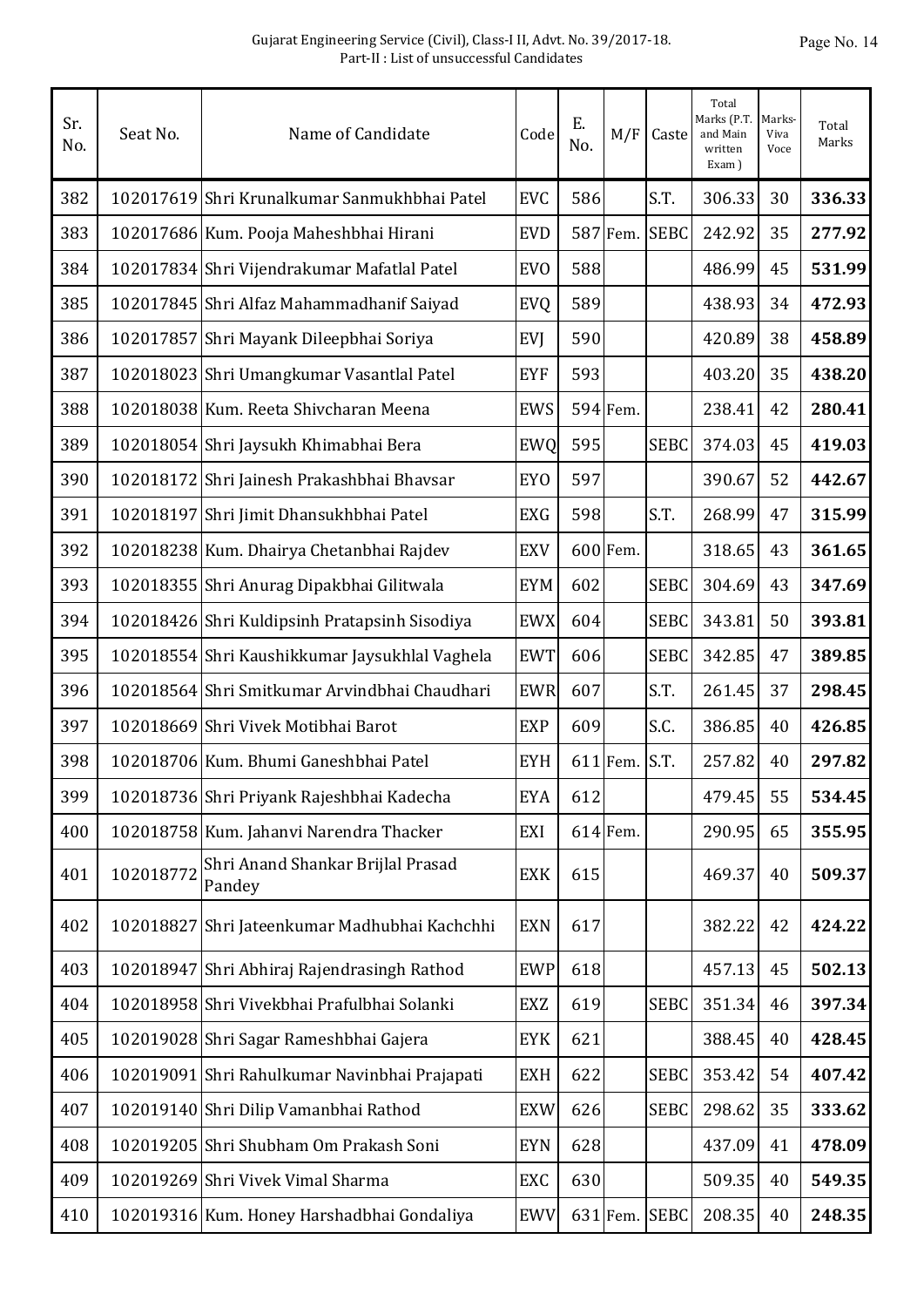| Sr.<br>No. | Seat No. | Name of Candidate                              | Code            | Ε.<br>No. | M/F      | Caste         | Total<br>Marks (P.T.<br>and Main<br>written<br>Exam) | Marks-<br>Viva<br>Voce | Total<br>Marks |
|------------|----------|------------------------------------------------|-----------------|-----------|----------|---------------|------------------------------------------------------|------------------------|----------------|
| 411        |          | 102019330 Shri Gauravkumar Jagdishbhai Vyas    | EYJ             | 632       |          |               | 364.35                                               | 42                     | 406.35         |
| 412        |          | 102019342 Shri Shivam Shiv Kumar Saini         | <b>EWY</b>      | 633       |          |               | 474.04                                               | 45                     | 519.04         |
| 413        |          | 102019382 Shri Raviranjan Ramuday Sharma       | <b>EYL</b>      | 634       |          |               | 406.07                                               | 52                     | 458.07         |
| 414        |          | 102019479 Kum. Shruti Girishbhai Solanki       | <b>EXT</b>      |           | 635 Fem. | S.C.          | 271.66                                               | 35                     | 306.66         |
| 415        |          | 102019483 Shri Umesh Aniruddha Singh           | <b>EYG</b>      | 636       |          |               | 488.64                                               | 32                     | 520.64         |
| 416        |          | 102019604 Smt. Krupali Nishantkumar Shukla     | <b>EYC</b>      |           | 640 Fem. |               | 283.41                                               | 55                     | 338.41         |
| 417        |          | 102019616 Kum. Pooja Ramsingh Rajoria          | <b>EYD</b>      |           | 641 Fem. |               | 452.11                                               | 35                     | 487.11         |
| 418        |          | 102019649 Kum. Dharitriba Hardipsinh Rana      | <b>EZH</b>      |           | 643 Fem. |               | 262.65                                               | 38                     | 300.65         |
| 419        |          | 102019724 Shri Dharam Ajaybhai Dabhi           | EZ <sub>0</sub> | 646       |          | S.C.          | 346.40                                               | 38                     | 384.40         |
| 420        |          | 102019854 Shri Tuleshkumar Vinubhai Padasala   | <b>EZG</b>      | 650       |          |               | 421.89                                               | 44                     | 465.89         |
| 421        |          | 102019897 Kum. Chaitalikaben Narsinhbhai Patel | <b>EYT</b>      |           | 651 Fem. | S.T.          | 189.36                                               | 42                     | 231.36         |
| 422        |          | 102019934 Shri Niketan Ratilal Bhoya           | <b>EYV</b>      | 652       |          | S.T.          | 260.80                                               | 49                     | 309.80         |
| 423        |          | 102019952 Kum. Shweta Ashvinkumar Patel        | EZC             |           | 653 Fem. |               | 288.95                                               | 45                     | 333.95         |
| 424        |          | 102019955 Shri Nimeshkumar Nareshkumar Isadra  | <b>EZU</b>      | 654       |          |               | 358.30                                               | 47                     | 405.30         |
| 425        |          | 102019995 Kum. Nehal Bhalesh Naik              | QAM             |           | 655 Fem. |               | 407.62                                               | 58                     | 465.62         |
| 426        |          | 102020040 Kum. Deeptikumari Khushalbhai Vasava | <b>EYQ</b>      |           | 656 Fem. | S.T.          | 235.21                                               | 40                     | 275.21         |
| 427        |          | 102020043 Shri Harsh Mohanbhai Bhadja          | EZN             | 657       |          |               | 435.62                                               | 43                     | 478.62         |
| 428        |          | 102020059 Shri Saurabh Pramod Vinchurkar       | <b>EZT</b>      | 659       |          |               | 456.56                                               | 37                     | 493.56         |
| 429        |          | 102020099 Kum. Nidhi Hasmukhbhai Patel         | <b>EZR</b>      |           | 661 Fem. |               | 278.26                                               | 45                     | 323.26         |
| 430        |          | 102020201 Shri Nikhil Sudhakar Nair            | <b>EZX</b>      | 665       |          |               | 435.49                                               | 47                     | 482.49         |
| 431        |          | 102020299 Shri Chirag Anilbhai Jasani          | EZZ             | 669       |          |               | 403.21                                               | 42                     | 445.21         |
| 432        |          | 102020376 Smt. Mahi Amod Mantri Sharma         | <b>EZJ</b>      |           | 670 Fem. |               | 335.06                                               | 35                     | 370.06         |
| 433        |          | 102020379 Kum. Vaibhavi Mahendrasinh Thakor    | QAA             |           | 671 Fem. | <b>SEBC</b>   | 235.76                                               | 50                     | 285.76         |
| 434        |          | 102020402 Shri Dhaval Bharatbhai Parmar        | <b>EZL</b>      | 672       |          | <b>SEBC</b>   | 333.98                                               | 48                     | 381.98         |
| 435        |          | 102020424 Shri Sumer Kailash Chand Meena       | <b>EYX</b>      | 673       |          |               | 412.82                                               | 36                     | 448.82         |
| 436        |          | 102020455 Shri Akash Ramesh Rathore            | EZI             | 674       |          |               | 502.90                                               | 35                     | 537.90         |
| 437        |          | 102020517 Shri Mehulkumar Yogeshbhai Vasava    | <b>EZM</b>      | 677       |          | S.T.          | 228.59                                               | 45                     | 273.59         |
| 438        |          | 102020584 Kum. Pragati Suresh Gaoture          | QAK             |           | 678 Fem. |               | 402.72                                               | 39                     | 441.72         |
| 439        |          | 102020632 Shri Ravi Dinesh Verma               | <b>EZF</b>      | 680       |          |               | 431.09                                               | 32                     | 463.09         |
| 440        |          | 102020639 Kum. Rajeshriben Narsinhbhai Tandel  | EYP             |           |          | 681 Fem. SEBC | 177.69                                               | 48                     | 225.69         |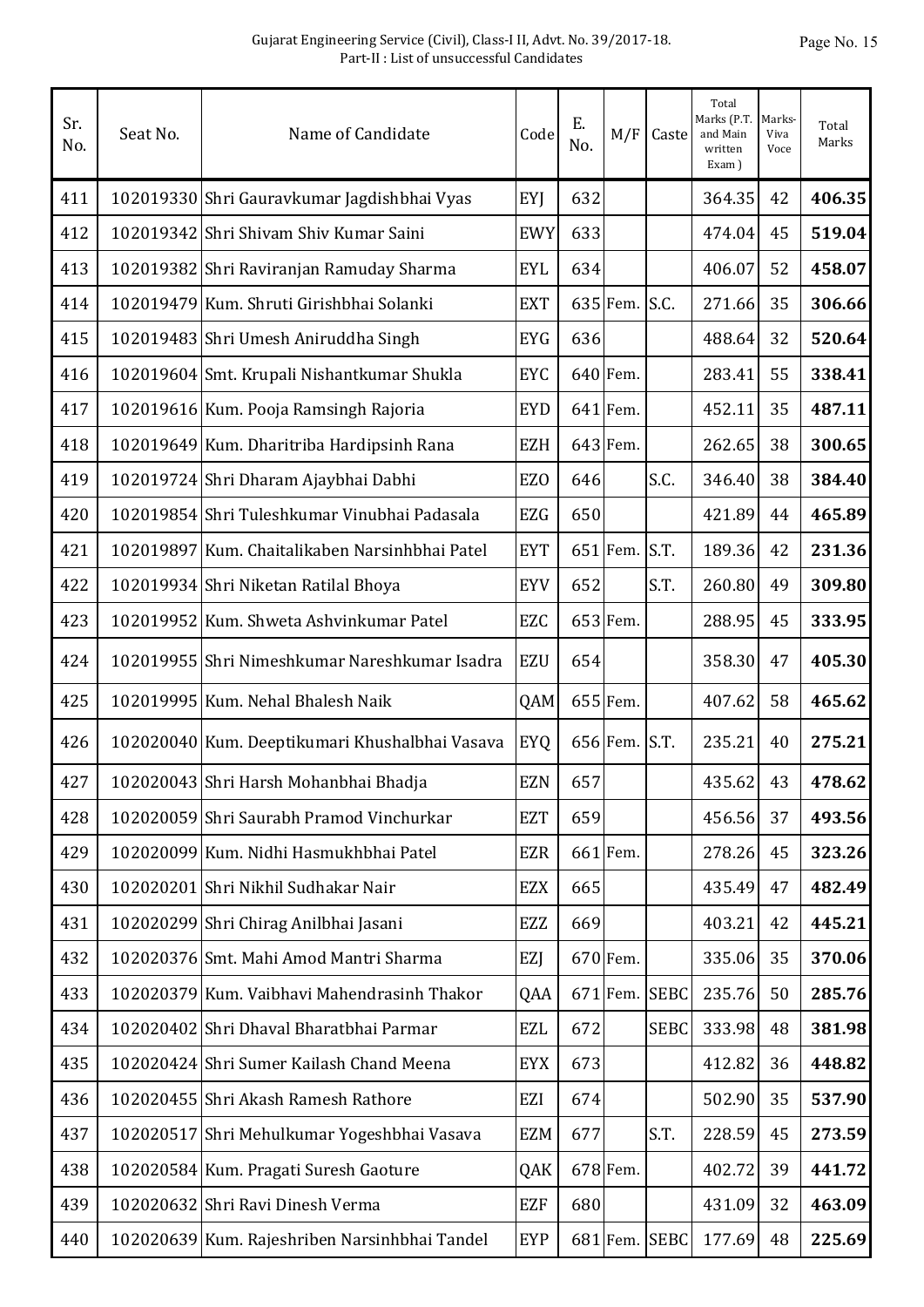| Sr.<br>No. | Seat No. | Name of Candidate                             | Code            | Ε.<br>No. | M/F      | Caste       | Total<br>Marks (P.T.<br>and Main<br>written<br>Exam) | Marks-<br>Viva<br>Voce | Total<br>Marks |
|------------|----------|-----------------------------------------------|-----------------|-----------|----------|-------------|------------------------------------------------------|------------------------|----------------|
| 441        |          | 102020659 Shri Salman Yamin Jamsa             | QAI             | 683       |          | <b>SEBC</b> | 345.28                                               | 43                     | 388.28         |
| 442        |          | 102020662 Shri Sunil Hariom Gothi             | <b>EYY</b>      | 684       |          |             | 448.50                                               | 45                     | 493.50         |
| 443        |          | 102020663 Shri Sandeep R N Singh              | QAJ             | 685       |          |             | 487.46                                               | 43                     | 530.46         |
| 444        |          | 102020681 Kum. Madhurika Ghelabhai Patel      | EZQ             |           | 686 Fem. | S.T.        | 168.88                                               | 36                     | 204.88         |
| 445        |          | 102020706 Kum. Ruchitaben Jayeshkumar Parekh  | <b>EZP</b>      |           | 687 Fem. | <b>SEBC</b> | 196.92                                               | 48                     | 244.92         |
| 446        |          | 102020771 Shri Vikramkumar Ghusabhai Katariya | QAN             | 688       |          | <b>SEBC</b> | 398.66                                               | 41                     | 439.66         |
| 447        |          | 102020793 Kum. Nirali Dharmeshbhai Gajiwala   | <b>EYZ</b>      |           | 689 Fem. |             | 302.45                                               | 40                     | 342.45         |
| 448        |          | 102020810 Shri Harshil Rasiklal Savaliya      | QA0             | 690       |          |             | 493.09                                               | 43                     | 536.09         |
| 449        |          | 102020824 Shri Ishankumar Kamleshkumar Shah   | <b>EZW</b>      | 691       |          |             | 464.24                                               | 52                     | 516.24         |
| 450        |          | 102020826 Kum. Bhoomiben Popatbhai Jambucha   | <b>EZB</b>      |           | 692 Fem. | <b>SEBC</b> | 269.05                                               | 37                     | 306.05         |
| 451        |          | 102020860 Kum. Nehalkumari Chunilal Chaudhari | <b>EYR</b>      |           | 693 Fem. | S.T.        | 179.11                                               | 36                     | 215.11         |
| 452        |          | 102020873 Shri Kuldeep Vejabhai Karamata      | QCJ             | 694       |          | S.T.        | 242.25                                               | 38                     | 280.25         |
| 453        |          | 102021007 Shri Deepak Om Prakash Dua          | QBD             | 696       |          |             | 484.43                                               | 48                     | 532.43         |
| 454        |          | 102021010 Kum. Hiralben Sureshbhai Makwana    | QAZ             |           | 697 Fem. | S.C.        | 320.27                                               | 50                     | 370.27         |
| 455        |          | 102021027 Kum. Snehal Sanjaybhai Mohite       | QCG             |           | 698 Fem. |             | 319.30                                               | 47                     | 366.30         |
| 456        |          | 102021041 Shri Ashish Govindbhai Ghava        | QBA             | 699       |          |             | 403.03                                               | 56                     | 459.03         |
| 457        |          | 102021082 Kum. Payal Anilkumar Parmar         | QAQ             |           | 700 Fem. | <b>SEBC</b> | 210.15                                               | 38                     | 248.15         |
| 458        |          | 102021200 Kum. Urmi Mahesh Morbia             | QAX             |           | 702 Fem. |             | 266.21                                               | 54                     | 320.21         |
| 459        |          | 102021275 Shri Nisarg Dineshbhai Balar        | QBG             | 703       |          |             | 431.90                                               | 43                     | 474.90         |
| 460        |          | 102021276 Shri Jitendra Kamal Singh Nayak     | QBH             | 704       |          |             | 439.47                                               | 36                     | 475.47         |
| 461        |          | 102021382 Kum. Rinal Babubhai Bhagora         | QAR             |           | 706 Fem. | S.T.        | 209.51                                               | 40                     | 249.51         |
| 462        |          | 102021417 Kum. Nidhi Babubhai Randeria        | QBX             |           | 707 Fem. | S.C.        | 283.87                                               | 52                     | 335.87         |
| 463        |          | 102021419 Shri Hitenbhai Navinbhai Ganvit     | QAS             | 708       |          | S.T.        | 294.45                                               | 36                     | 330.45         |
| 464        |          | 102021548 Kum. Sahistaben Ashokbhai Patel     | QBC             |           | 710 Fem. | S.T.        | 173.48                                               | 50                     | 223.48         |
| 465        |          | 102021555 Kum. Amitabahen Rakeshbhai Patel    | QB <sub>O</sub> |           | 711 Fem. | <b>SEBC</b> | 369.93                                               | 52                     | 421.93         |
| 466        |          | 102021575 Kum. Mehal Jiteshbhai Kotadita      | QBV             |           | 712 Fem. |             | 318.23                                               | 62                     | 380.23         |
| 467        |          | 102021640 Shri Raj Kumar Amar Singh Meena     | QCI             | 715       |          |             | 455.28                                               | 28                     | 483.28         |
| 468        |          | 102021656 Kum. Kajol Sanjaykumar Mevawala     | QCB             |           | 716 Fem. | <b>SEBC</b> | 190.08                                               | 42                     | 232.08         |
| 469        |          | 102021664 Shri Kalpkumar Manubhai Patel       | QCA             | 717       |          |             | 417.56                                               | 42                     | 459.56         |
| 470        |          | 102021734 Shri Malay Harjibhai Gabani         | QCE             | 718       |          |             | 498.67                                               | 45                     | 543.67         |